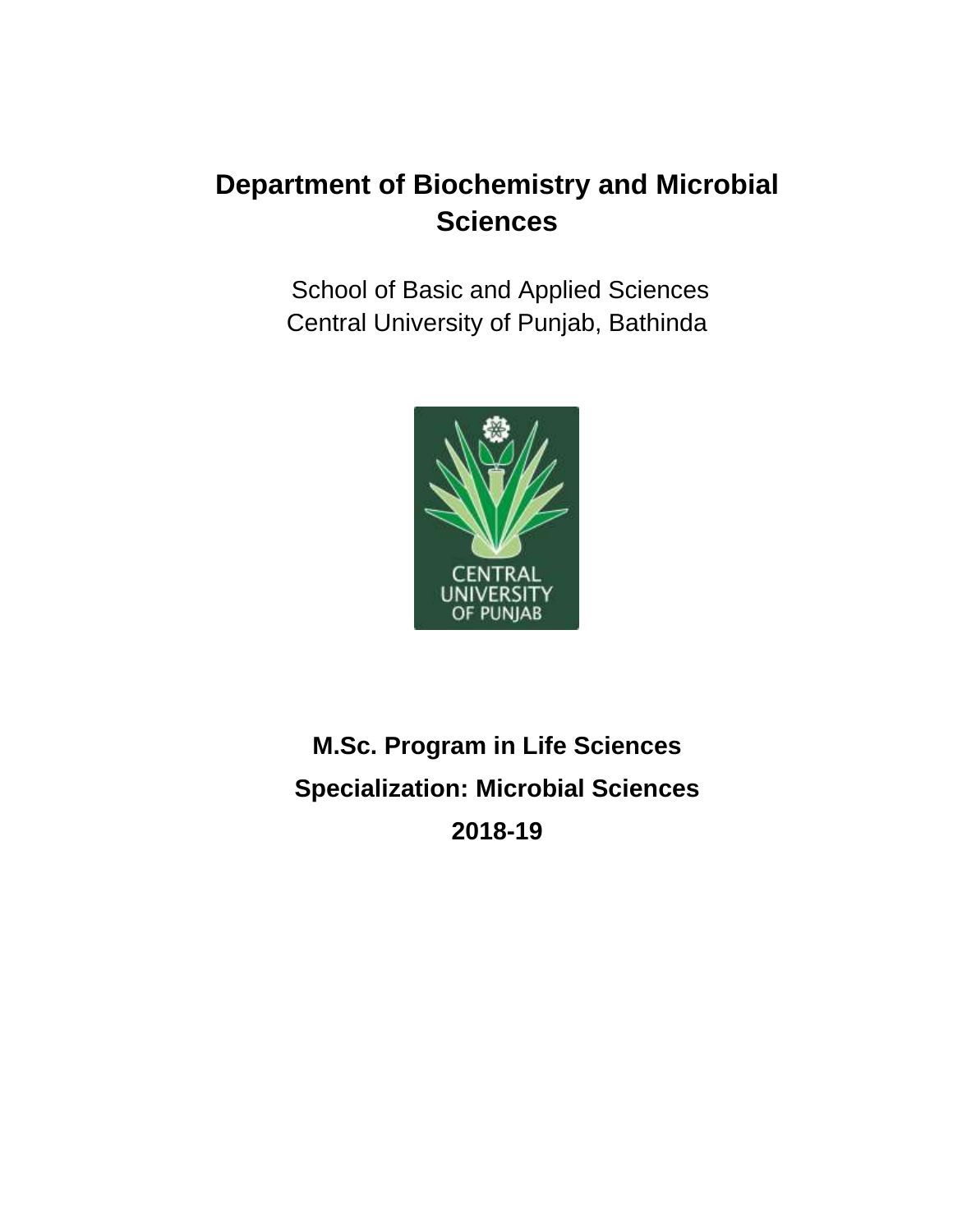School of Basic and Applied Sciences Central University of Punjab, Bathinda

## **Vision Statement**

The focus of the department is to combat the diverse problems related to human, animal and plant health due to microorganisms and to prevent and treat diseases. Further, the department envisions to utilize the microbes for sustainable solutions to several global issues. The curriculum for M.Sc. Life Sciences program with specialization in Microbial Sciences is designed to train the students in the diverse branches of Microbiology, particularly covering the contemporary global issues. The department will also promote R&D activities in the emerging areas of microbiology. The department is involved in the community service and awareness programs related to medical microbiology and biochemistry.

## **Mission of the Programme**

The mission of the programme is to provide excellence in teaching, research and training the students in the various fields of microbiology. The areas of research in the department include infectious diseases, cancer pathogenesis, vaccine development, nutrition, cardiovascular disease and microbe-mediated plant growth promotion with a focus on translational research.

## **Goals**

- To teach/train students in the diverse fields of microbiology and produce nationally competitive students.
- To perform research in Microbiology for the betterment of society.
- To deliver expert microbiological diagnostic services to the public.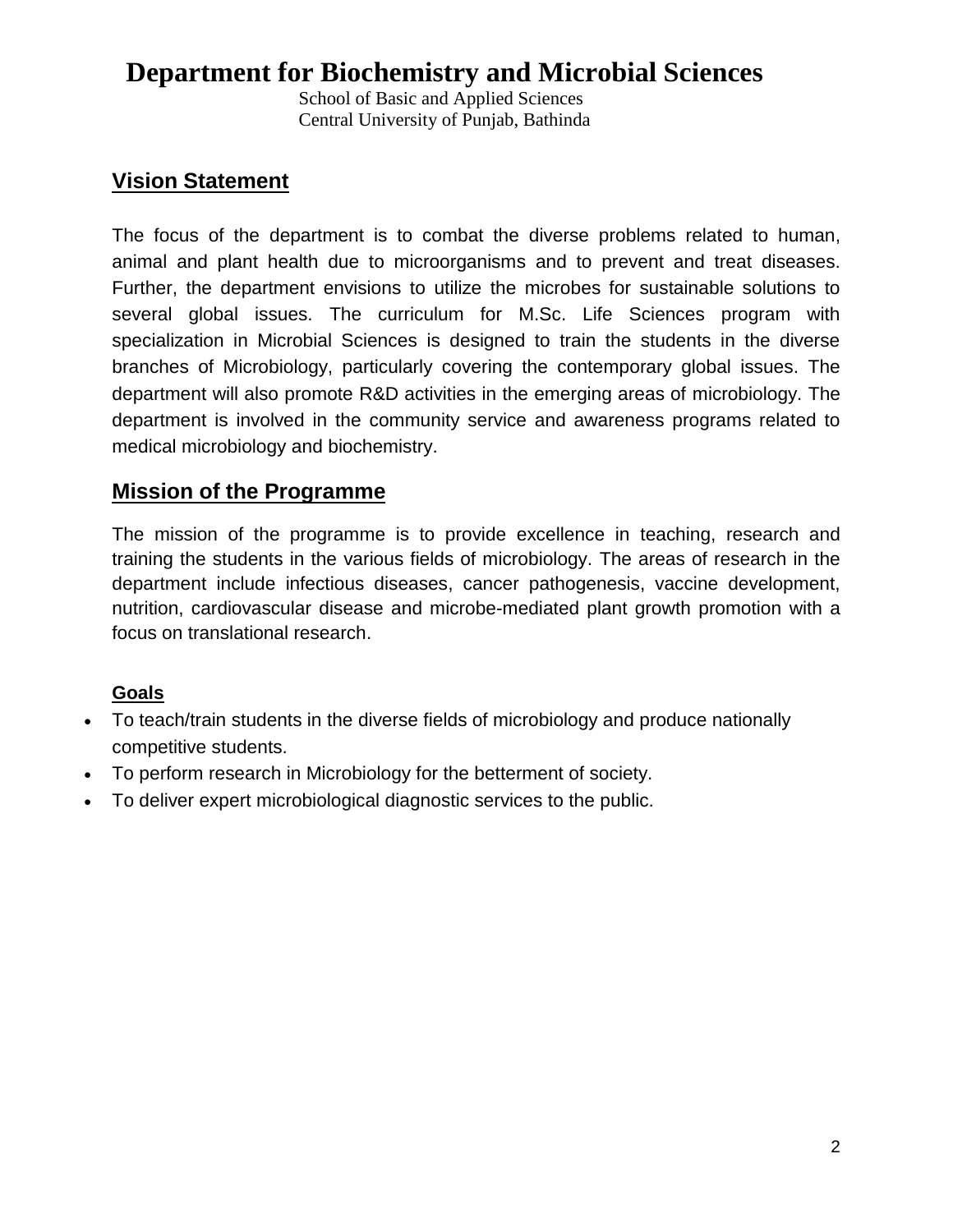School of Basic and Applied Sciences Central University of Punjab, Bathinda

## **M.Sc. Program in Life Sciences (Specialization: Microbial Sciences) (Academic Session 2018-19)**

|                    | Semester-I                            |          |        |       |    |
|--------------------|---------------------------------------|----------|--------|-------|----|
| <b>Course Code</b> | <b>Course Title</b>                   | $L$ (hr) | T (hr) | P(hr) | Cr |
|                    | <b>Compulsory Foundation</b>          |          |        |       |    |
| LMS.513            | Research Methodology & Biostatistics  | 3        |        |       | 4  |
|                    | Core                                  |          |        |       |    |
| LBC.506            | Biochemistry                          | 3        |        |       | 3  |
| <b>LMS.507</b>     | Microbiology                          | 3        |        |       | 3  |
| <b>LMS.508</b>     | Cell Biology                          | 3        |        |       | 3  |
| LBC.509            | <b>Essentials of Genetics</b>         | 3        |        |       | 3  |
| <b>LMS.510</b>     | Life Sciences Practical I (Practical) |          |        | 10    | 5  |
|                    | <b>Interdisciplinary Course (IDC)</b> |          |        |       |    |
| LBC.512            | Basics of Biochemistry (IDC)          | 2        |        |       | 2  |
|                    | Semester-I: Total Credits             |          |        |       | 23 |

**L: Lectures; T: Tutorial; P: Practical; Cr: Credits**

#### **Instructional Designs/ Mode of classroom Transaction:**

- 1) Lecture
- 2) Demonstration
- 3) Lecture cum demonstration
- 4) Experimentation
- 5) Self-learning
- 6) Group discussion

Semester I - 23 credits Semester II – 26 credits Semester III – 21 credits Semester IV – 20 credits

Total – **90 credits**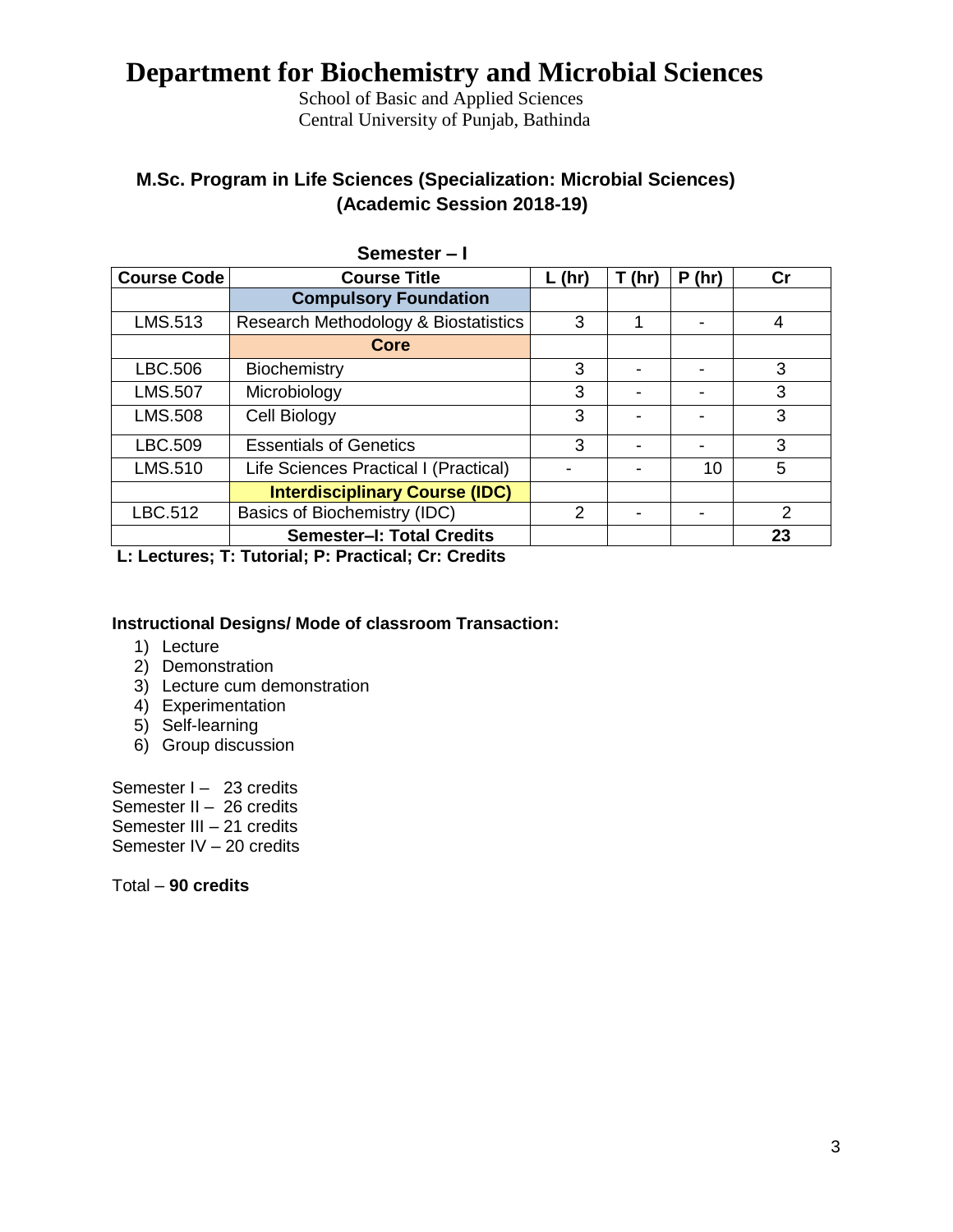School of Basic and Applied Sciences Central University of Punjab, Bathinda

### **Foundation Courses**

### **LMS.513: Research Methodology and Biostatistics**

**Learning Objective:** To ensure that the student understands various aspects of research methods, ethics, technical and scientific writings and literature search. This course will also help the students to understand the complex outcome of their results using biostatistical approaches in testing hypothesis, designing experiments, analyzing experimental data and interpreting the results.

| Unit             | <b>Syllabus</b>                                                                               | <b>Lectures</b> |
|------------------|-----------------------------------------------------------------------------------------------|-----------------|
| 1.               | General Principles of Research: Meaning and importance of research,                           | 15              |
|                  | critical thinking, formulating hypothesis and development of research plan,                   |                 |
|                  | review of literature, interpretation of results and discussion. Scientific writing:           |                 |
|                  | writing synopsis, research manuscript and dissertation. Literature search and                 |                 |
|                  | survey, e-Library, web-based literature search<br>engines.<br>Research                        |                 |
|                  | presentation and poster preparation.                                                          |                 |
| $\overline{2}$ . | Bioethics and Biosafety: Good Laboratory Practices, Sterilization                             | 15              |
|                  | techniques, Cell and tissue culture techniques: Plants and animals.                           |                 |
|                  | Biosafety for human health and environment. Biosafety issues for using                        |                 |
|                  | cloned genes in medicine, agriculture, industry, and ecoprotection.                           |                 |
|                  | Genetic pollution, Risk and safety assessment from genetically                                |                 |
|                  | engineered organisms. Ethical theories, Ethical considerations during                         |                 |
|                  | research, Ethical issues related to animal testing and human project.                         |                 |
|                  | Intellectual property rights (IPRs), Patents copyrights and Fair use,                         |                 |
|                  | plagiarism and open access publishing.                                                        |                 |
| 3.               | Overview of Biostatistics: Differences between parametric and non-                            | 15              |
|                  | parametric statistics, Univariant and multivariant analysis. Frequency                        |                 |
|                  | distribution. Mean, Median, Mode, Probability Distribution, Standard                          |                 |
|                  | deviation, Variation, Standard error, significance testing and levels of                      |                 |
|                  | significance, Hypothesis testing. Measures of central tendency and dispersal,                 |                 |
|                  | Histograms, Probability distributions (Binomial, Poisson and Normal),                         |                 |
|                  | Sampling distribution, Kurtosis and Skewness.                                                 |                 |
| 4.               | Inferential Statistics: Student's t-test, Paired t-test, Mann-Whitney U-test,                 | 15              |
|                  | Wilcoxon signed-rank, One-way and two-way analysis of variance (ANOVA),                       |                 |
|                  | Critical difference (CD), Least Significant Difference (LSD), Kruskal-Wallis                  |                 |
|                  | one-way ANOVA by ranks, Friedman two-way ANOVA by ranks, $\chi^2$ test.                       |                 |
|                  | Standard errors of regression coefficients and types of correlation coefficient.              |                 |
|                  | <b>Suggested Reading:</b>                                                                     |                 |
|                  | 1. Gupta, S. (2005). Research Methodology and Statistical Techniques. Deep & Deep             |                 |
|                  | Publications (p) Ltd. New Delhi.                                                              |                 |
| 2.               | Kothari, C.R. (2008). Research Methodology (s). New Age International (p) Limited. New Delhi. |                 |
| 3.               | Fleming, D. O. and Hunt, D.L. (2006). Biological Safety: Principles and Practices. American   |                 |
|                  | Society for Microbiology, USA.                                                                |                 |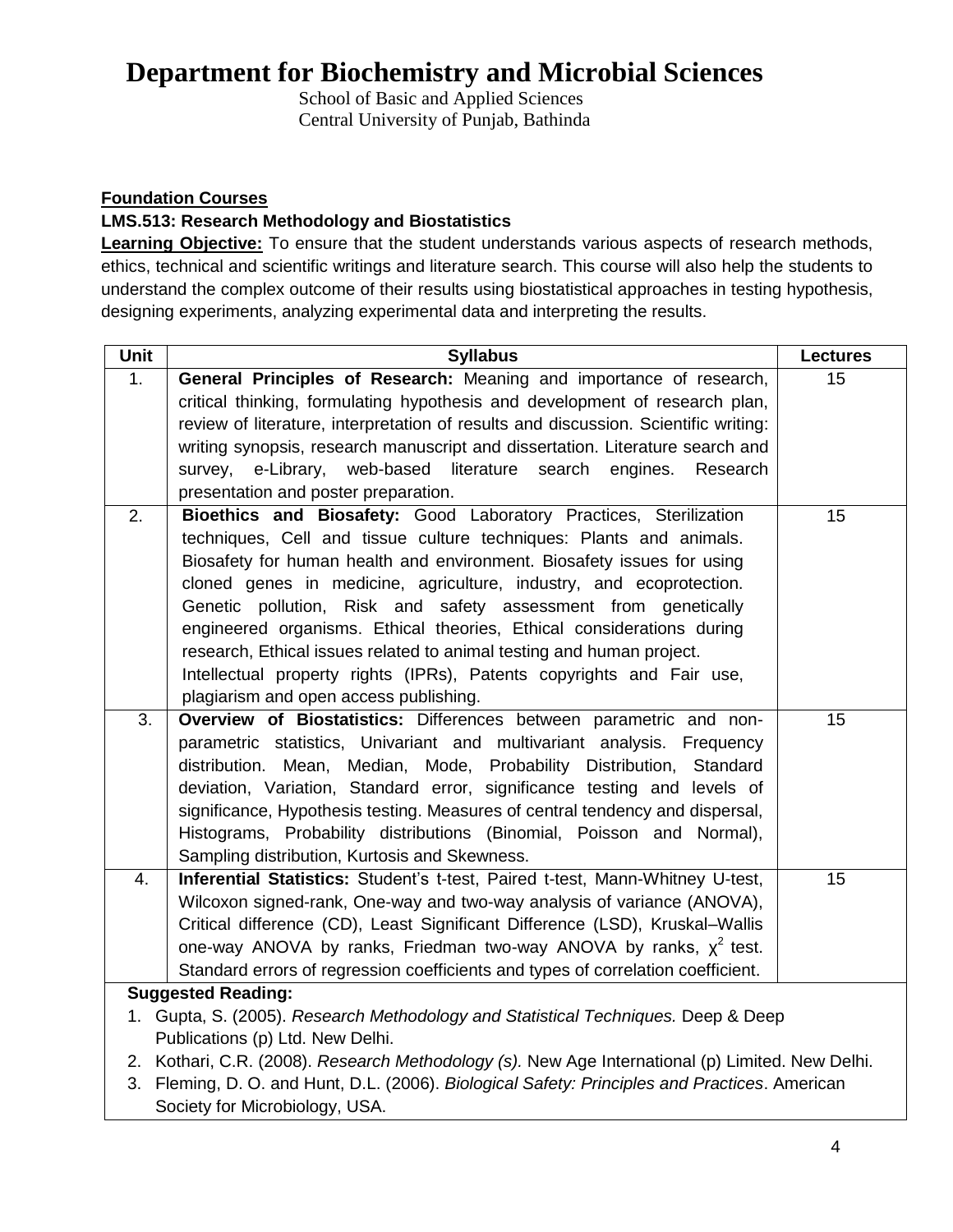School of Basic and Applied Sciences Central University of Punjab, Bathinda

- 4. Rockman, H. B. (2004). *Intellectual Property Law for Engineers and Scientists*. Wiley-IEEE Press, USA.
- 5. Shannon, T. A. (2009). *An Introduction to Bioethics*. Paulist Press, USA.
- 6. Vaughn, L. (2009). *Bioethics: Principles, Issues, and Cases.* Oxford University Press, UK.
- 7. WHO (2005). *Laboratory Biosafety Manual*. World Health Organization.
- 8. Norman, G. and Streiner, D. (2008). *Biostatistics: The Bare Essentials*, Decker Inc. USA, 3rd edition.
- 9. Myra L. Samuels, Jeff Witmer, Andrew Schaffner (2003). *Statistics for the Life Sciences*. Prentice Hall publishers, 4th edition
- 10. Sokal, R.R. and Rohlf, F.J. (1994). *Biometry: The Principles and Practices of Statistics in Biological Research.* W.H. Freeman publishers. 3rd edition.
- 11. Emden, H.V. (2008). *Statistics for Terrified Biologists*. Blackwell publishers

### **Core Courses**

### **LBC.506: Biochemistry**

**Learning Objective:** The course is designed to teach fundamental and basics of biochemistry and to prepare them for advanced courses in biochemistry.

| Unit | <b>Syllabus</b>                                                                                                | <b>Lectures</b>   |
|------|----------------------------------------------------------------------------------------------------------------|-------------------|
|      | Principles of Biophysical Chemistry: pH, Water, Buffer, Reaction kinetics, Laws                                | $12 \overline{ }$ |
| 1.   | of Thermodynamics, Colligative properties, Structure of atoms, Molecules and                                   |                   |
|      | chemical bonds. Composition, Structure and Function of Biomacromolecules:                                      |                   |
|      | Carbohydrates, Lipids, Proteins, and Nucleic acids. Primary, Secondary, Tertiary                               |                   |
|      | and Quaternary structures of proteins, Domains, Motifs and Folds, Stability of                                 |                   |
|      | protein.                                                                                                       |                   |
|      | <b>Techniques:</b> Chromatography: Thin layer chromatography (TLC), gel filtration, ion                        |                   |
|      | exchange and affinity chromatography, GC, HPLC and LC-MS                                                       |                   |
|      | Spectrometry: Circular Dichroism, Nuclear Magnetic Resonance and atomic                                        |                   |
|      | absorption spectroscopy.                                                                                       |                   |
| 2.   | <b>Enzymology:</b> Enzyme classification, Principles of catalysis, Mechanism of enzyme                         | 12                |
|      | catalysis, Enzyme kinetics, Michaelis-Menten equation and Lineweaver Burk plots,                               |                   |
|      | Enzyme regulation, Isozymes and Clinically important enzymes.                                                  |                   |
| 3.   | Carbohydrate and Lipid Metabolism: Carbohydrate metabolism: Glycolysis,                                        | 12                |
|      | Cycle, Electron transport chain, Pentose<br>Kreb's<br>phosphate<br>pathway.                                    |                   |
|      | Gluconeogenesis, Glycogen metabolism; Lipid Metabolism: Fatty acid catabolism,                                 |                   |
|      | Lipid biosynthesis.                                                                                            |                   |
| 4.   | Amino Acid and Nucleic Acid Metabolism: Amino acid biosynthesis and catabolic                                  | 12                |
|      | pathways; Nucleotide synthesis and degradation pathways.                                                       |                   |
|      | <b>Suggested Reading:</b>                                                                                      |                   |
|      | 1. Berg, J.M., Tymoczko, J.L., Gatto, Jr., G.J., and Stryer, L. (2015). Biochemistry, 8 <sup>th</sup> Edition, |                   |
|      | W.H. Freeman.                                                                                                  |                   |
|      | 2. Nelson, D. and Cox, M.M. (2017). Lehninger Principles of Biochemistry, 7 <sup>th</sup> Edition, W.H.        |                   |
|      | Freeman.                                                                                                       |                   |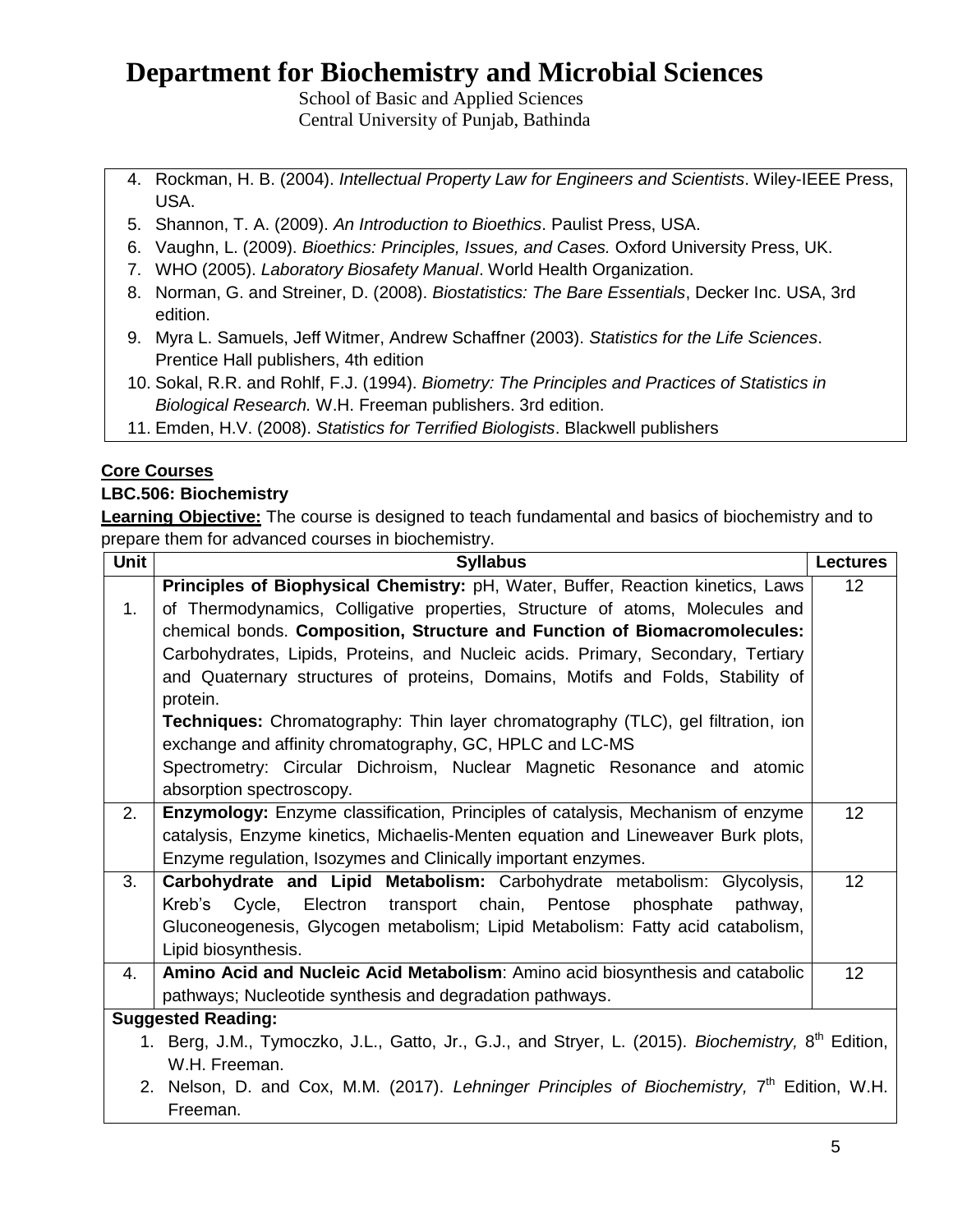School of Basic and Applied Sciences Central University of Punjab, Bathinda

- 3. Garrett, RH, Grisham, CM. (2012). *Biochemistry*, 5th Edition, Cengage Learning.
- 4. McKee, T and McKee, JR. (2015). *Biochemistry: The Molecular Basis of Life,* 6th Edition, Oxford University Press

### **LMS.507: Microbiology Learning Objective:**

Students will learn about the microbial taxonomy, the basics of microbes, microbial growth, microbial diversity its importance and application in day to day life and beneficial versus harmful microorganisms.

| Unit | <b>Syllabus</b>                                                                                                                                     | Lectures |
|------|-----------------------------------------------------------------------------------------------------------------------------------------------------|----------|
| 1.   | Microbial Systematics: Major characteristics used in taxonomy – morphological,                                                                      | 12       |
|      | physiological and metabolic, genetic and molecular taxonomy. Classification of                                                                      |          |
|      | bacteria and Archaea according to the Bergey's Manual of Systematic                                                                                 |          |
|      | Bacteriology and their economic significance.                                                                                                       |          |
|      | Introduction to Microbiology: Scope and history of Microbiology, Cell structure,                                                                    |          |
|      | different components, function and their significance for bacteria and archaea.                                                                     |          |
| 2.   | Algae, and viruses.                                                                                                                                 | 12       |
|      | Growth, Nutrition & Control: Phases in bacterial growth, Growth Curve,<br>Calculation of G-time, Physical and environmental requirements of growth, |          |
|      | Microbial nutrient requirements.                                                                                                                    |          |
|      | Antimicrobial agents: Mode of action of antibiotics and chemotherapeutic drugs.                                                                     |          |
|      | Antibiotic sensitivity assays, Antibiotic resistance in bacteria, Antifungal agents,                                                                |          |
|      | Antiparasitic agents.                                                                                                                               |          |
| 3.   | Fungal Systematics and Diversity: General features of fungi- cell structure;                                                                        | 12       |
|      | growth, environmental conditions for growth; nutrition and life cycle patterns,                                                                     |          |
|      | Endophytic fungi as latent pathogens and biocontrol agents. Economic                                                                                |          |
|      | importance of fungi and yeast.                                                                                                                      |          |
|      | General Virology: Morphology, viral genome - types and structures;                                                                                  |          |
|      | nomenclature and classification of virus (Animal, plant, bacterial viruses). Life                                                                   |          |
|      | cycle and replication of animal viruses, Introduction to some emerging viral                                                                        |          |
|      | diseases.                                                                                                                                           |          |
| 4.   | Algae: Classification; reproduction and life cycles; algal toxins, algal bloom, algae                                                               | 12       |
|      | as a source of antibiotics, importance of algae in production of algal pigments and<br>biofuels.                                                    |          |
|      | Protozoa: General account, structure, reproduction and classification of protozoa.                                                                  |          |
|      | Introduction to important protozoan diseases.                                                                                                       |          |
|      | <b>Suggested Reading:</b>                                                                                                                           |          |
|      | 1. Bauman, R.W. (2011). Microbiology with Diseases by Body System. Benjamin Cummings,                                                               |          |
|      | USA.                                                                                                                                                |          |
|      | 2. Capuccino, J.G. and Sherman, N. (2004). Microbiology-A Laboratory Manual. Benjamin                                                               |          |
|      | Cummings, USA.                                                                                                                                      |          |
|      | 3. Pelczar, M. J., Chan, E.C.S. and Krieg, N.R. (2001). Microbiology: Concepts and Applications.                                                    |          |
|      | McGraw-Hill Inc. USA.                                                                                                                               |          |
|      | 4. Pommerville, J.C. (2010). Alcamo's Fundamentals of Microbiology. Jones & Bartlett                                                                |          |
|      | Publishers, USA.                                                                                                                                    |          |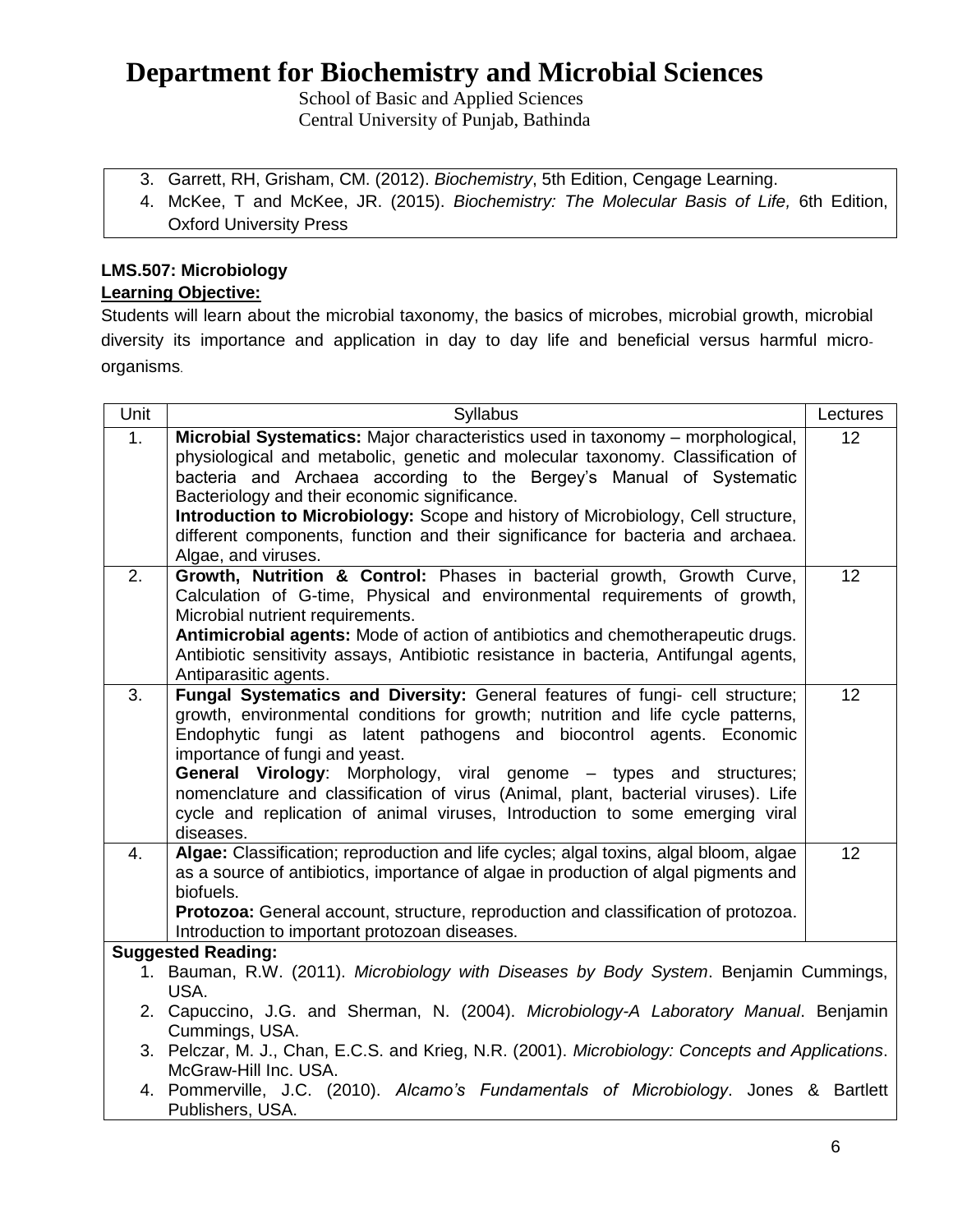School of Basic and Applied Sciences Central University of Punjab, Bathinda

- 5. Prescott, L.M., Harley, J.P. and Klein, D.A. (2005). *Microbiology*. McGraw-Hill Science, USA.
- 6. *Experiments In Microbiology, Plant Pathology and Biotechnology*. 4th Edition (2010). New Age Intl. Publishers Ltd. - New Delhi

### **Additional Reading:**

- 7. Strelkauskas, A., Strelkauskas, J. and Moszyk-Strelkauskas, D. (2009). *Microbiology: A Clinical Approach.* Garland Science, New York, USA.
- 8. Tortora, G.J., Funke, B.R. and Case, C.L. (2009). *Microbiology: An Introduction.* Benjamin Cummings, USA

### **LMS.508: Cell Biology**

**Learning Objective:** Students will understand the structure and basic components of prokaryotic and eukaryotic cells, especially macromolecules, membranes, and organelles and their related functions.

| <b>Unit</b> | <b>Syllabus</b>                                                                                                                                                                                                                                                                                                                                                                                                                                                                                                                                                                                      | <b>Lectures</b> |
|-------------|------------------------------------------------------------------------------------------------------------------------------------------------------------------------------------------------------------------------------------------------------------------------------------------------------------------------------------------------------------------------------------------------------------------------------------------------------------------------------------------------------------------------------------------------------------------------------------------------------|-----------------|
| 1.          | Introduction to the Cell: Evolution of the cell, From molecules to first cell, From<br>prokaryotes to eukaryotes, Prokaryotic and eukaryotic genomes and single cell to<br>multicellular organisms.<br><b>Membrane Structure and Function: Models of membrane structure, Membrane</b><br>proteins, Membrane carbohydrates, Membrane transport of small molecules,<br>Membrane transport of macromolecules and particles.<br>Techniques: Types of Microscopy (phase contrast, fluorescent, electron<br>microscopy (SEM/TEM), Scanning-probe, Atomic force and, Confocal microscopy.                   | 12              |
|             | Centrifugation: Principle and applications and types (Differential, Density<br>Gradient, Iso-density centrifugation)                                                                                                                                                                                                                                                                                                                                                                                                                                                                                 |                 |
| 2.          | Structural Organization and Function of Intracellular Organelles: Structure<br>and function of nucleus, Ribosomes, lysosomes, peroxisomes, Golgi apparatus,<br>endoplasmic reticulum, mitochondria and chloroplast. Oxidation of glucose and<br>fatty acids, Electron transport oxidative phosphorylation, and photosynthesis.<br>Protein Secretion and Sorting: Organelle biogenesis and protein secretion,<br>synthesis and targeting. Intracellular traffic, vesicular traffic in the secretary<br>pathway, protein sorting in the Golgi bodies, traffic in the endocytic pathway,<br>exocytosis. | 12              |
| 3.          | The Cytoskeleton: The nature of cytoskeleton, Intermediate filaments,<br>Microtubules, Actin filaments, Cilia and centrioles, Organization of the<br>cytoskeleton. Cell communication and cell signaling: Cell adhesions, Cell<br>junctions and the extra cellular matrix, Cell-cell adhesion and communication, Cell<br>matrix adhesion, Collagen the fibrous protein of the matrix, Noncollagen<br>component of the extra cellular matrix.                                                                                                                                                         | 12              |
| 4.          | <b>Cell Growth and Division:</b> Overview of the cell cycle and its control, The<br>molecular mechanisms for regulating mitotic and meiotic events, Amitosis, Cell<br>cycle control, Checkpoints in cell cycle regulation. Cell to cell signaling, Overview<br>of the extra cellular signaling, Identification of cell surface receptors, G-protein<br>coupled receptors and their effectors, Second messengers, Enzyme-linked cell<br>surface receptors, Interaction and regulation of signaling pathways.                                                                                          | 12              |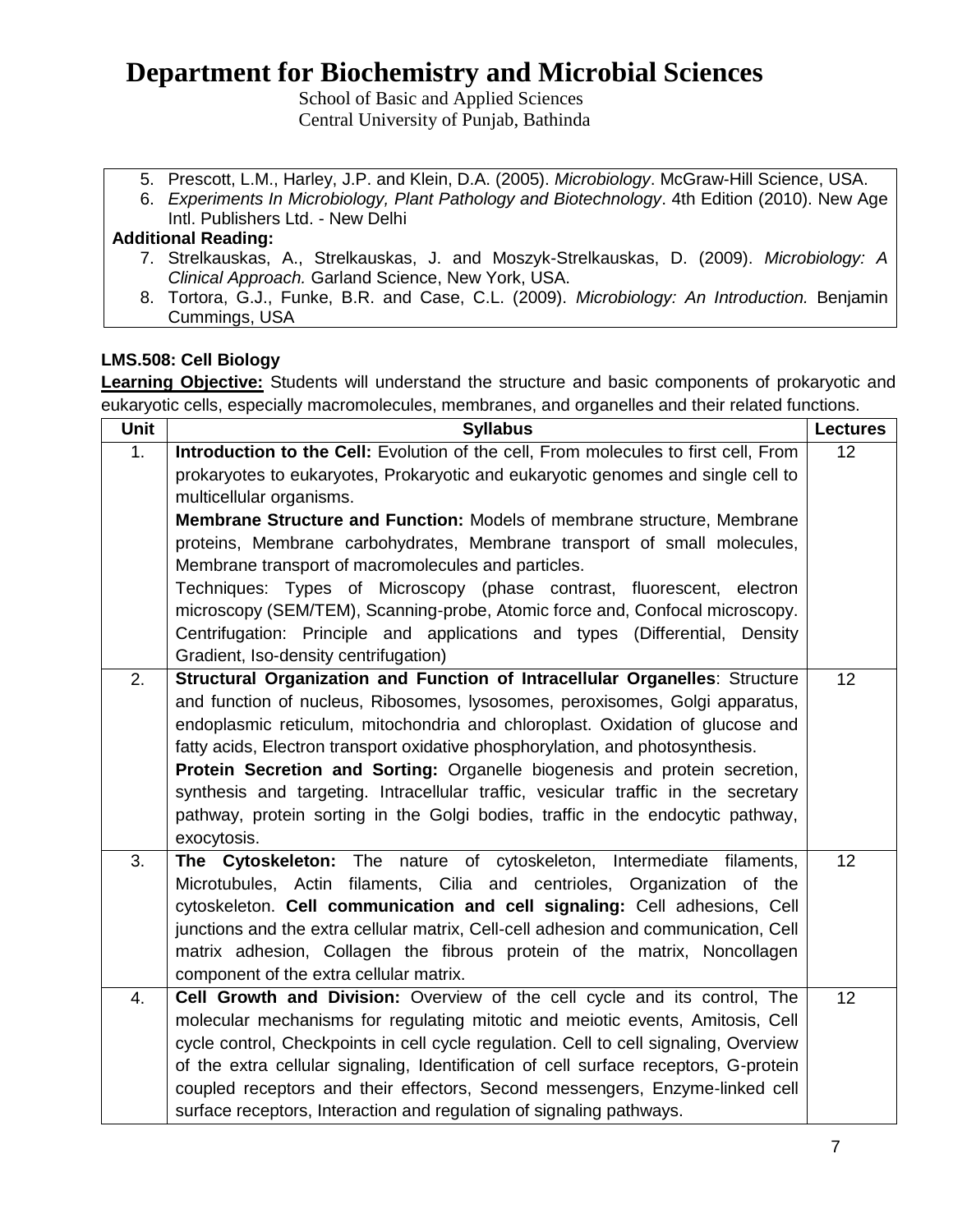School of Basic and Applied Sciences Central University of Punjab, Bathinda

### **Suggested Reading:**

- 1. Alberts, B., Bray, D., Lews, J., Raff, M., Roberts, K. and Watson, J.D. (2010). *Molecular Biology of the Cell*. Garland publishers, Oxford.
- 2. Celis, J.E. (2006). *Cell biology: A laboratory handbook*, Vol 1, 2, 3. Academic Press, UK.
- 3. Gupta, P.K. (2008). *Cytology, Genetics and Evolution*. Rastogi publications, Meerut, India.
- 4. Karp, G. (2010). *Cell and Molecular Biology: Concepts and Experiments*. John Wiley &Sons. Inc. New Delhi, India.
- 5. De Robertis, E.D.P. and De Robertis, E.M.F. (2006). *Cell and Molecular Biology*. VIII Edition. Lippincott Williams and Wilkins, Philadelphia.
- 6. Lodish H, Berk A, Kaiser CA, Krieger A, Scott MP, et al. (2012). *Molecular Cell Biology*, W. H. Freeman; USA

### **LBC.509: Essentials of Genetics**

**Learning Objective:** Students will learn the basic principles of inheritance at the molecular, cellular and organismal levels.

| Unit | <b>Syllabus</b>                                                                                                                                                  | <b>Lectures</b> |
|------|------------------------------------------------------------------------------------------------------------------------------------------------------------------|-----------------|
|      | Mendelian Principles: Dominance, segregation, independent assortment, Allele,                                                                                    | 12              |
| 1.   | multiple alleles, pseudoallele, complementation tests                                                                                                            |                 |
|      | <b>Extensions of Mendelian Principles:</b> Codominance, incomplete dominance, gene                                                                               |                 |
|      | interactions, pleiotropy, genomic imprinting, penetrance and<br>expressivity,                                                                                    |                 |
|      | phenocopy, linkage and crossing over, sex linkage, sex limited and sex influenced                                                                                |                 |
|      | characters.                                                                                                                                                      |                 |
|      | <b>Extra-Chromosomal Inheritance:</b> Chloroplast and Mitochondrial inheritance;                                                                                 |                 |
|      | Cytoplasmic inheritance (Coiling in Snails).                                                                                                                     |                 |
| 2.   | Gene Mapping Methods: Molecular markers: RAPD, RFLP, SSR, SNP, ISSR, and                                                                                         | 12              |
|      | SCAR; Linkage maps, tetrad analysis in Neurospora, mapping with molecular                                                                                        |                 |
|      | markers, development of mapping population in plants                                                                                                             |                 |
|      | Human Genetics: Pedigree analysis, LOD score for linkage testing, karyotypes,                                                                                    |                 |
|      | genetic disorders                                                                                                                                                |                 |
|      | <b>Quantitative Genetics:</b> Polygenic inheritance, heritability and its measurements,                                                                          |                 |
|      | QTL mapping                                                                                                                                                      |                 |
| 3.   | Mutation: Types, causes and detection, mutant types - lethal, conditional,                                                                                       | 12              |
|      | biochemical, loss of function, gain of function, germinal verses somatic mutants,                                                                                |                 |
|      | insertional mutagenesis, applications in reverse and forward Genetics; Structural<br>and numerical alterations of chromosomes: Deletion, duplication, inversion, |                 |
|      | translocation, ploidy and their genetic implications; Hardy Weinberg equilibrium.                                                                                |                 |
|      | Molecular basis of spontaneous and induced mutations.                                                                                                            |                 |
|      | Recombination: Site-specific, homologous, DNA transposition, retrotransposition                                                                                  |                 |
|      | and non-homologous end joining (NHEJ).                                                                                                                           |                 |
| 4.   | Microbial Genetics: Microbes as tools for genetic studies. Organization of genetic                                                                               | 12              |
|      | material in bacteria; and viruses, Gene transfer mechanisms, F plasmid; Lambda                                                                                   |                 |
|      | phage: structure, genetic makeup and life cycle (lytic and lysogeny); Natural                                                                                    |                 |
|      | transformation and competence; Molecular basis of natural transformation - DNA                                                                                   |                 |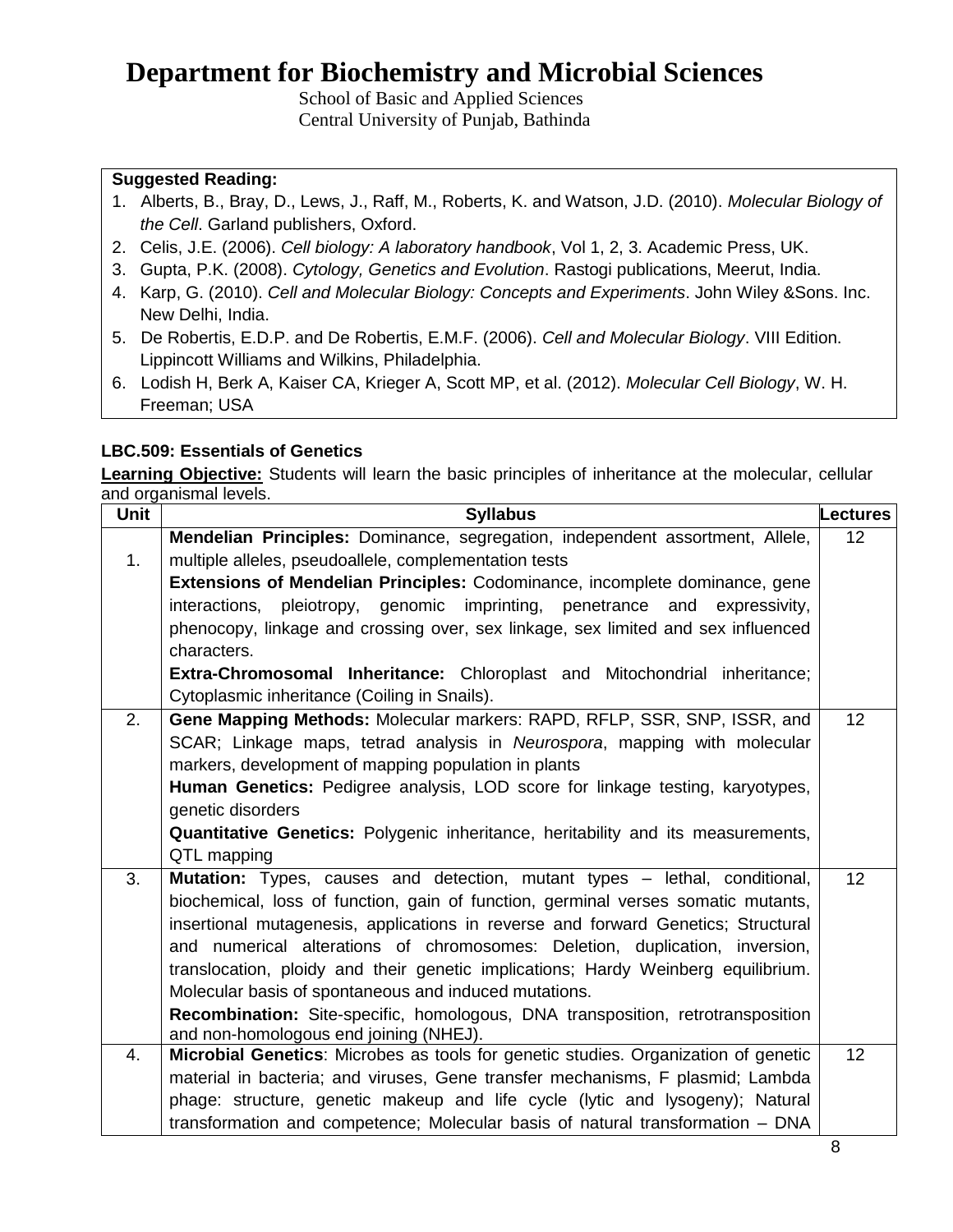School of Basic and Applied Sciences Central University of Punjab, Bathinda

uptake competence systems in gram positive and gram-negative bacteria. Bacterial Conjugation- Properties of the F plasmid, F+ x F - mating, F' x F- conjugation. Transduction- Generalized and specialized transduction, virus life cycle and replication

### **Suggested Reading:**

- 1. Snusted, D.P., Simmons, M. J. (2012). *Principles of Genetics*. 6<sup>th</sup> Edition, John Wiley & Sons, New York.
- 2. Raven P, Johnson GB, Mason KA, Losos JB, Singer SS (2014). *Biology*, 10th Edition, McGraw-Hill, USA.
- 3. Griffiths AJF, Wessler SR, Carroll SB, Doebley J (2015). *An introduction to Genetic Analysis*. 11<sup>th</sup> Edition W.H. Freeman publication, USA.
- 4. Larry Snyder, Larry Snyder, Joseph E. Peters, Tina M. Henkin, Wendy Champness (2013) *Molecular Genetics of Bacteria*, 4th edition; ASM Press.
- 5. Watson, J.D., Baker,T.A., Bell, S.P., Gann, A., Levine, M., Losick, R. (2014). *Molecular Biology*  of the Gene. 7<sup>th</sup> Edition, Benjamin Cummings, USA.

## **LMS.510: Life Sciences Practical-I (Practical)**

**Learning Objective:** In this course the students will observe and will be given hands on training for the practicals pertaining to theory courses of biochemistry, microbiology, cell biology & genetics

### **Part A. Biochemistry**

- 1. Introduction to Good Laboratory Practices
- 2. Preparation of solutions, buffers, pH setting etc.
- 2. Quantitative estimation of proteins, sugars, total lipids and amino acids.
- 3. Isolation of protein from biological sample
- 4. Enzyme activity assays: invertase, amylase, alkaline phosphatase
- 5. Quantitative estimation of phenolic compounds.

## **Part B. Microbiology**

1. Use of Microscope and working in a biosafety cabinet; Preparation of growth media: Liquid and Solid media

- 2. Microbiological techniques for isolation of pure cultures: Streak Plate, Spread Plate and Pour Plate techniques
- 3. Staining of bacterial cultures: Simple staining, Negative Staining, Gram Staining, Acid-Fast stain.
- 4. Glucose uptake by *E. coli / Saccharomyces cerevisiae* (Active and Passive diffusion)

5. Effect of UV, gamma radiations, pH, disinfectants, chemicals and heavy metal ions on microorganisms.

6. Preparation of microbiological media. Autotrophic media, minimal media, basic media, enriched media, enrichment media, differential media.

Microbial growth studies.

7. Isolation of bacterial cultures from different sources (soil, air, water) and determination of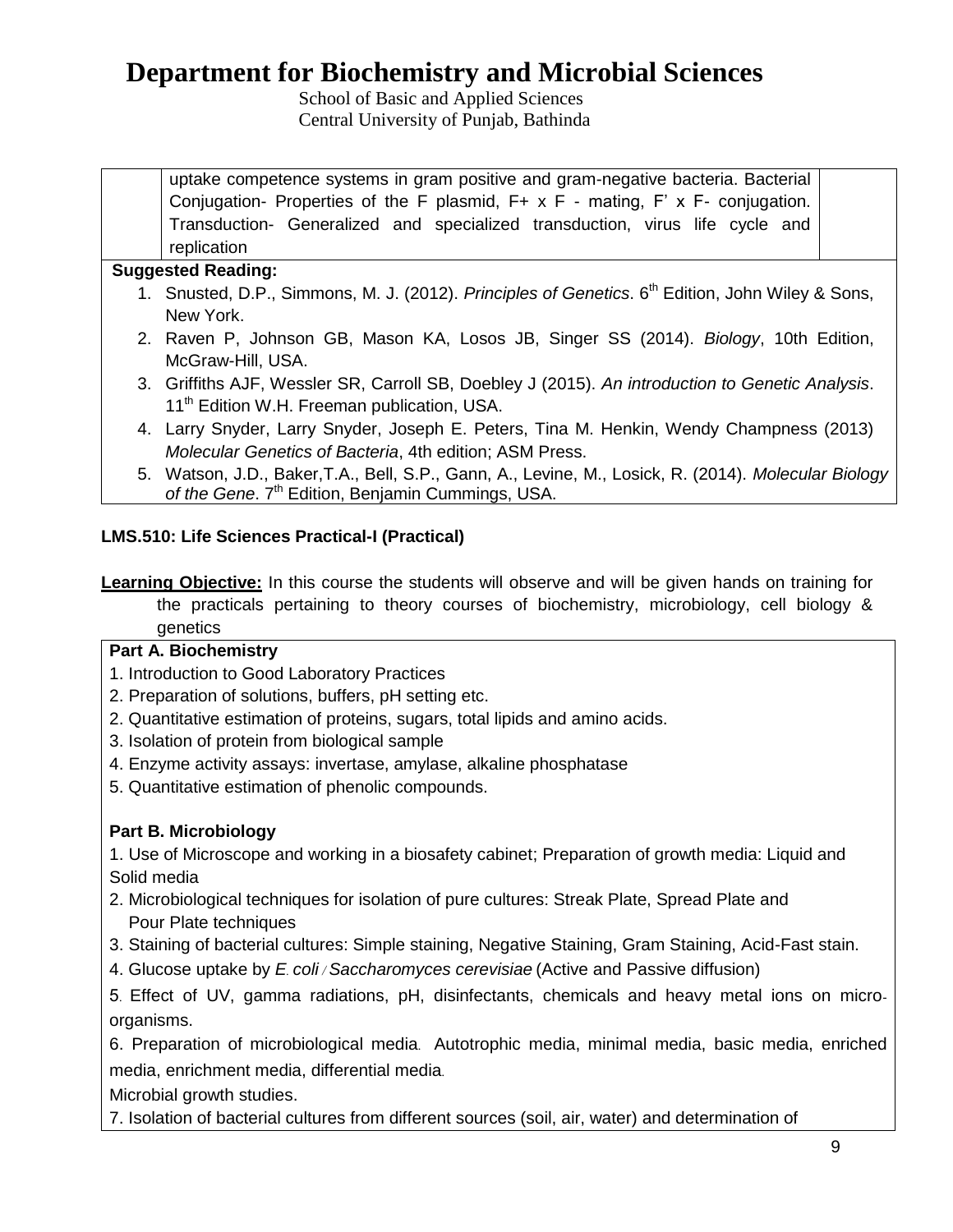School of Basic and Applied Sciences Central University of Punjab, Bathinda

### CFU.

- 8. Testing of Antibiotic sensitivity/resistance
- 9. Use of selective and/or differential media for isolation and identification of specific bacterial cultures
- 10. Biochemical tests to characterize bacterial cultures: Catalase test, Oxidase test, Methylene blue test

## **Part C. Cell Biology**

- 1. Temporary staining for epithelial cells and blood cells.
- 2. Cell count using haemocytometer
- 3. Preparations of temporary mount and study the different stages of Mitosis (Onion root tip).
- 4. Study of polyploidy in onion root tip by colchicine treatment.
- 5. Study of structure of cell organelles through electron micrographs
- 6. To demonstrate the presence of mitochondria and other cell organelles using vital stains
- 7. Depicting nature of cellular membranes: Osmosis, Hypertonicity, Hypotonicity, Isotonicity
- 8. Preparation of cell culture media

## **Part D. Genetics**

- 1. Learning Blood group typing with its genetic basis.
- 2. Identification of inactivated X chromosome as Barr body and drumstick
- 3. To demonstrate and understand the principle of Hardy-Weinberg equilibrium. Calculation of
- genotypic and allelic frequencies for a specific trait in a random sample
- 4. Techniques for screening and isolation of bacterial cultures with specific phenotypic/genotypic characteristics.
- 5. Differentiating genetic variants (species/strains) using RFLP
- 6. Studying *Drosophila melanogaster* as a Model organism: Identification of normal and mutant flies (*Drosophila melanogaster*), Demonstration of *Drosophila* polytene chromosomes
- Practical may be added/modified from time to time depending on available faculties/facilities.

### **Interdisciplinary Course**

## **LBC.512: Basics of Biochemistry (IDC)**

**Learning Objective:** This is an interdisciplinary course to acquaint the students of different streams with a very basic knowledge and understanding of biomolecules, their structure, composition and function.

| Unit | <b>Syllabus</b>                                                                 | Lectures |
|------|---------------------------------------------------------------------------------|----------|
| 1.   | Principles of Biophysical Chemistry: pH, Buffer, Reaction<br>kinetics,          |          |
|      | Thermodynamics.                                                                 |          |
|      | Composition, Structure and Function of Biomolecules: Carbohydrates, Lipids,     |          |
|      | Proteins: Primary, Secondary, Tertiary and Quaternary structures, Nucleic acids |          |
|      | and Vitamins.                                                                   |          |
| 2.   | Carbohydrate and Protein metabolism: Glycolysis, Kreb's Cycle, Hexose           |          |
|      | monophosphate shunt pathway, Glycogenolysis, Glycogenesis. Protein              | 8        |
|      | metabolism; Urea Cycle.                                                         |          |
|      | fatty acid metabolism, nucleic acid metabolism                                  |          |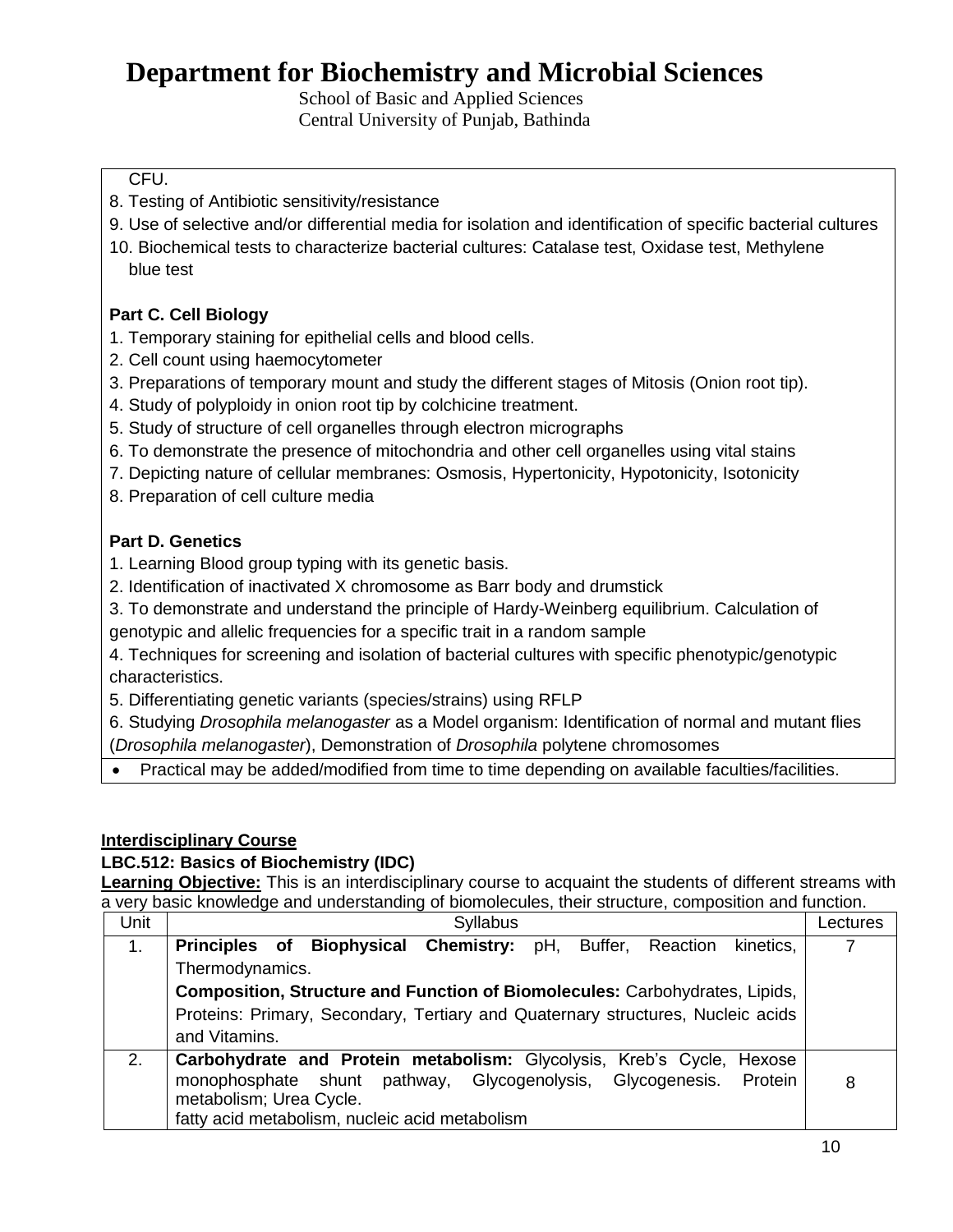School of Basic and Applied Sciences Central University of Punjab, Bathinda

| 3. | Fatty acid and Nucleic Acid Metabolism: Fatty acid catabolism and synthesis;                                                                                                                                      |              |
|----|-------------------------------------------------------------------------------------------------------------------------------------------------------------------------------------------------------------------|--------------|
|    | Degradation and synthesis of nucleotides.                                                                                                                                                                         | 8            |
| 4. | <b>Enzymology:</b> Classification of enzymes, Principles of catalysis, Mechanism of<br>enzyme catalysis, Effect of pH and temperature on enzyme activity, Application of<br>enzymes in day to day life. Isozymes. | 7            |
|    | <b>Suggested Reading:</b>                                                                                                                                                                                         |              |
|    | 1. Satyanarayana, U. (2013) Biochemistry, Publisher: Elsevier; Fourth edition                                                                                                                                     | <b>ISBN-</b> |
|    | 9788131236017.                                                                                                                                                                                                    |              |
|    | 2. Berg, J.M., Tymoczko, J.L. and Stryer, L. (2010). Biochemistry. W.H. Freeman & Company.                                                                                                                        |              |
|    | USA.                                                                                                                                                                                                              |              |
|    | 3. Nelson, D. and Cox, M.M. (2008). Lehninger Principles of Biochemistry. BI publications Pvt.                                                                                                                    |              |
|    | Ltd. Chennai, India.                                                                                                                                                                                              |              |
|    | <b>Additional Reading:</b>                                                                                                                                                                                        |              |
|    | 1. Karp, G. (2010). Cell and Molecular Biology: Concepts and Experiments. John Wiley & Sons.                                                                                                                      |              |
|    | Inc. New Delhi, India.                                                                                                                                                                                            |              |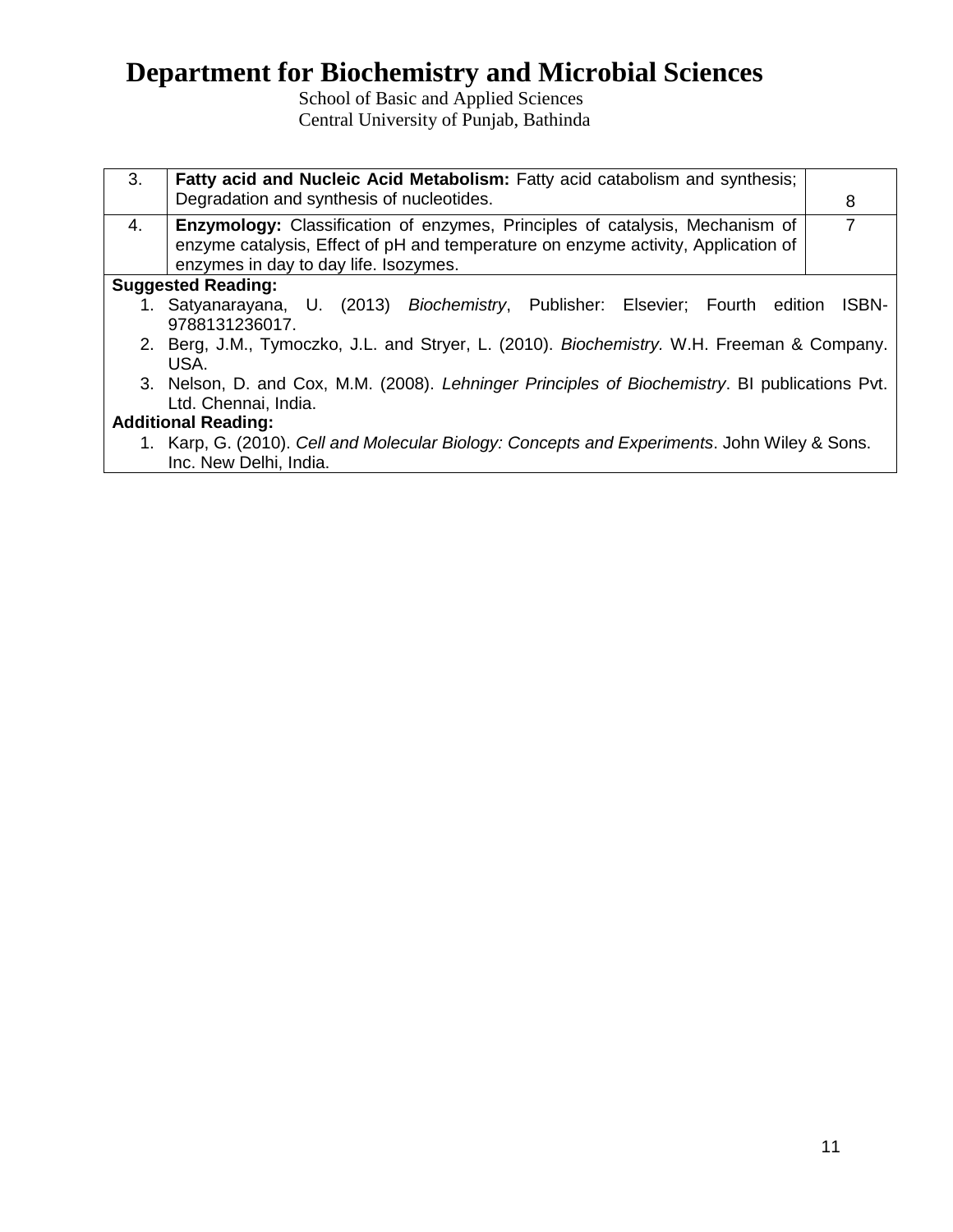School of Basic and Applied Sciences Central University of Punjab, Bathinda

#### **Semester – II**

| <b>Course Code</b> | <b>Course Title</b>                                 | $L$ (hr)       | T(hr) | P(hr) | cr             |
|--------------------|-----------------------------------------------------|----------------|-------|-------|----------------|
|                    | <b>Compulsory Foundation</b>                        |                |       |       |                |
| <b>CST.501</b>     | <b>Computer Applications/MOOCs</b>                  | $\overline{2}$ |       |       | $\overline{2}$ |
| CST.502            | <b>Computer Applications Lab</b>                    |                |       | 4     | $\overline{2}$ |
|                    | <b>Elective Foundation</b>                          |                |       |       |                |
| <b>XXX</b>         | Choose from value based courses/<br><b>MOOCs</b>    |                |       |       |                |
|                    | Core                                                |                |       |       |                |
| LMS.521            | Immunology                                          | 3              |       |       | 3              |
| LBC.522            | Molecular Biology                                   | 3              |       |       | 3              |
| LMS.524            | <b>Clinical Microbiology</b>                        | $\overline{4}$ |       |       | 4              |
| LMS.525            | Microbial Physiology and                            | 3              |       |       | 3              |
|                    | Metabolism                                          |                |       |       |                |
| LMS.526            | Microbiology Practical-I (Practical)                |                |       | 6     | 3              |
|                    | Life Sciences Practical-II                          |                |       |       |                |
| <b>LMS.527</b>     | (Practical)                                         |                |       | 6     | 3              |
|                    | <b>Interdisciplinary Course (IDC)</b>               |                |       |       |                |
| LMS.529            | Basics of Microbiology (IDC)                        | $\overline{2}$ |       |       | 2              |
|                    | <b>Total Credits</b>                                |                |       |       | 26             |
|                    | L. Looturea: T. Tutarial: D. Drostiaal: Cr. Cradita |                |       |       |                |

## **L: Lectures; T: Tutorial; P: Practical; Cr: Credits**

### **Instructional Designs/ Mode of classroom Transaction:**

- 1) Lecture
- 2) Demonstration
- 3) Lecture cum demonstration
- 4) Brain storming
- 5) Problem solving
- 6) Experimentation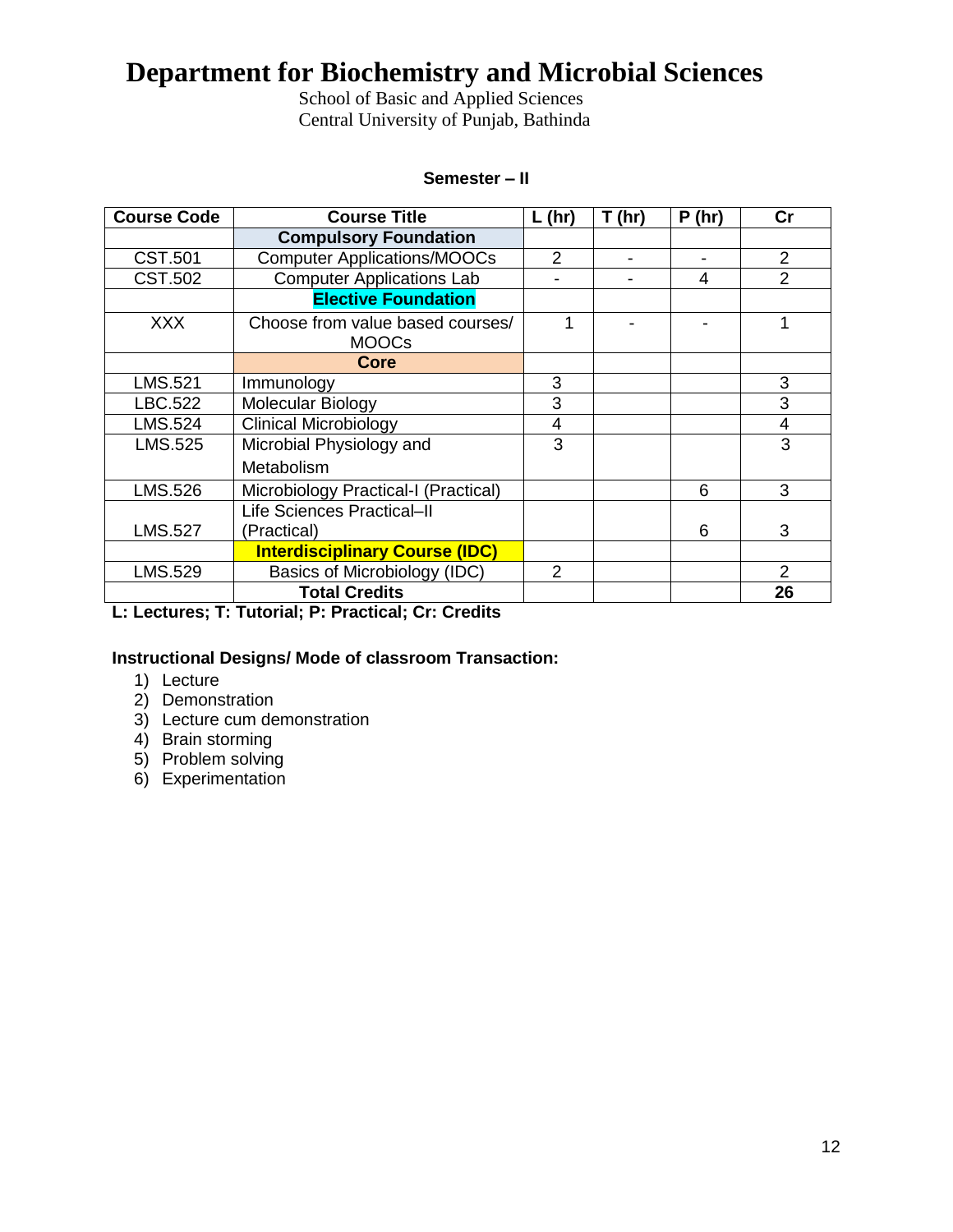School of Basic and Applied Sciences Central University of Punjab, Bathinda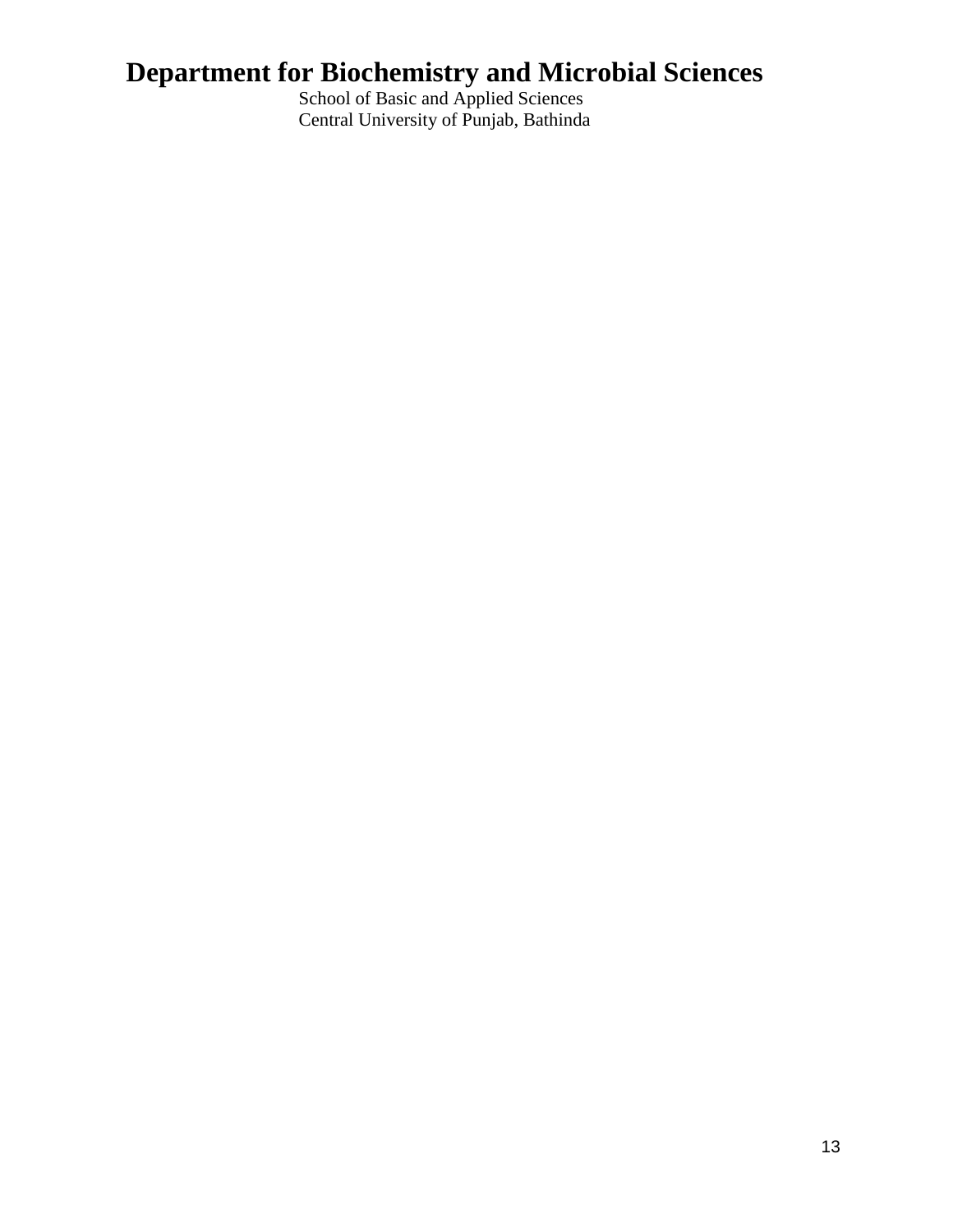School of Basic and Applied Sciences Central University of Punjab, Bathinda

### **Compulsory Foundation**

### **CST.501: Computer Applications**

#### **Learning Objective:**  Upon successful completion of this course, the student will be able to: 1. Use different operating system and their tools easily. 2. Use word processing software, presentation software, spreadsheet software and latex. 3. Understand networking and internet concepts. 4. Use computers in every field like teaching, industry and research. **Unit Syllabus Lectures** 1. **Computer Fundamentals:** Introduction to Computer, Input devices, Output Devices, Memory (Primary and Secondary), Concept of Hardware and Software, C.P.U., System bus, Motherboard, Ports and Interfaces, Expansion Cards, Ribbon Cables, Memory Chips, Processors, Software: Types of Software, Operating System, User Interface of popular Operating System, Introduction to programming language, Types of Computer. 8 2. **Computer Network:** Introduction to Computer Network, Types of Network: LAN, WAN and MAN, Topologies of Network, Internet concept, WWW. **Word Processing using MS Word**: Text creation and Manipulation; Table handling; Spell check, Hyper-linking, Creating Table of Contents and table of figures, Creating and tracking comments, language setting and thesaurus, Header and Footer, Mail Merge, Different views, Creating equations, Page setting, Printing, Shortcut keys. 7 3. **Presentation Tool:** Creating Presentations, Presentation views, Working on Slide Transition, Making Notes Pages and Handouts, Drawing and Working with Objects, Using Animations, Running and Controlling a Slide Show, Printing Presentations, Shortcut keys. **Spread Sheet**: Entering and editing data in cell, Basic formulas and functions, deleting or inserting cells, deleting or inserting rows and columns, printing of Spread Sheet, Shortcut keys. 8 4. **Use of Computers in Education and Research**: Data analysis tools, e-Library, Search engines related to research, Research paper editing tools like Latex. 7 **Suggested Reading:** 1. Sinha, P.K. Computer Fundamentals. BPB Publications. 2. Goel, A., Ray, S. K. 2012. Computers: Basics and Applications. Pearson Education India. 3. Microsoft Office Professional 2013 Step by Step [https://ptgmedia.pearsoncmg.com/images/9780735669413/samplepages/97807356694](https://ptgmedia.pearsoncmg.com/images/9780735669413/samplepages/97807356694%2013.pdf)  [13.pdf](https://ptgmedia.pearsoncmg.com/images/9780735669413/samplepages/97807356694%2013.pdf)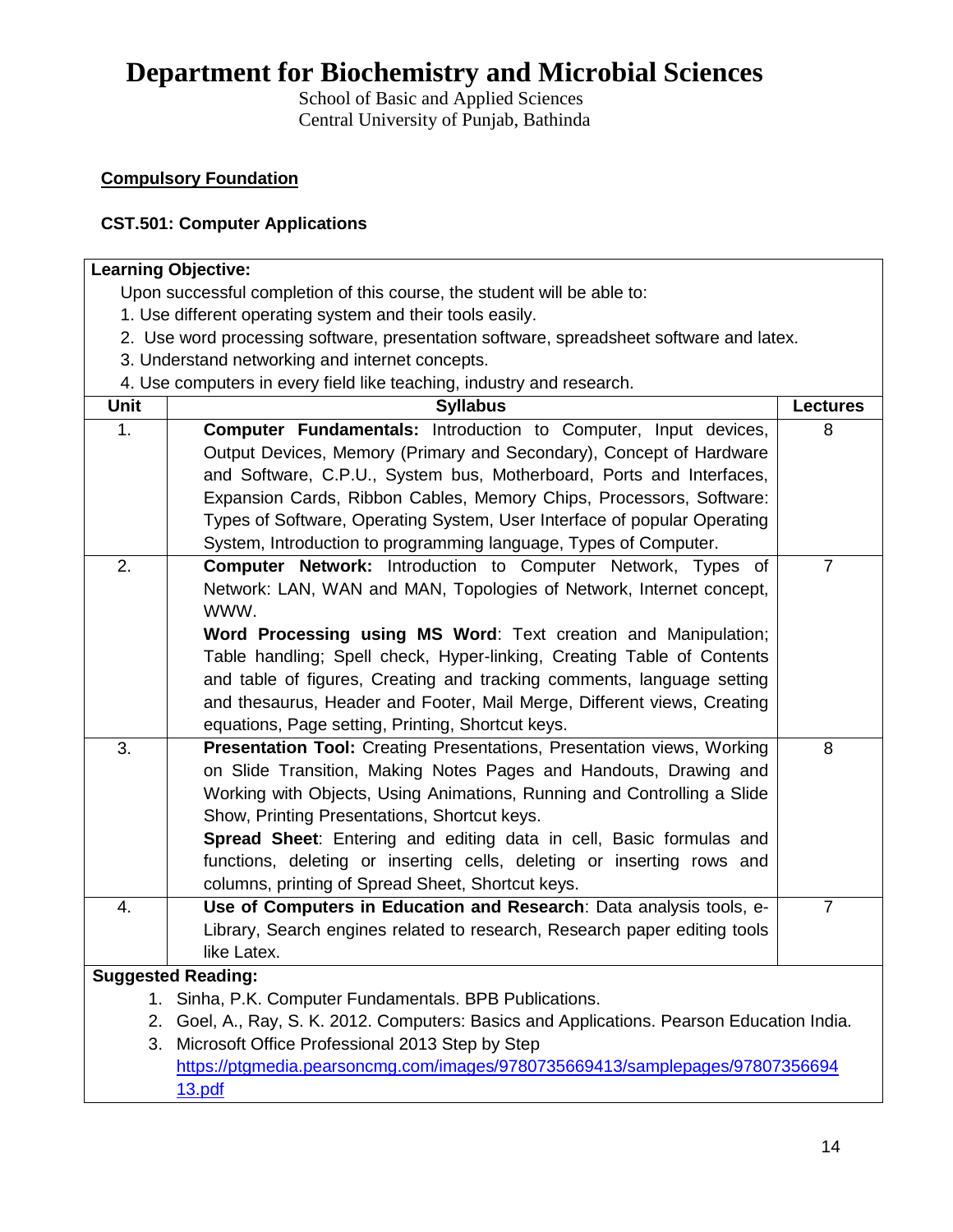School of Basic and Applied Sciences Central University of Punjab, Bathinda

### **CST.502: Computer Applications Lab**

Lab assignments will be given to students based on the theory course, CST.501.

#### **Core Courses**

#### **LMS.521: Immunology**

**Learning Objective:** The objective of this course is to instill awareness on basics of immune system where students will learn the components of immunity and various immune responses that work together to protect the host.

| Unit | <b>Syllabus</b>                                                                                                                                                                                                                                                                                                                                                                                                                                                                                                                                                                                                                                                                                                                            | <b>Lectures</b> |
|------|--------------------------------------------------------------------------------------------------------------------------------------------------------------------------------------------------------------------------------------------------------------------------------------------------------------------------------------------------------------------------------------------------------------------------------------------------------------------------------------------------------------------------------------------------------------------------------------------------------------------------------------------------------------------------------------------------------------------------------------------|-----------------|
| 1.   | Immune System: Overview of immune system; cells and organs of immune<br>systems; innate and recognition of self and non-self. Nature of antigen.<br>Components of acquired immunity. Humoral immunity and cell mediated<br>immunity. Immunoglobulins, basic structure, classes and subclasses,<br>structural and functional relationships.<br>Molecular Mechanisms of Antibody Diversity and Cellular Immunity:<br>Organization of genes coding for constant and variable regions of heavy<br>chains and light chains, antibody diversity & class switching.<br><b>Complement System:</b> Complement components, their structure and functions<br>and mechanisms of complement activation by classical, alternative and lectin<br>pathway. | 12              |
| 2.   | Functions of Acquired Immunity: Types and characteristics of Lymphocytes,<br>chemokines,<br>interferons, interleukins,<br>antigen recognition-<br>cytokines,<br>membrane receptors for antigens. Structure and functions of Major<br>Histocompatibility Complex (MHC) and Human Leukocyte Antigen (HLA)<br>system, polymorphism, distribution variation and function. Association of MHC<br>with disease and superantigen, recognition of antigens by T and B-cells,<br>antigen processing, role of MHC molecules in antigen presentation and co-<br>stimulatory signals.                                                                                                                                                                  | 12              |
| 3.   | Immunity and Human Diseases: Types of hypersensitivity, features and<br>mechanisms of immediate and delayed hypersensitivity reactions, immunity to<br>microbes, immunity to tumors, AIDS, hepatitis and human immune-<br>deficiencies and allergies. Recent advances in vaccine development for<br>diseases like AIDS, cancer and malaria. Vaccine technology- Role and<br>properties of adjuvants, recombinant DNA and protein based vaccines, plant-<br>based vaccines, reverse vaccinology; peptide vaccines, conjugate vaccines.                                                                                                                                                                                                      | 12              |
| 4.   | Monoclonal Antibodies and Diagnostic Immunology: Immunotoxins<br>production, characterization and applications in diagnosis, therapy and basic<br>research. Antibody genes and antibody engineering- chimeric and hybrid<br>monoclonal antibodies. Methods for immunoglobulin determination-quantitative<br>and qualitative antigen and antibody reactions, agglutination-precipitation,<br>immunocytochemistry,<br>radioimmunoassay<br>$(RIA)$ ,<br>Enzyme<br>Linked<br>Immunosorbent Assay (ELISA), immunofluorescence, immunoblotting and<br>Flow cytometry.                                                                                                                                                                            | 12              |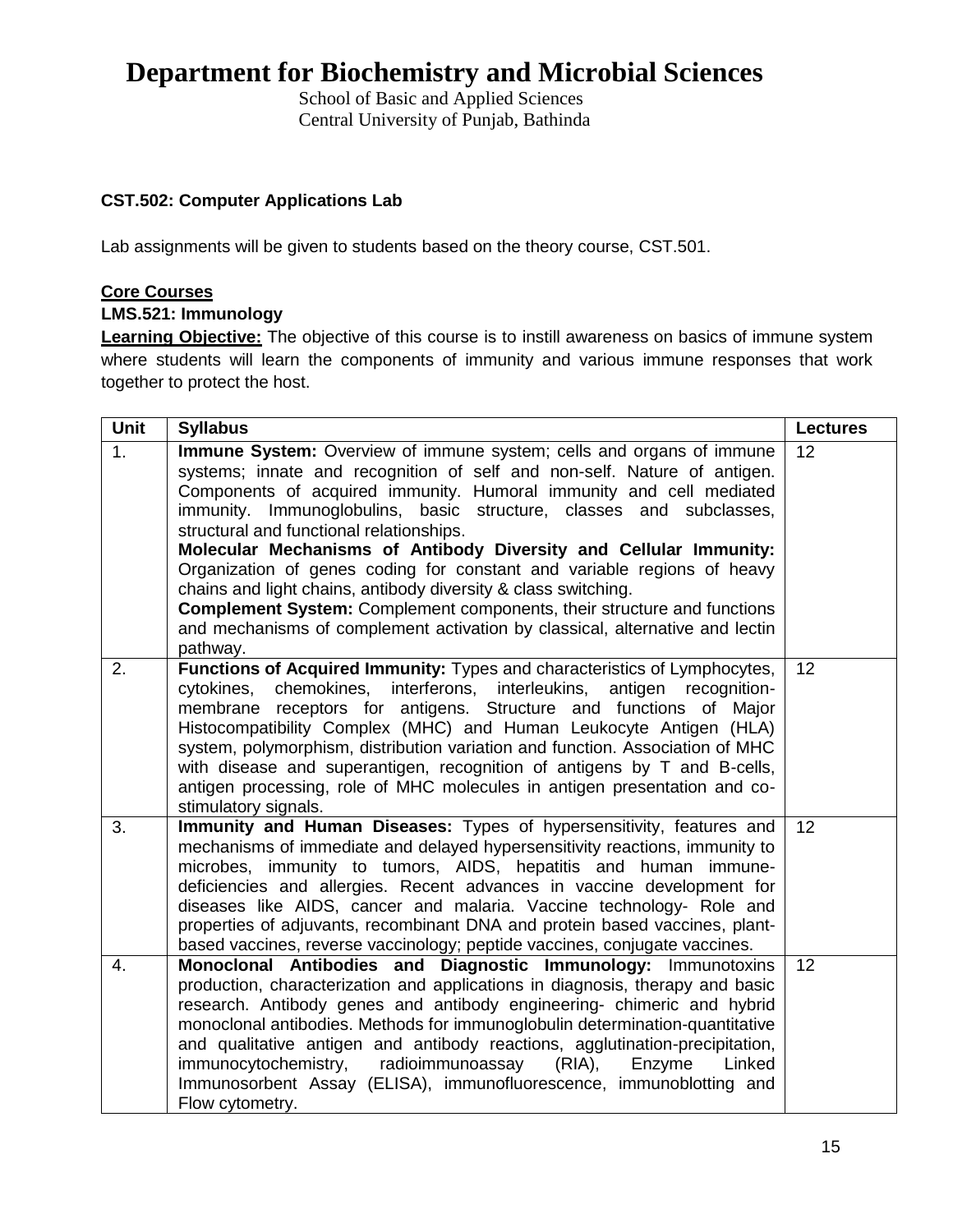School of Basic and Applied Sciences Central University of Punjab, Bathinda

### **Suggested Reading:**

- 1. Kindt, T.J., Osborne, B.A. and Goldsby, R.A. (2007). *Kuby Immunology* .7<sup>th</sup> Edition. W.H. Freeman, USA.
- 2. Abbas. (2008). *Cellular and Molecular immunology*. CBS Publishers & Distributors, India.
- 3. Charles, A. and Janeway, J.R. (1994). *Immunobiology: The immune system in health and disease.* Blackwell Publishing, USA.
- 4. Delves, P.J., Roitt, I.M. and Seamus, J.M. (2006). *Roitt's essential immunology (Series– Essentials).* Blackwell Publishers, USA.
- 5. Elgert K.D. (2009). *Immunology: Understanding the immune system*. Wiley-Blackwell, USA. **Additional reading:**
- 6. Paul, W.E. (1993). *Fundamental immunology.* Raven Press, SD, USA.
- 7. Sawhney, S.K. and Randhir, S. (2005). *Introductory practical biochemistry*. Alpha Science International Ltd. New Delhi, India.
- 8. Tizard (2008). *Immunology: An Introduction*. Cengage Learning, Thompson, USA.

#### **LBC.522: Molecular Biology**

**Learning Objective:** This course is designed for understanding the molecular processes of DNA replication, transcription, translation, and basic mechanisms of cellular signal transduction and regulation of gene expression.

| <b>Unit</b> | <b>Syllabus</b>                                                                                                                                                                                                                                                                                                                                                                                                                                                                                                                                                                                                                                                                                                                                                                                         | <b>Lectures</b> |
|-------------|---------------------------------------------------------------------------------------------------------------------------------------------------------------------------------------------------------------------------------------------------------------------------------------------------------------------------------------------------------------------------------------------------------------------------------------------------------------------------------------------------------------------------------------------------------------------------------------------------------------------------------------------------------------------------------------------------------------------------------------------------------------------------------------------------------|-----------------|
| 1.          | Structure and Conformation of Nucleic Acids: Structure of DNA, Denaturation<br>and Renaturation, Conformation of nucleic acids (A, B, Z), Organelle DNA.<br>Genome organization: Chromosome Structure, Chromatin and its regulation,<br>nucleosome and its assembly, repetitive DNA, interrupted genes, gene shuffling.<br>Molecular Techniques and Bioinformatics: Gel electrophoresis, Southern,<br>Northern, Western, hybridization, DNA fingerprinting, cloning, PCR, real-time<br>sequencing including NGS,<br><b>DNA</b><br>microarrays,<br>PCR.<br>chromatin<br>immunoprecipitation, metabolomics, proteomics, biological databases and<br>searches, analysis of genomic and proteomic data, DNA-protein interactions,<br>protein-protein interactions, protein sequencing, emerging techniques. | 12              |
| 2.          | DNA Replication and Repair: Prokaryotic and eukaryotic DNA replication,<br>Mechanism of DNA replication, Enzymes and accessory proteins involved in DNA<br>replication, Replication errors, DNA damage and repair, gene editing.<br><b>Transcription and mRNA Processing:</b> Types of RNA, Prokaryotic &, eukaryotic<br>transcription, general and specific transcription factors, Regulatory elements and<br>mechanisms of transcription regulation, Transcriptional and posttranscriptional<br>Initiation, Elongation & Termination of transcription, Capping,<br>gene silencing:<br>Polyadenylation, Splicing, editing, mRNA stability, RNA interference and<br>microarray analysis, RNA editing.                                                                                                   | 12              |
| 3.          | Translation: Genetic code, prokaryotic & eukaryotic translation, the translation<br>machinery, mechanisms of chain initiation, elongation and termination, regulation<br>of translation, co-and post- translational modifications, mode of action of<br>antibiotics                                                                                                                                                                                                                                                                                                                                                                                                                                                                                                                                     | 12              |
| 4.          | Gene Regulation: Prokaryotic - lac, trp, gal and ara operons, lambda gene<br>regulation during lysogeny and lytic cycle; Eukaryotic – yeast, higher eukaryotes,<br>hormonal regulation of genes, epigenetic regulation; Gene network analysis,                                                                                                                                                                                                                                                                                                                                                                                                                                                                                                                                                          | 12              |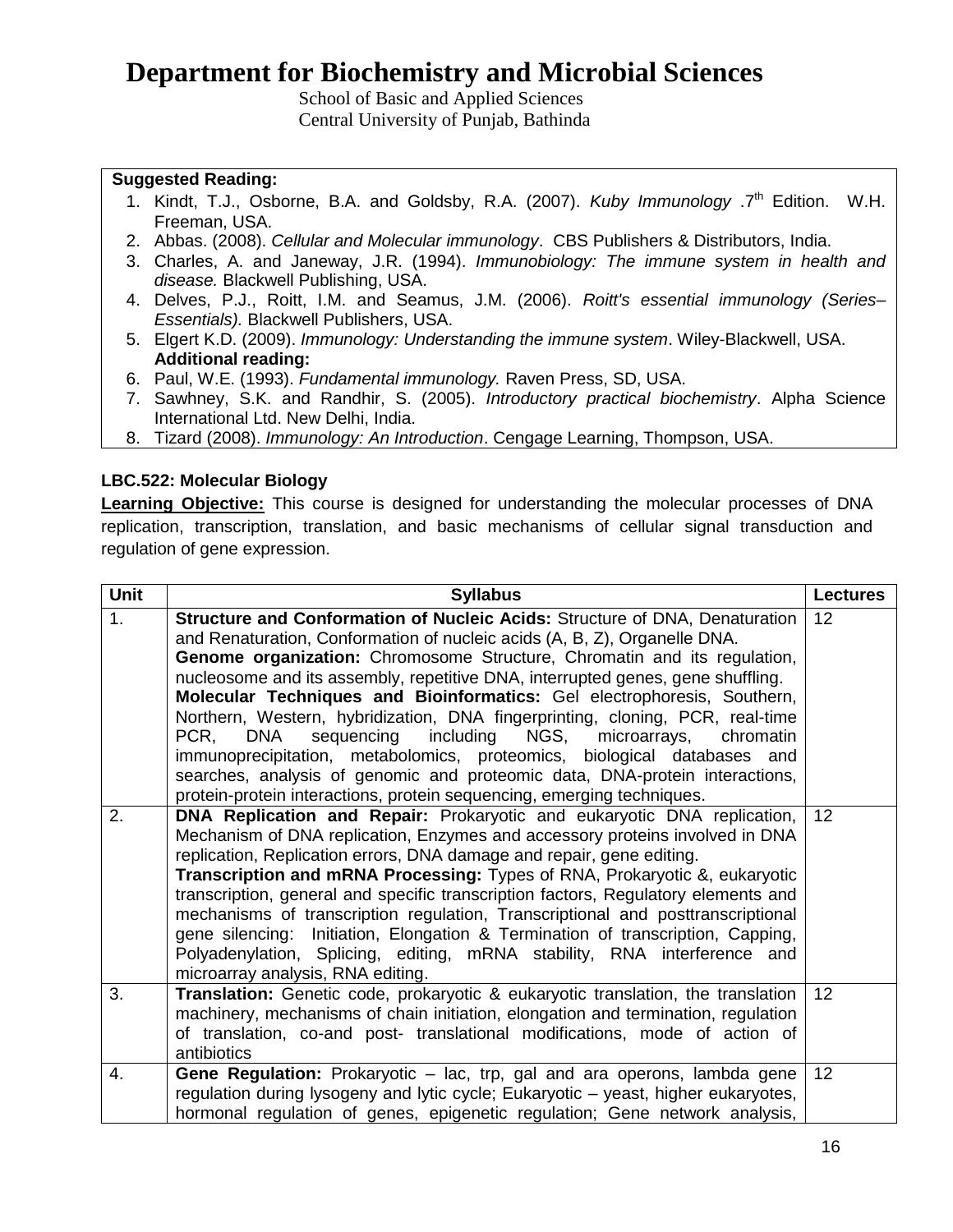School of Basic and Applied Sciences Central University of Punjab, Bathinda

coexpression; Recent trends.

|                | <b>Suggested Reading:</b>                                                                           |         |
|----------------|-----------------------------------------------------------------------------------------------------|---------|
|                | 1. Watson, J.D., Baker,T.A., Bell, S.P., Gann, A., Levine, M., Losick, R. (2014). Molecular Biology |         |
|                | of the Gene. 7 <sup>th</sup> Edition, Benjamin Cummings, USA.                                       |         |
|                | 2. Krebs, J.E., Goldstein, E.S., Kilpatrick, S.T. (2014). Lewin's Genes XI. Jones & Bartlett        |         |
|                | Learning, USA.                                                                                      |         |
|                | 3. Green, M.R., Sambrook, J. (2012). Molecular cloning: A laboratory manual. Cold Spring Harbor     |         |
|                | Laboratory Press, New York.                                                                         |         |
|                |                                                                                                     |         |
|                | <b>LMS.524: Clinical Microbiology</b>                                                               |         |
|                | <b>Learning Objective:</b> The students will understand about the basic concept of epidemiology     |         |
|                | various cellular processes during disease development and the relevance of microbes and various     |         |
|                | diseases caused by bacteria, fungi, protozoa and viruses.                                           |         |
| <b>Unit</b>    | <b>Syllabus</b>                                                                                     | Lecture |
| 1              | Epidemiology: Concept of epidemic, endemic and pandemic, acute,                                     | 15      |
|                | chronic, morbidity, mortality, prevalence, incidence, Normal microflora of                          |         |
|                | human body and their advantage.                                                                     |         |
|                | <b>Molecular Basis of Microbial Pathogenesis Establishment of pathogenic</b>                        |         |
|                | microorganisms: Entry, spread and tissue damage. Mechanism of bacterial                             |         |
|                | adhesion, colonization and invasion of mucous membranes of respiratory,                             |         |
|                | enteric and urogenital tracts. Biofilms and quorum sensing, modulation of                           |         |
|                | apoptotic processes and toxins.                                                                     |         |
| $\overline{2}$ | and Biology of Pathogenic<br><b>Bacteria:</b><br>Introduction<br>Important                          | 15      |
|                | developments in medical microbiology, Morphological characteristics,                                |         |
|                | pathogenesis and laboratory diagnosis including rapid methods of                                    |         |
|                | following<br>pathogenic<br>bacteria;<br>Staphylococcus,<br>Streptococcus,                           |         |
|                | Enterococcus, Escherichia coli, Neisseria, Klebsiella, Salmonella, Shigella,                        |         |
|                | Campylobacter, Pseudomonas,<br>Acinetobacter,<br>Vibrio,<br>Yersinia,                               |         |

*Treponema, Haemophilus, Bordetella, Bacillus, Clostridium, Corynebacterium, Mycobacterium, Actinomyces, Nocardia,* 

laboratory diagnosis of following pathogenic fungi: *Microsporum; Trichophyton; Histoplasma capsulatum; Blastomyces dermatitidis; Candida albicans; Cryptococcus neoformans; Pneumocystis carinii*, *Aspergillus spp.* **Protozoal Pathogens:** General description, biological properties and diseases caused by Protozoa- *Plasmodium spp, Giardia intestinalis*,

*Fusobacterium, Listeria, Rickettsiae, Chlamydiae, Spirochetes*

*Trypanosoma spp, Leishmania spp, Entamoeba histolytica*

3 **Pathogenic Fungi:** Morphological characteristics, pathogenesis and

15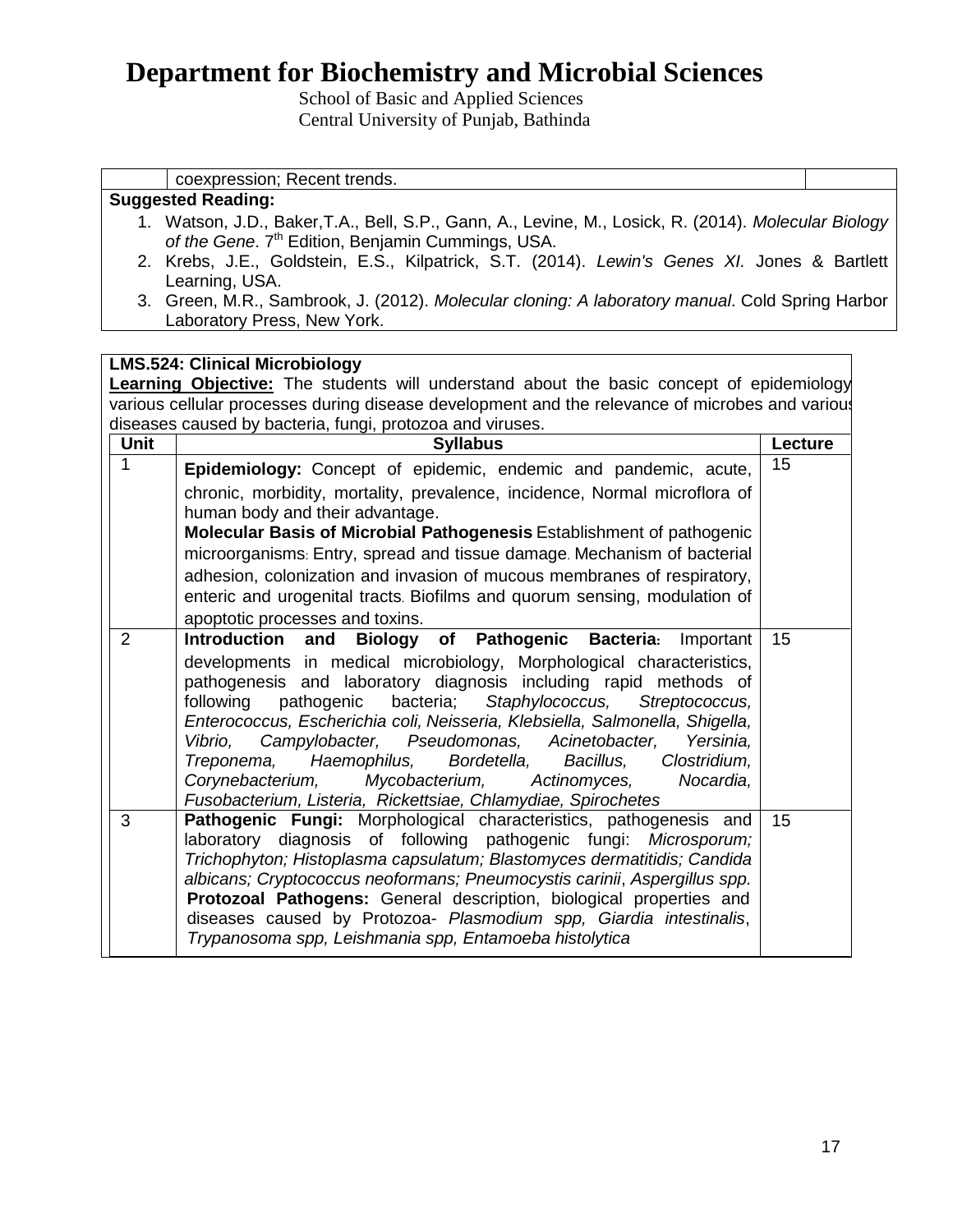School of Basic and Applied Sciences Central University of Punjab, Bathinda

|                          | Recognition and Pathogenesis of Viral Infection: Contributions of                             | 15 |
|--------------------------|-----------------------------------------------------------------------------------------------|----|
| 4                        | various host defense mechanisms in viral infections; Details on important                     |    |
|                          | viruses namely Herpesvirus, Poliovirus, Influenza virus, Adeno Virus,                         |    |
|                          | Poxviruses, Hepatitis Viruses, Coronaviruses, Retroviruses<br>and                             |    |
|                          | Flaviviruses.                                                                                 |    |
|                          | <b>Oncogenic viruses:</b> oncogenic viruses, viral transformation by activation               |    |
|                          | of cellular signal transduction pathways, viral transformation via cell cycle                 |    |
|                          | control pathways. Viral Chemotherapy: Nucleoside analogs, reverse                             |    |
|                          | transcriptase inhibitors, protease inhibitors: mechanism of action and drug                   |    |
|                          | resistance, viruses as therapeutic agents.                                                    |    |
| <b>Suggested Reading</b> |                                                                                               |    |
|                          | 1. Atlas, R.M. (1994) Principles of Microbiology, McMillan, New York                          |    |
|                          | 2. Tortora, G.J., Funke, B.R., Case, C.L. (2004) Microbiology -An Introduction, Pearson       |    |
|                          | education Pvt. Ltd. Singapore.                                                                |    |
|                          | 3. Walsh, G. (1998) Biopharmaceuticals: Biochemistry and Biotechnology, John Wiley &          |    |
|                          | Sons, New York.                                                                               |    |
| 4.                       | Benjamin, E. (1996), Immunology-A short course                                                |    |
| 5.                       | Kindt, T.J., Osborne, B.A. and Goldsby, R.A. (2012). Kuby Immunology . $7^{th}$ Edition. W.H. |    |
|                          | Freeman, USA                                                                                  |    |
|                          | 6. Madigan, M.T., Martinko, J.M., Bender, K., and Buckley, D. (2011) Brock Biology of         |    |
|                          | Microorganisms, 13th Ed., Pearson Education, USA                                              |    |

## **LMS.525: Microbial Physiology and Metabolism**

**Learning Objective:** Microbial Physiology is the study of structure, function, energy metabolism, growth and regulatory mechanisms of microorganisms**.** In this course, the students will learn about the metabolic diversity exhibited by microorganisms, their thermodynamics and regulatory networks that support their survival and growth**.**

| <b>Unit</b>           | <b>Syllabus</b>                                                                                                                                 | Lecture           |
|-----------------------|-------------------------------------------------------------------------------------------------------------------------------------------------|-------------------|
|                       | <b>Photosynthesis:</b><br><b>Bacterial</b><br>Photosynthetic<br>microorganisms,                                                                 | 10                |
|                       | photosynthetic pigments, and generation of reducing power by cyclic and                                                                         |                   |
|                       | non-cyclic photophosphorylation, electron transport chain in photosynthetic                                                                     |                   |
|                       | bacteria. Carbon dioxide fixation pathways.                                                                                                     |                   |
| $\mathbf{2}^{\prime}$ | Bacterial Respiration: Bacterial aerobic respiration, components of                                                                             | 12                |
|                       | electron transport chain, free energy changes and electron transport,<br>oxidative phosphorylation and theories of ATP formation, inhibition of |                   |
|                       | electron transport chain. Electron transport chain in some heterotrophic                                                                        |                   |
|                       | and chemolithotrophic bacteria.                                                                                                                 |                   |
|                       | Bacterial Anaerobic Respiration: Introduction. Nitrate, carbonate and                                                                           |                   |
|                       | sulfate as electron acceptors. Electron transport chains in some anaerobic                                                                      |                   |
|                       | bacteria. Catalase, super oxide dismutase, mechanism of oxygen toxicity.                                                                        |                   |
|                       | Bacterial Permeation: Structure and organization of membrane (Glyco-                                                                            | $12 \overline{ }$ |
|                       | conjugants and proteins in membrane systems), fluid mosaic model of                                                                             |                   |
| 3                     | membrane. Methods to study diffusion of solutes in bacteria, passive                                                                            |                   |
|                       | diffusion, facilitated diffusion, different mechanisms of active diffusion.                                                                     |                   |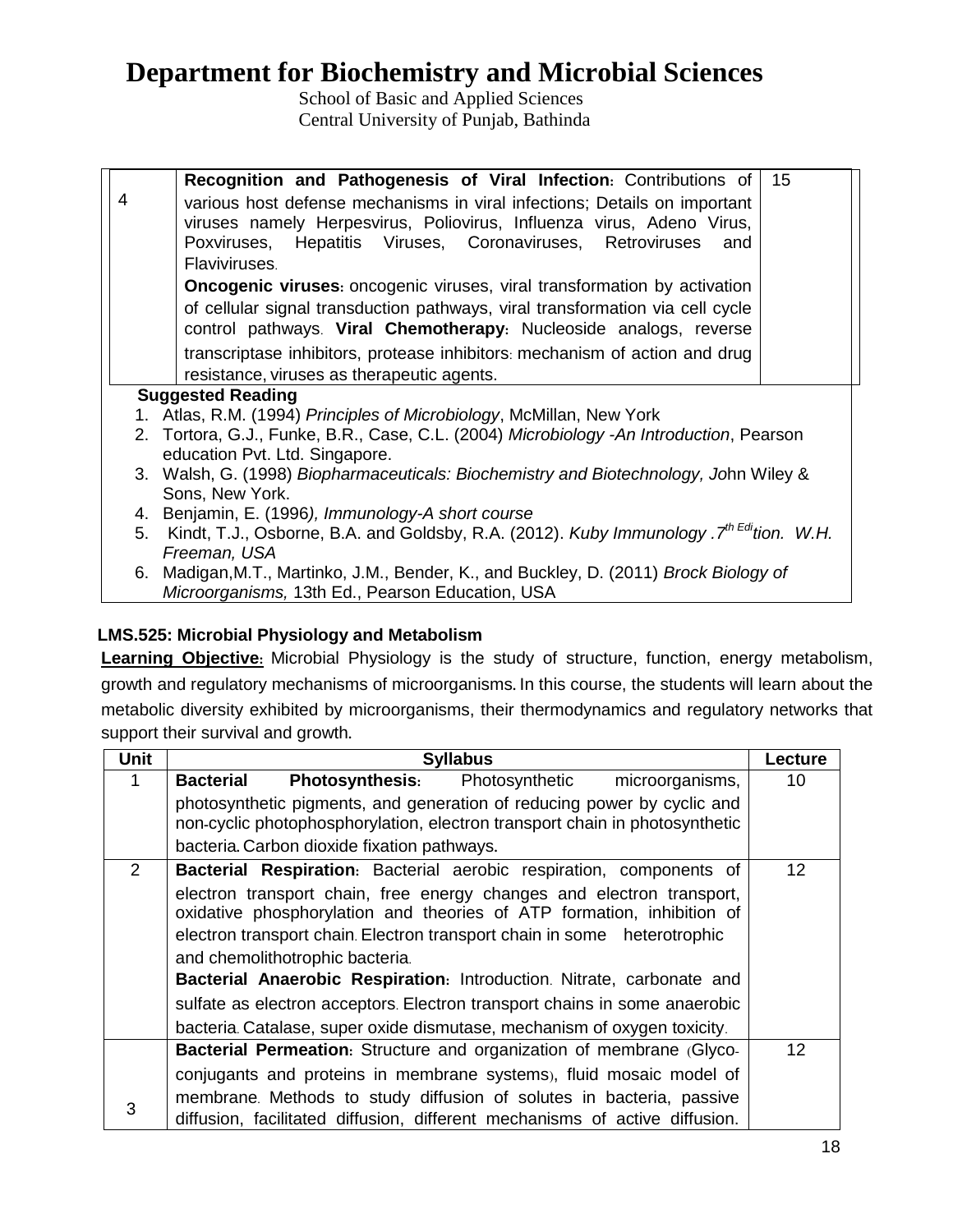School of Basic and Applied Sciences Central University of Punjab, Bathinda

|                | Proton Motive Force, PTS, role of permeases in transport, different                 |  |
|----------------|-------------------------------------------------------------------------------------|--|
|                | permeases in E coli. Transport of amino acids and inorganic ions in                 |  |
|                | microorganisms and their mechanisms.                                                |  |
| 4              | <b>Bacterial Sporulation:</b> Sporulating bacteria, molecular architecture of<br>12 |  |
|                | spores, induction and stages of sporulation, Influence of different factors         |  |
|                | sporulation. Cytological and macromolecular changes<br>during<br>on                 |  |
|                | sporulation. Heat resistance and sporulation.                                       |  |
|                | Bacterial Chemolithotrophy, Physiological groups of chemolithotrophs,               |  |
|                | ammonia oxidation by members of Genus Nitroso group, nitrite oxidation              |  |
|                | by Nitro group of genera. Oxidation of molecular hydrogen by hydrogeno-             |  |
|                | monas species. Ferrous and sulfur/sulfide oxidation by Thiobacillus                 |  |
|                | species.                                                                            |  |
|                | <b>Suggested Reading:</b>                                                           |  |
| $\mathbf 1$ .  | Caldwell D.R. (1995) Microbial Physiology and Metabolism. Brown Publishers.         |  |
| 2.             | Moat A.G. and Foster J. W. (2002) Microbial Physiology, Wiley.                      |  |
| 3 <sub>l</sub> | Brun. Y.V. and Shimkets L.J. (2000) Prokaryotic Development. ASM Press.             |  |
| 4.             | Rose AH Advances in Microbial Physiology Vol. 36, Academic Press New York.          |  |
| 5 <sub>1</sub> | Gunsalus IC, Stanier R. (1960) The Bacteria, Academic Press.                        |  |
| ĥ              | White $D_1$ 2011) The Physiology and Biochemistry of Prokaryotes $A^{th}$ Edition   |  |

6. White, D. (2011) *The Physiology and Biochemistry of Prokaryotes*, 4th Oxford University Press

## **LMS.526: Microbiology Practical –I**

**Learning Objective:** In this course the students will observe and perform experiments related to clinical microbiology and virology which will enhance their laboratory skills, and scientific knowledge.

1. Preparation of Media: Nutrient broth, Nutrient agar, plates, slants, soft agar; Pure culture technique: Streak plate, spread plate and pour plate methods.

2. Staining methods: Simple staining, Negative Staining, Gram Staining, Acid-Fast stain.

3. Culturing methods of microbes – slant and stab cultures, tube culture, flask cultures, shake flask cultures

4. Methods for studying microbial respiration

5. Preparation of different types of culture media/observation. Blood Agar, Chocolate Agar, Mannitol salt agar, Blair Parker medium, MacConkey agar, Lowensten-Jension medium, Wilson Blair Bismuth sulphite medium, Biochemical media.

6. Tests for disinfectants (Phenol coefficient/RWC)

7. Study of normal micro-biota of mouth; isolation, identification and preservation of microorganisms

8. Study of normal micro-biota of skin; isolation identification and preservation of microorganisms

9. Identification and Biochemical tests of respiratory tract bacterial pathogen using avirulent strain of MTCC Culture of *Streptococci/ Klebsiella pneumoniae*.

10. Identification and Biochemical tests of gastrointestinal bacterial infection using avirulent strain of MTCC Culture of *Salmonella / Shigella* spp.

11. Laboratory examination and identification and biochemical tests of pus specimens using avirulent strain of MTCC Culture for *Staphylococcus aureus*, *Streptococcus pyogenes* and *Pseudomonas aeruginosa*.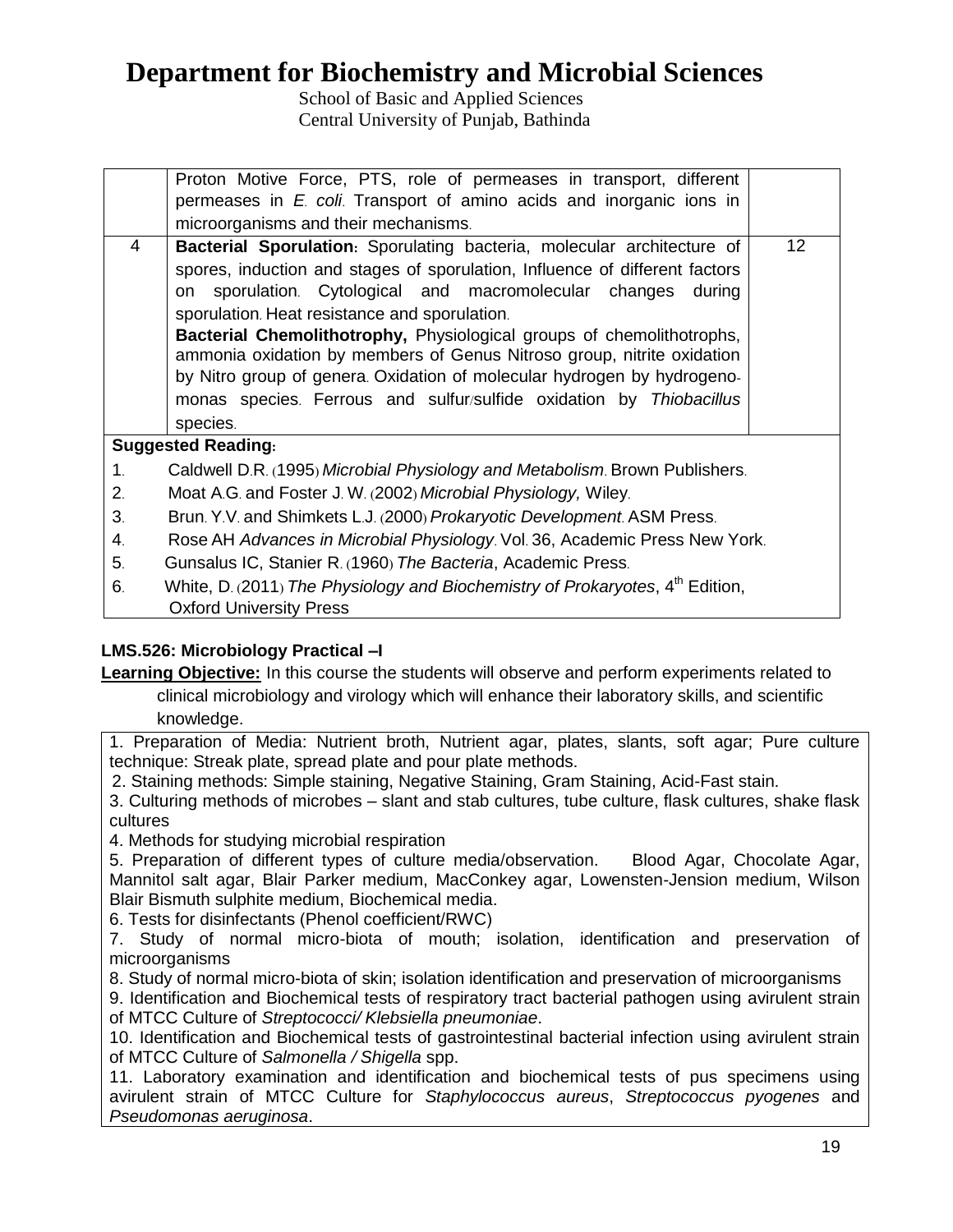School of Basic and Applied Sciences Central University of Punjab, Bathinda

12. Laboratory examination of sputum: Collection of sputum. Microbiological examination of sputum for pus cells and predominant bacteria. Ziehl-Neelsen staining to detect the presence of Mycobacterium using avirulent strain of MTCC Culture.

13. Determination of MIC values for antimicrobial chemicals

14.Identification of pathogenic bacteria (any three of *E. coli*, *Salmonella*, *Pseudomonas*, *Staphylococcus*, *Bacillus*) based on cultural, morphological and biochemical characteristics.

15. Biochemical, enzymatic and serological tests (Coagulase, Catalase, WIDAL, VDRL tests).

16. PCR based diagnosis.

17. Estimation of infectivity titre of a virus sample using Plaque assay.

18. Production of a purified virus stock and its quantitation.

19. Determination of size of a virus.<br>20. Detection of viral antibodies

20.Detection of viral antibodies in given sample using agglutination assay. 21.Determination of specificity of anti-viral response by agglutination-inhibition assay. Growth of animal cells in culture medium.

22. Determination of viral titre following infection of animal cells in culture.

Practical may be added/modified from time to time depending on available faculties/facilities.

### **LMS.527: Life Sciences Practical-II**

**Learning Objective:** The students will be learning to design, perform, observe and trouble shoot the practicals pertaining to theory courses of immunology and molecular biology. The advanced techniques used during the practicals will also motivate the students and stimulate their interest in respective fields.

## **Part A. Immunology**

- 1. To perform Total Leukocyte Count of the given blood sample.
- 2. To perform Differential Leukocyte Count of the given blood sample.
- 3. Separation of serum from blood.
- 4. Double immunodiffusion test using specific antibody and antigen.
- 5.To perform immunoelectrophoresis using specific antibody and antigen.
- 6. Dot Immuno blot assay (DIBA).
- 7. ELISA
- 8. Polyacrylamide gel electrophoresis and Western blotting.
- 9. Isolation of mononuclear cells from peripheral blood and viability test by dye exclusion method.
- 10. Growth and maintenance of cell lines.
- 11. Trypsinization method for recovery of cells from monolayer.

12. Cytotoxic assay method for a given cell line and testing by trypan blue dye exclusion method.

- 13. Demonstration of Flow Cytometry.
- 14. Immunohistochemistry: H & E staining, Fluorescent staining, Fluorescent Microscopy, Confocal Microscopy

## **Part B. Molecular Biology**

1. Isolation of genomic DNA

2. DNA amplification by Polymerase Chain Reaction (PCR).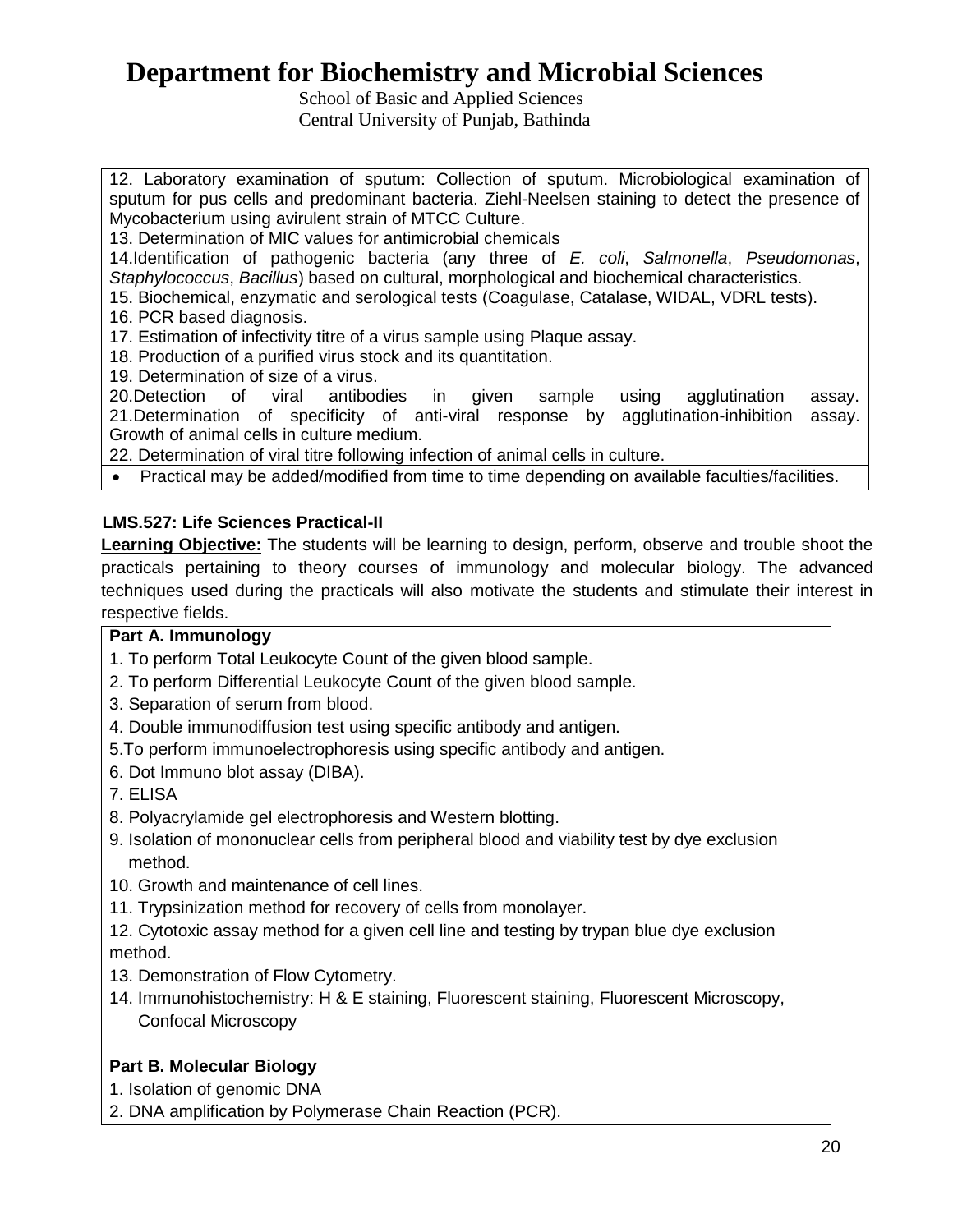School of Basic and Applied Sciences Central University of Punjab, Bathinda

- 3. Ligation and E.coli transformation using chemical transformation, plating, colony selection,
- 4. Isolation of plasmid DNA, restriction enzyme digestion and agarose gel electrophoresis.
- 5. Construction of restriction map by single and double digestion, Designing DNA probe,
- Southern blot hybridization (demonstration only).
- 6. RNA isolation from biological samples.
- 7. cDNA synthesis and real time PCR (qPCR).
- 8. DNA sequencing (demonstration only).
- 9. NCBI BLAST search and Primer design.
- 10. Multiple Sequence Alignment and Phylogenetic analysis using MEGA
- 11. Determination of genes mapped within a specific chromosomal locus using GeneLoc
- integration resource and gene orthologue prediction using Ensembl.
- 12. Protein-protein interactions using STRING; Introduction to KEGG and Metacyc databases
- Practical may be added/modified from time to time depending on available faculties/facilities.

### **Interdisciplinary Course (ID)**

### **LMS.529: Basics in Microbiology**

**Learning Objective:** Basics in microbiology course is designed as an interdisciplinary course to acquaint the students of different streams with a very basic knowledge and understanding of microbes, pathogens and their control.

| <b>Unit</b>    | <b>Syllabus</b>                                                                  | Lecture        |
|----------------|----------------------------------------------------------------------------------|----------------|
| 1              | Introduction to Microbiology: Scope and history of Microbiology,                 | 8              |
|                | Classification of Bacteria, Fungi, Protozoa, Algae, and viruses.                 |                |
|                | Basic principles and techniques used in bacterial classification.                |                |
|                | Phylogenetic and numerical taxonomy. General characteristics, structure          |                |
|                | and classification of plant animal and bacterial viruses.                        |                |
| $\overline{2}$ | Microbial Growth, and Nutrition: Microbial growth. Bacterial generation          | 8              |
|                | time. Monoauxic, Diauxic and synchronized growth curves. Factors                 |                |
|                | microbial<br>growth. Principles of microbial<br>affecting<br>nutrition-          |                |
|                | Chemoautotrophs, chemo-heterotrophs, photoautotrophs and photo-                  |                |
|                | heterotrophs. Types of growth media, pure culture methods. Culture               |                |
|                | maintenance and preservation.                                                    |                |
| 3              | <b>Pathogens.</b> A brief account of medically important bacteria. Retroviruses, | 8              |
|                | Viroids, Prions and emerging viruses such as HIV, Avian and swine flu            |                |
|                | viruses. Medically important fungi and protozoans.                               |                |
|                | <b>Beneficial applications of microbes:</b> Human Microflora, Pre and            |                |
|                | Probiotics, Industrially important microbes.                                     |                |
| 4              | Control of Microorganism: Control of Microorganism by physical and               | $\overline{7}$ |
|                | chemical agents. Narrow and broad spectrum antibiotics, Mode of action of        |                |
|                | Antimicrobial agents. Antibiotic resistance mechanisms.                          |                |
|                | <b>Suggested Reading</b>                                                         |                |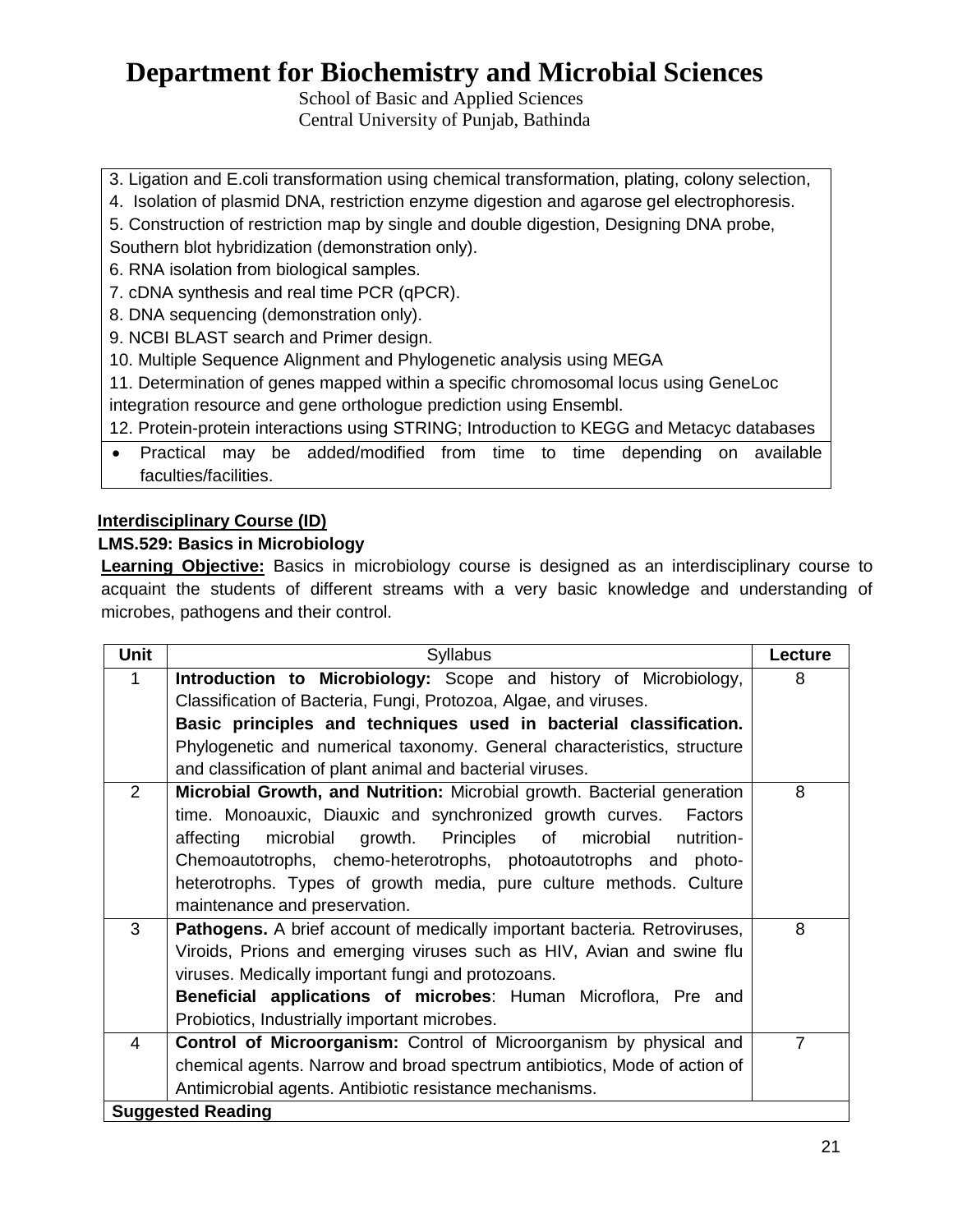School of Basic and Applied Sciences Central University of Punjab, Bathinda

- 1. Madigan, M.T., Martinko, J.M., Bender, K., and Buckley, D. (2011) *Brock Biology of Microorganisms,* 13th Ed., Pearson Education, USA
- 2. Tauro, P., Kapoor,K.K. and Yadav, K.S. (1996). *Introduction to Microbiology*, New Age Pub., New Delhi
- 3. Pelczar, M.J. et al. (2001), *Microbiology- Concepts and Applications*, International Ed. McGraw Hill Publication, New York
- 4. Black, J.G. (2012), *Microbiology: Principles and Explorations*, 8 Sons, USA.
- 5. Willey, J.M., Sherwood, L., and Woolverton, C. (2013) *Prescott's Microbiology* 9th Revised Edition, McGraw Hill Higher Education, New York
- 6. Pommerville, J.C. (2009) *Alcamo's Fundamentals of Microbiology*, Jones and Bartlett Publishers.
- 7. Tortora, G.J., Funke, B.R., Case, C.L. (2012) *Microbiology -An Introduction*, Pearson education Pvt. Ltd. Singapore.

#### **List of Value Added Courses**

The list of Value added courses has been provided to choose any two courses in a programme

| Si No.           | <b>Name of Course</b>                       |
|------------------|---------------------------------------------|
| 1.               | <b>Ethics for Science</b>                   |
| $\overline{2}$ . | <b>Professional Ethics</b>                  |
| $\overline{3}$ . | <b>Academic Writing</b>                     |
| 4.               | <b>Value Education</b>                      |
| 5.               | <b>Stress Management</b>                    |
| 6.               | Personality Development through Life Skills |
| 7.               | Physical & Mental Well Being                |
| 8.               | <b>Pedagogical Studies</b>                  |
| 9.               | Data Analysis using spread sheet            |
| 10.              | Soft Skill Training                         |
| 11.              | Leadership                                  |
| 12.              | <b>Personal Management</b>                  |
| 13.              | Wealth Management                           |
| 14.              | <b>Reasoning Ability</b>                    |
| 15.              | <b>MS office Specialist</b>                 |
| 16.              | <b>Practical Taxation</b>                   |
| 17.              | Ethical Issues & Legal Awareness            |
| 18.              | Disaster Management                         |
| 19.              | <b>Nutrition and Specialty Foods</b>        |
| 20.              | Shorthand & Typing                          |
| 21.              | <b>SPSS</b>                                 |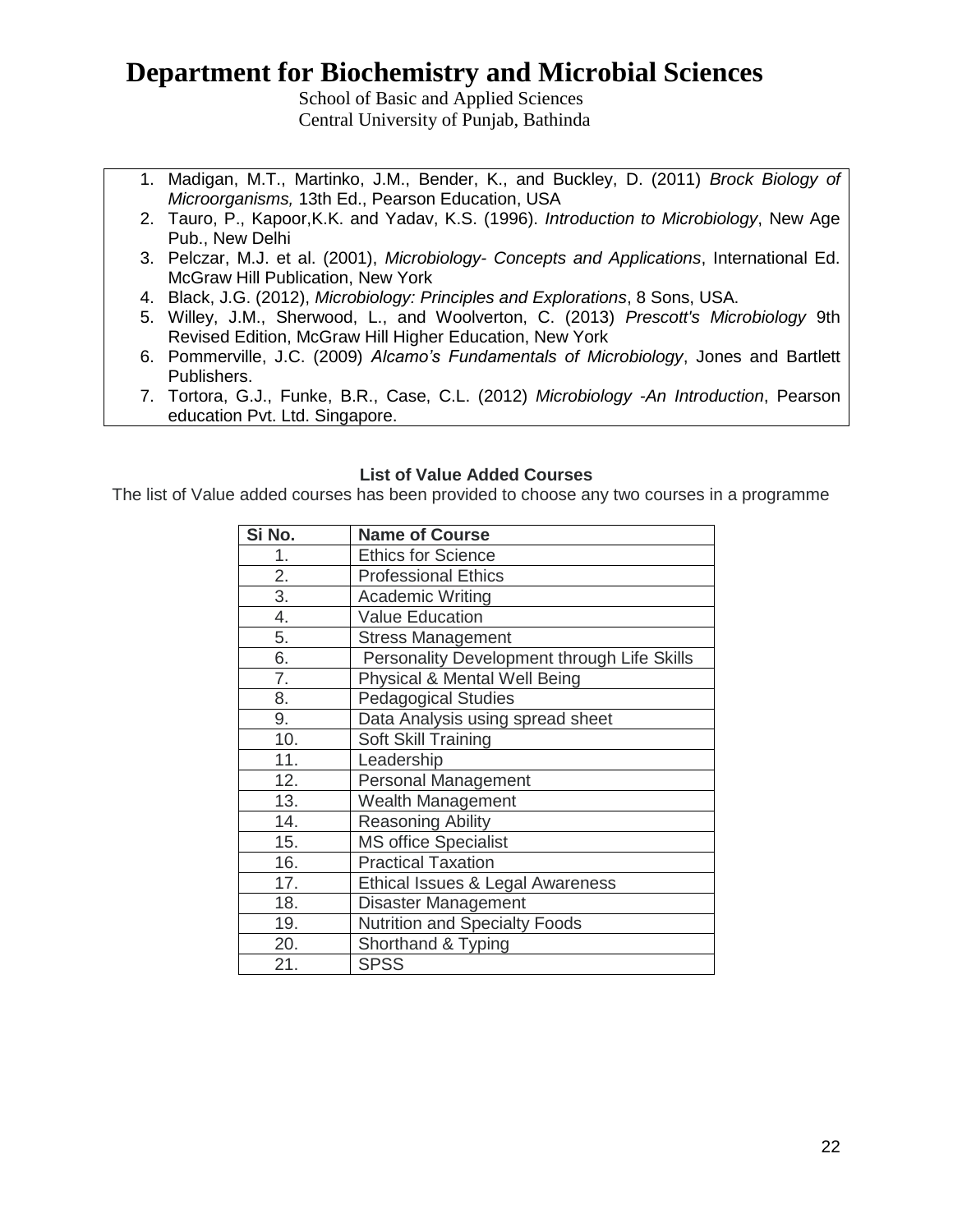School of Basic and Applied Sciences Central University of Punjab, Bathinda

#### **Semester – III**

| <b>Course Code</b> | <b>Course Title</b>                       | $L$ (hr) | (hr) | P(hr) | Сr             |
|--------------------|-------------------------------------------|----------|------|-------|----------------|
|                    | <b>Core Courses</b>                       |          |      |       |                |
| LMS.551            | Industrial and Environmental Microbiology | 4        |      |       | 4              |
| LMS.552            | Food and Dairy Microbiology               | 3        |      |       | 3              |
| <b>LMS.554</b>     | Microbiology Practical -II (Practical)    |          |      | 6     | 3              |
|                    | <b>Discipline Elective (opt any one)</b>  |          |      |       |                |
| LMS.560            | Principles of Evolutionary and            | 3        |      |       |                |
|                    | Developmental Biology                     |          |      |       |                |
| LBC. 561           | <b>Cell Culture Techniques</b>            | 3        |      |       |                |
|                    | <b>Skill Based</b>                        |          |      |       |                |
| LMS.543            | Seminar-I                                 |          |      |       |                |
| LMS.599            | Project                                   |          |      | 12    | 6              |
|                    | <b>Total Credits</b>                      |          |      |       | 2 <sup>1</sup> |

**L: Lectures; T: Tutorial; P: Practical; Cr: Credits**

#### **Instructional Designs/ Mode of classroom Transaction:**

- 1) Lecture
- 2) Problem solving
- 3) Experimentation
- 4) Tutorial
- 5) Problem solving
- 6) Seminars
- 7) Case Study
- 8) Brain storming
- 9) Industrial Visit/tours: Students will relate their theoretical knowledge to practical aspects of the studied courses (LMS.551 & LMS.552), in terms of industrial unit operations, process and design concepts, and impact of its activities on health, safety, environment and society.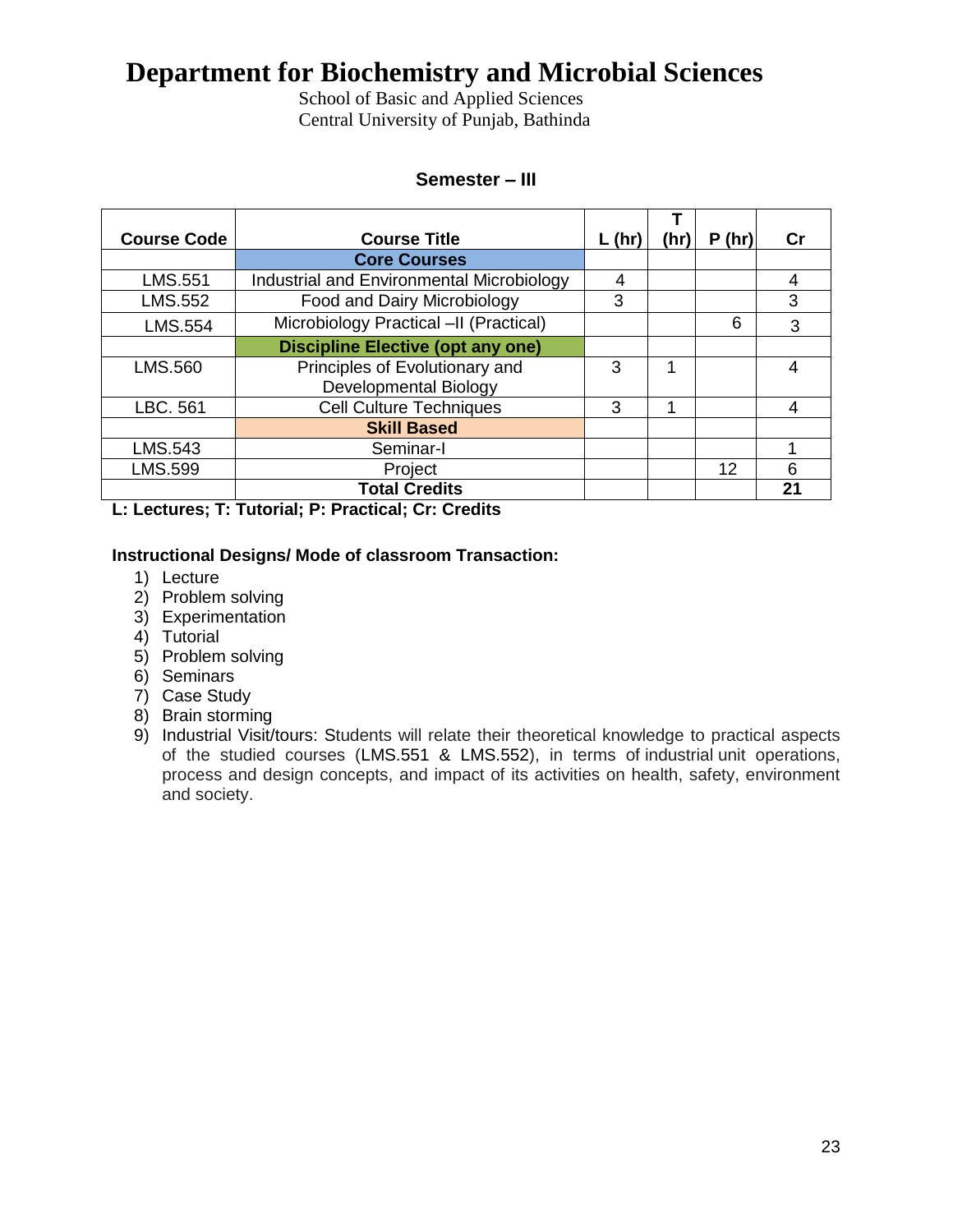School of Basic and Applied Sciences Central University of Punjab, Bathinda

### **Core Courses**

#### **LMS.551: Industrial and Environmental Microbiology**

**Learning Objective:** The students will study the use of microorganisms for the value added products through fermentation processes. Further, they will learn and understand the composition of industrial waste water and xenobiotics, and their treatment using microorganisms.

| <b>Unit</b>    | <b>Syllabus</b>                                                                                                                                                                                                                                                                                                                                                                                                                                                                                                                                                                                                                                                                                                                                                                                                                                                                 | <b>Lectures</b> |
|----------------|---------------------------------------------------------------------------------------------------------------------------------------------------------------------------------------------------------------------------------------------------------------------------------------------------------------------------------------------------------------------------------------------------------------------------------------------------------------------------------------------------------------------------------------------------------------------------------------------------------------------------------------------------------------------------------------------------------------------------------------------------------------------------------------------------------------------------------------------------------------------------------|-----------------|
| $\mathbf{1}$   | Introduction: Scope and historical development; Sources of industrially<br>important microbes, strain development, types of fermentation and fermenters,<br>process optimization, and recent developments in fermentation technology.                                                                                                                                                                                                                                                                                                                                                                                                                                                                                                                                                                                                                                           | 12              |
|                | Types of fermentation systems; Bioreactor designs and operations.<br>Downstream processing of microbial products: Filtration, centrifugation, cell<br>disruption, liquid-liquid extraction, chromatography, membrane processes,<br>drying (lyophilization and spray drying), and crystallization. Types of<br>fermentation systems; Bioreactor designs and operations.                                                                                                                                                                                                                                                                                                                                                                                                                                                                                                          |                 |
| $\overline{2}$ | Microbes in Industry:<br>Alcohol production- Preparation of medium,<br>Fermentation process and recovery; Production of Malt beverages: Production<br>of Beer- malting process, mashing process and finishing; other malt products.<br>Production of Wine: Microbial process, wine from grapes, Fermentation and<br>recovery, types of wine-white and red wine. Production of distilled beverages or<br>liquors- rum, whiskey and brandy; Microbial production of organic acids-vinegar<br>production (substrate, Microbial processing and product recovery); Citric Acid-<br>fermentation, recovery and uses; Lactic acid-fermentation, medium and<br>manufacturing process, recovery and uses. Production of vitamins: Vitamin B12<br>(Cyanocobalamine)<br>production;<br>Riboflavin<br>(vitamin<br>B <sub>2</sub> )<br>production.                                           | 14              |
| 3              | Microbiology of Waste-water: Occurrence and distribution of microbes in<br>water, Role of organic pollution of water, techniques for measurement of<br>microorganisms in aquatic ecosystems, Algal bloom, Concepts of C-BOD, N-<br>BOD and COD, Oxygen-sag curve. General characteristics of industrial waste-<br>water coming from sugar industries, tanneries, paper-pulp and alcohol<br>industries. Disinfection of drinking water with anti-microbial agents. Coliform test<br>of potable water. Primary treatment of wastewater, treatment of industrial<br>effluent by aerobic treatment methods; Trickling filters, and Oxidation ponds.<br>Methods of anaerobic treatment of sludge. Bioaccumulation of heavy metal<br>ions from industrial effluents. Removal of nitrogen and phosphorous and volatile<br>organic matter from water. Water borne risk to human health. | 14              |
| $\overline{4}$ | Microbial Toxicology and Degradation of Xenobiotics: General chemistry of<br>pollutants viz., particulate matter, poly-aromatic hydrocarbons, organosulfur,<br>organophosphorous,<br>organohalides,<br>organonitrogen,<br>organometallic<br>rain<br>compounds.<br>Fog<br>and smog, acid<br>Dose-response<br>relationship,<br>Determination of LD50, Effect of heavy metals, pesticides on the microbial<br>population in air, water and soil. Ames test to determine the genotoxicity of<br>toxicants. Mode of action of carcinogens, Microbial tolerance and resistance<br>against heavy metals, antibiotics and pesticides Concepts of xenobiotics, bio-                                                                                                                                                                                                                      | 14              |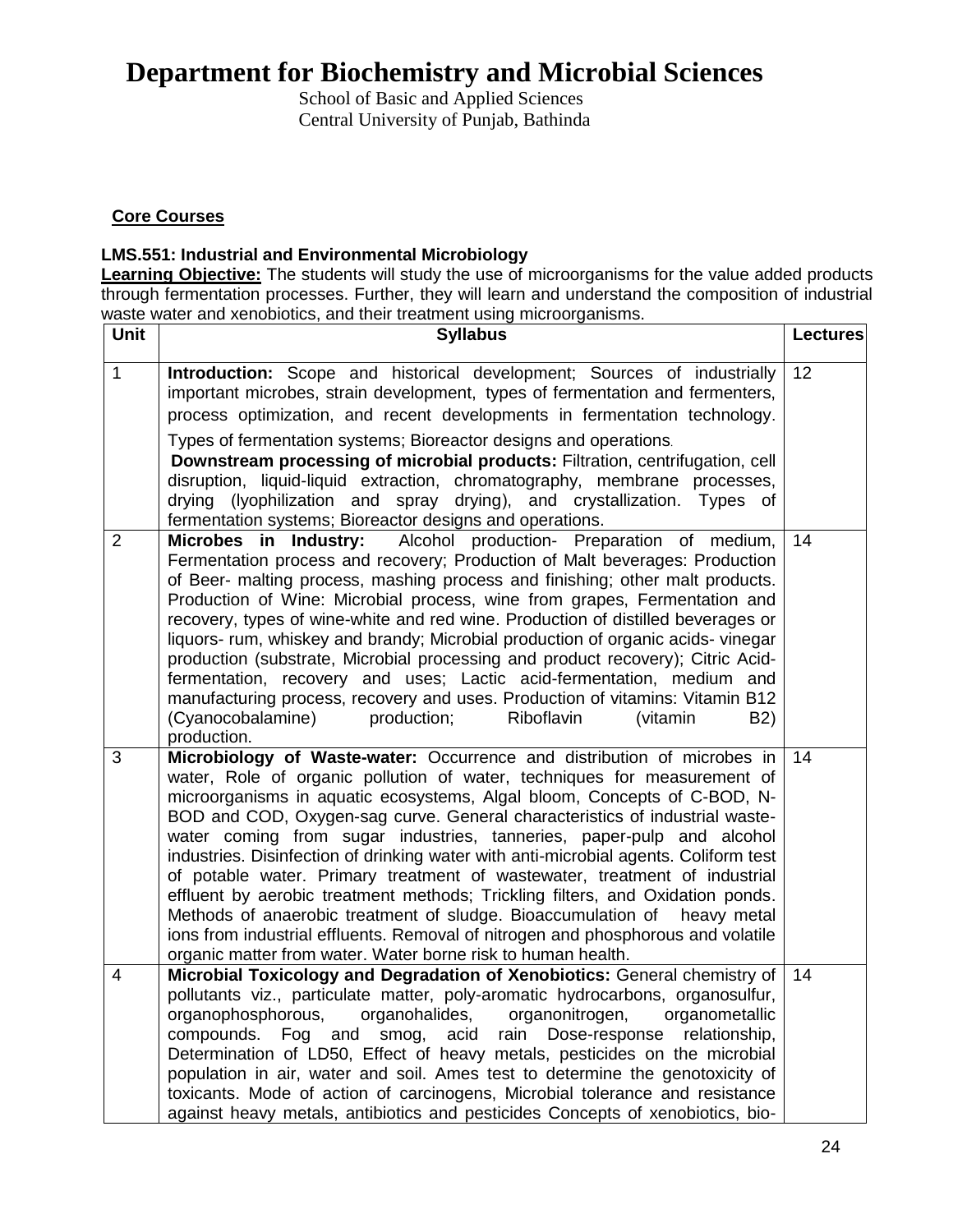School of Basic and Applied Sciences Central University of Punjab, Bathinda

concentration and bio-magnification, Bio-transformation and biodegradation of xenobiotics like organophosphates and organohalides compounds, plastic, paints. **Suggested Reading** 1. Cruger W and Cruger A. (2004). *Biotechnology - A Textbook of Industrial Microbiology*. Panima. 2. Kun LY. (2006). *Microbial Biotechnology*. World Scientific. 3. Marwaha, S.S. and Arora, J.K. (2000), *Food Processing: Biotechnological Applications*, Asia Tech Publishers Inc., New Delhi. 4. Lee, B.H. (1996), *Fundamental of Food Biotechnology*, VCH Publishers. 5. Joshi, V.K. and Pandey, A. (1999), *Biotechnology: Food Fermentation* Vol. 1 & 2, Education Publisher and Distributor, New Delhi. 6. Baker, K.H. And Herson D.S. (1994). *Bioremediation*. MacGraw Hill Inc. N.Y. 7. Ec Eldowney, S. Hardman D.J. and Waite S. (1993). Pollution: Ecology and Biotreatment Longman Scientific Technical. 8. R. K. Trivedy (1998) *Advances in Waste Water Treatment Technologies*. Volumes II and I. Global Science Publication. 9. Lawrence, P., Wacekett, C. and Douglas Hershberger. (2000) *Biocatalysis and Biodegradation: Microbial transformation of organic compounds.* ASM Publications. 10. Christon J. Hurst (2001). *A Manual of Environmental Microbiology*. 2nd Edition. ASM Publications. 11. N.S. Subba Rao. (1995). *Bio-fertilizers in Agriculture and Forestry*.

## **LMS.552: Food and Dairy Microbiology**

**Learning Objective:** In this course, the students will learn and understand the microbiology of foods and dairy products. They will also get acquainted with the food spoilage and preservation methods, and understand the industrial aspect of dairy microbiology.

| Unit | Syllabus                                                                                                                                                                                                                                                                                                                                                                                                                                                                                                                                  | Lectures        |
|------|-------------------------------------------------------------------------------------------------------------------------------------------------------------------------------------------------------------------------------------------------------------------------------------------------------------------------------------------------------------------------------------------------------------------------------------------------------------------------------------------------------------------------------------------|-----------------|
| 1.   | Food Borne Microbes: Importance and significance of microorganisms in                                                                                                                                                                                                                                                                                                                                                                                                                                                                     | 12              |
|      | food. Food borne diseases- Bacterial food borne diseases- (Staphylococcal                                                                                                                                                                                                                                                                                                                                                                                                                                                                 |                 |
|      | intoxification, Botulism, Salmonellosis, Shigellosis, EPEC Diarrhoea,                                                                                                                                                                                                                                                                                                                                                                                                                                                                     |                 |
|      | Clostridium Perfringens gastroenteritis, Bacillus cereus gastroenteritis; Food-                                                                                                                                                                                                                                                                                                                                                                                                                                                           |                 |
|      | borne fungi- Mycotoxins- Aflatoxicosis, Mycotoxicosis, Ergotism.                                                                                                                                                                                                                                                                                                                                                                                                                                                                          |                 |
| 2.   | Microbial growth in food: Intrinsic, extrinsic and implicit factors, Microbial<br>interactions, Inorganic, organic and antibiotic additives. Physical and chemical<br>factors influencing the destruction of microorganisms including thermal death<br>time, Z, F and D values.<br><b>Modern methods of cell culture:</b> synchronous and co-cell culture,                                                                                                                                                                                | 12 <sub>2</sub> |
|      | continuous cell culture in liquid and solid media, Cell immobilization and<br>applications, Pre and probiotics cultures. Probiotic bacteria in foods.                                                                                                                                                                                                                                                                                                                                                                                     |                 |
| 3.   | Fermented and Dairy Food Products: Microorganisms involved in food<br>fermentations. Microbiology of Milk. Sources of Milk contamination and their<br>control Microbiology of raw and pasteurized milk, Starter cultures for<br>fermented dairy products (Streptococcus thermophillus, Lactobacillus<br>bulgaricus). Fermented milk products- Acidophilus and Bulgarian milk,<br>yoghurt, cheese, Kefir, Koumiss; Fermented grains and vegetable products -<br>Sauerkraut, Soy sauce, Tempeh, Miso, and Kimchi; Single cell protein, Role | 11              |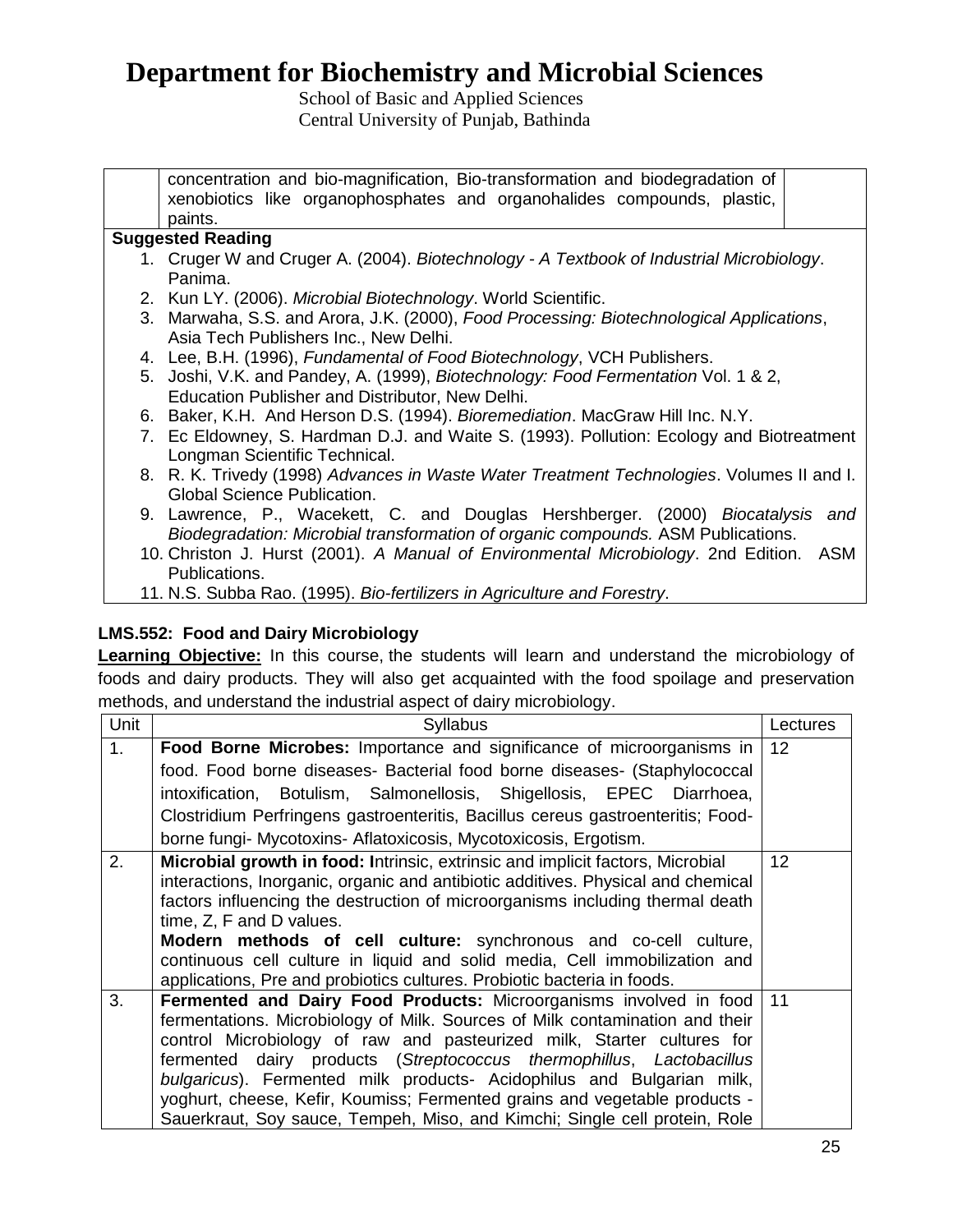School of Basic and Applied Sciences Central University of Punjab, Bathinda

|    | of microorganisms in beverages – tea and coffee fermentations. Vinegar<br>Fermentation.                                                                                                                                                                                                                                                                                                                                                                                                                                           |    |
|----|-----------------------------------------------------------------------------------------------------------------------------------------------------------------------------------------------------------------------------------------------------------------------------------------------------------------------------------------------------------------------------------------------------------------------------------------------------------------------------------------------------------------------------------|----|
| 4. | Food Preservation and Safety: Use of High and low temperature, Control of<br>water activity, Use of Radiations in preservation, Modified atmosphere<br>packaging, High pressure processing, chemical preservatives and naturally<br>occurring antimicrobials; Bacteriocins and their applications. Microbial testing<br>of food, Microbiological quality standards of food and regulatory bodies: FDA<br>(Food and Drug Administration), HACCP (Hazard Analysis and critical control<br>points), ISI (Indian Standard Institute). | 10 |
|    | <b>Suggested Reading:</b>                                                                                                                                                                                                                                                                                                                                                                                                                                                                                                         |    |
|    | 1. Ray, B. and Bhunia, A. (2013). Fundamental Food Microbiology, 5th revised edition. CRC<br>press Inc.                                                                                                                                                                                                                                                                                                                                                                                                                           |    |
|    | 2. Frazier, W.C. and Westhoff, D.C. (2013). Food Microbiology. 5th Ed. Tata McGraw Hill.<br>3. Doyle, M.P. and Buchanan, R.L. (2012), Food Microbiology, ASM Press, Washington.<br>4. Jay, J.M., Loessner, M.J. and Golden, D.A. (2005) Modern Food Microbiology, 7th ed.<br>Springer-Verlag New York                                                                                                                                                                                                                             |    |
|    | 5. Richard K. Robinson, (2002). Dairy Microbiology Handbook: The Microbiology of Milk and<br>Milk Products, Wiley-Blackwell; 3rd Edition.                                                                                                                                                                                                                                                                                                                                                                                         |    |
|    | 6. Doyle, M. P. and Beuchat, L. R., 2007, Food Microbiology- Fundamentals and Frontiers,<br><b>ASM Press.</b>                                                                                                                                                                                                                                                                                                                                                                                                                     |    |

7. Elmer H. Marth, James Steele, (2001). Applied Dairy Microbiology, Second Edition, CRC Press.

## **LMS.553: Microbiology Practical –II**

 **Learning Objective:** The students will learn and perform experiments pertaining to the theory papers of

industrial and environmental microbiology and food and dairy microbiology. The students will be taught to make links between observations and scientific ideas.

- 1. Microbiological examination of fresh and canned foods, mushrooms, spoiled foods and fruits, milk and milk products
- 2. Microbiological quality testing of milk (MBRT test)
- 3. Isolation of toxin producing organisms and estimation of their toxins in different foods
- 4. Extraction of Mycotoxins from contaminated food.
- 5. Isolation of bacterial and fungal probiotics
- 6. Development of probiotics *in vitro.*
- 7. To study various food preservation methods.
- 8. Std method for bacteriological water analysis: Presumptive, confirmatory and completed test.
- 9. Microbial growth studies.
- 10. Isolation of industrially important microorganisms for microbial processes (citric / lactic/ alpha amylase) and improvement of strain for increasing yield by mutation.
- 11. Determination of Thermal Death Point (TDP) and Thermal Death Time (TDT) of microorganisms for design of a sterilizer.
- 12. Extraction of Citric acid/Lactic acid by salt precipitation.
- 13. Monitoring of dissolved oxygen during aerobic fermentation
- 14. Biomass production (Baker's yeast and *Spirulina*).
- 15. Production of beverages (alcohol and wine).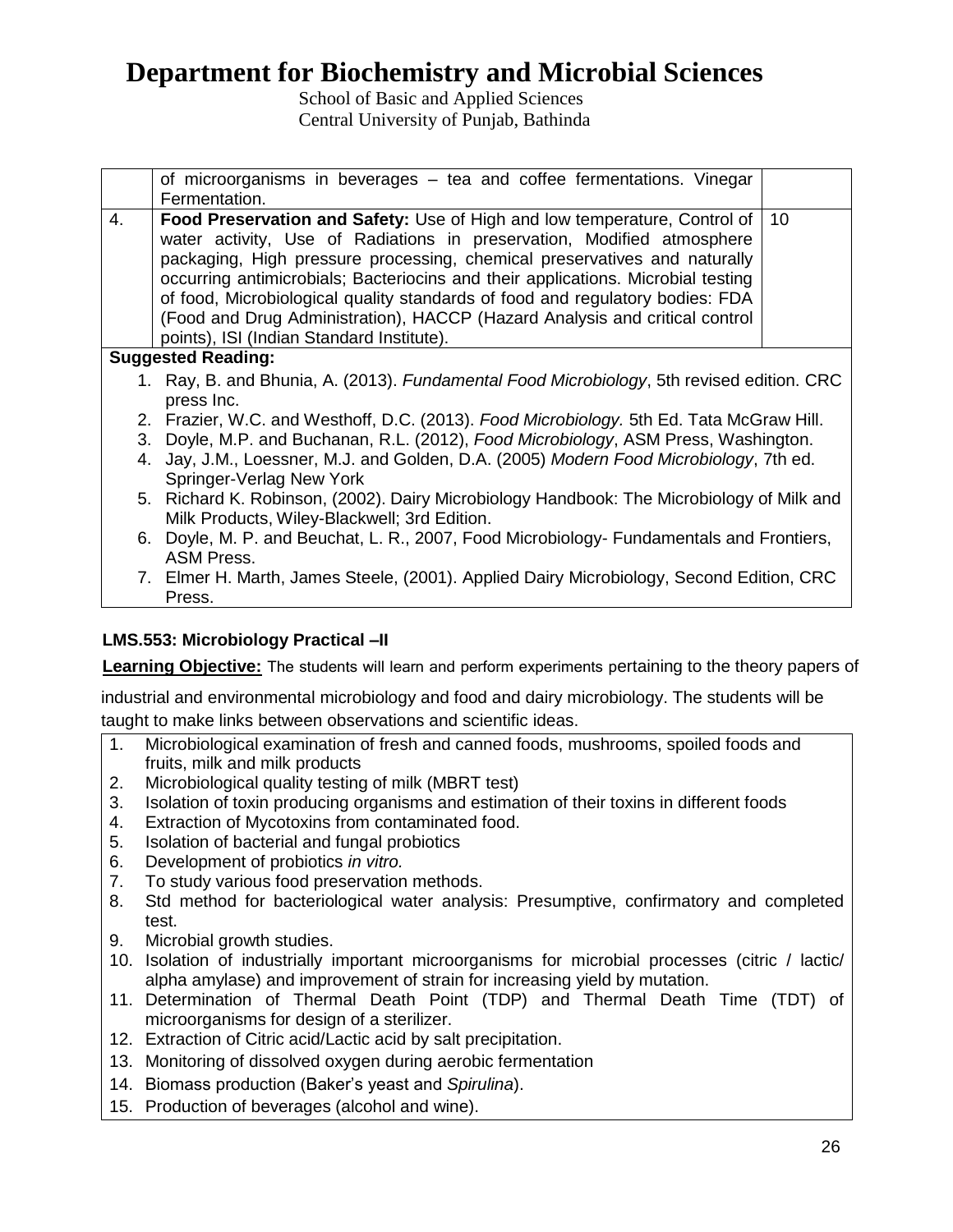School of Basic and Applied Sciences Central University of Punjab, Bathinda

- 16. Estimation of the fermentation products by titration Method
- 17. Isolation of food poisoning bacteria from contaminated foods, Dairy products
- 18. Production of fermented milk by *Lactobacillus acidophilus*.
- 19. Physical analysis of sewage/industrial effluent by measuring total solids, total dissolved solids and total suspended solids.
- 20. Determination of indices of pollution by measuring BOD/COD of different effluents.
- 21. Bacterial reduction of nitrate from ground waters
- 22. Isolation and purification of degradative plasmid of microbes growing in polluted environment.
- 23. Recovery of toxic metal ions of an industrial effluent by immobilized cells.
- 24. Utilization of microbial consortium for the treatment of solid waste [Municipal Solid Waste].
- 25. Biotransformation of toxic chromium (+ 6) into non-toxic (+ 3) by *Pseudomonas* species.
- 26. Tests for the microbial degradation products of aromatic hydrocarbons /aromatic compounds.
- 27. Reduction of distillery spent wash (or any other industrial effluent) BOD by bacterial cultures.
- 28. Microbial dye decolorization/adsorption.
- Practical may be added/modified from time to time depending on available faculties/facilities.

#### **Discipline Elective Courses**

#### **LMS.560: Principles of Evolutionary and Developmental Biology**

**Learning Objective:** In this course the students will learn the about the origin of life and development of plants and animals, with a particular emphasis on the molecular genetic basis for developmental events. The course will focus on developmental phenomena studied in several of the most prominently utilized model organisms.

| <b>Unit</b> | <b>Syllabus</b>                                                            | <b>Lectures</b> |
|-------------|----------------------------------------------------------------------------|-----------------|
| 1.          | <b>Origin of Life:</b> Lamarckism, Darwinism, Concepts of variation,       | 15              |
|             | adaptation, struggle, Mendelism, Spontaneity of mutations, Theories of     |                 |
|             | phyletic gradualism vs. punctuated equilibria, Modern evolutionary         |                 |
|             | synthesis. Origin of basic biological molecules, Abiotic synthesis of      |                 |
|             | organic monomers and polymers, Concept of Oparin and Haldane model,        |                 |
|             | Origin of eukaryotic cells, Evolution of unicellular eukaryotes, Anaerobic |                 |
|             | metabolism, Photosynthesis and aerobic metabolism.                         |                 |
| 2.          | <b>Concepts of Development:</b> Totipotency, Commitment,<br>Basic          | 15              |
|             | Specification, Induction, Competence, Determination and Differentiation,   |                 |
|             | Morphogenetic gradients, Cell fate and cell lineages, Stem cells, Genomic  |                 |
|             | equivalence and cytoplasmic determinants. Model organisms<br>in.           |                 |
|             | Developmental biology (Drosophila, C. elegans, Xenopus)                    |                 |
| 3.          | Gametogenesis, Fertilization and Cell Death: Production of gametes,        | 15              |
|             | Cell surface molecules in sperm-egg recognition in animals; Embryo-sac     |                 |
|             | development and double fertilization in plants, Zygote formation,          |                 |
|             | cleavage, blastula formation, embryonic fields, gastrulation and formation |                 |
|             | of germ layers in animals. Embryogenesis and establishment of symmetry     |                 |
|             | in plants, Seed formation.                                                 |                 |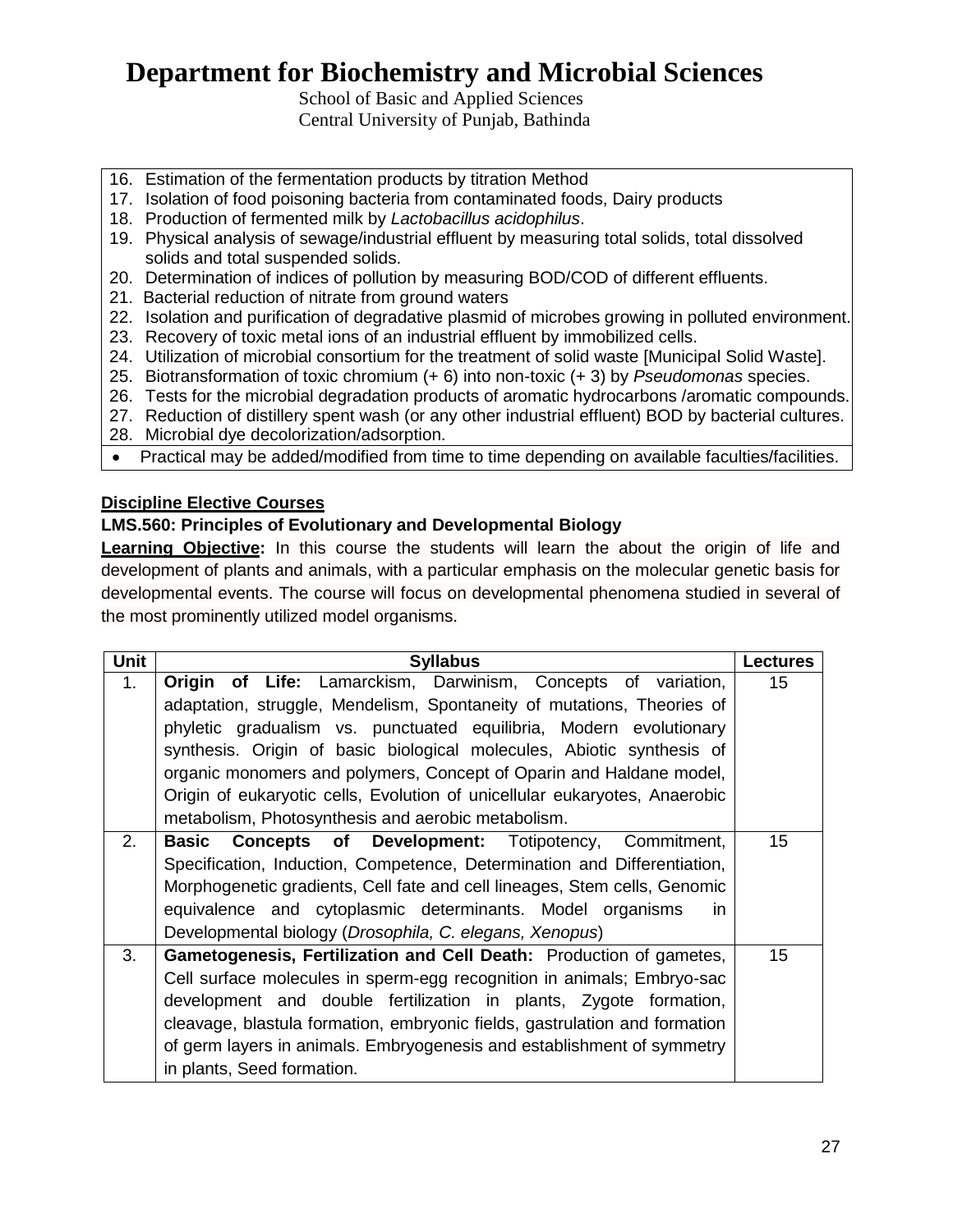School of Basic and Applied Sciences Central University of Punjab, Bathinda

| 4.  | Molecular Genetic Basis for Developmental Events: Genetic and                             | 15 |
|-----|-------------------------------------------------------------------------------------------|----|
|     | molecular control of development of limbs, Gastrointestinal system and                    |    |
|     | cardiovascular system. Cell-Cell Communication and<br>Signaling.                          |    |
|     | Apoptosis, Caspases, Importance of programmed cell death (PCD) in                         |    |
|     | animal/plant development. Medical implications of developmental biology:                  |    |
|     | genetic errors/ teratogenesis/ stem cell therapy.                                         |    |
|     |                                                                                           |    |
|     | <b>Suggested Reading:</b>                                                                 |    |
| 1.  | Darwin, C.R. (1911). On the origin of species by means of natural Selection, or           |    |
|     | preservation of favoured races in the struggle for life. Hurst Publishers, UK.            |    |
| 2.  | Dawkins, R. (1996). The Blind Watchmaker, W.W. Norton & Company Jones and                 |    |
|     | <b>Bartlett Publishers.</b>                                                               |    |
| 3.  | Futuyma, D.J. (2009). Evolution. Sinauer Associates Inc. USA.                             |    |
| 4.  | Hake, S. and Wilt, F. (2003). Principles of Developmental Biology. W.W. Norton &          |    |
|     | Company, New York, USA.                                                                   |    |
| 5.  | Hall, B.K. and Hallgrimsson, B. (2007). Strickberger's Evolution. Jones and Bartlett      |    |
|     | Publishers, India.                                                                        |    |
| 6.  | Lewin, R. (2004). Human Evolution - An Illustrated Introduction. Wiley-Blackwell,<br>USA. |    |
| 7.  | Scott, F. and Gilbert, S.F. (2010). Developmental Biology. Sinauer Associates, Inc.       |    |
|     | USA.                                                                                      |    |
| 8.  | Slack, J.M.W. (2005). Essential Developmental Biology, Wiley-Blackwell, USA.              |    |
| 9.  | Green, D. R. & Reed J. C. (2010). Apoptosis: Physiology and Pathology. Cambridge          |    |
|     | press, UK.                                                                                |    |
| 10. | Sadler, T.W., Tosney, K., Chescheir, N.C., Imseis, H., Leland, J. and Sadler-             |    |
|     | Redmond, S., L. (2011). Langman's Medical Embryology (Longmans Medical                    |    |
|     | Embryology). Lippincott Williams and Wilkins.                                             |    |
| 11. | Schaefer, B.D. (2013). Medical Genetics: An integrated Approach. McGraw Hill              |    |

## **LBC. 561. Cell Culture Techniques**

Education, New Delhi.

**Learning Objectives:** At the end of the course the student will have the background of animal tissue culture essential for understanding their applications in other fields and planning projects in the field of biotechnology encompassing cell culture based system. Students should be able to design and execute cell culture based experiments in a research setting as well as industrial setting with a thorough clarity in the basic principles.

| <b>Unit</b> | <b>Syllabus</b>                                                                                                                                                                                                                                                                                                     | <b>Lectures</b> |
|-------------|---------------------------------------------------------------------------------------------------------------------------------------------------------------------------------------------------------------------------------------------------------------------------------------------------------------------|-----------------|
|             | Introduction to animal cell cultivation: Basics terms and definitions, 14<br>historical background, Importance of animal cell culture technology,<br>laboratory facilities-design, equipments and safety parameters, waste<br>disposal in a cell culture set-up. Aseptic techniques for animal cell<br>cultivation. |                 |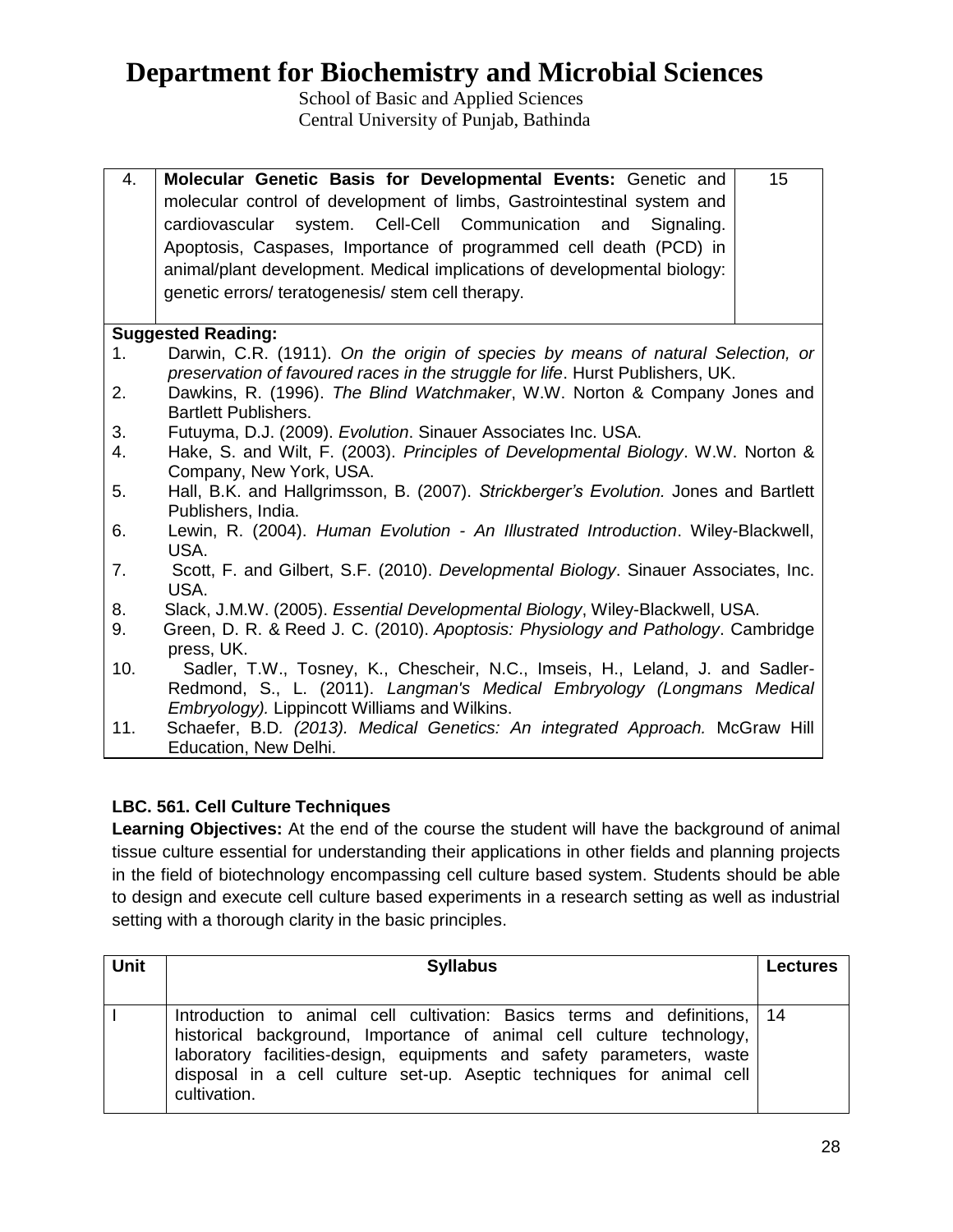School of Basic and Applied Sciences Central University of Punjab, Bathinda

| $\overline{\mathbb{I}}$ | Cell culture technology: Basic requirement for growing animal cells - Cell<br>culture reagents, media, media supplements, media preparation and<br>Defined-Undefined media, Complete-Incomplete media,<br>sterilization,<br>Importance of Serum and Serum free Media, culture conditions.<br>Maintenance of cell culture: Culturing, sub-culturing, passaging, cell<br>metabolism during culture,<br>Cell culture types: primary and continuous culture, in vitro transformation of<br>animal cells, anchorage-dependence, monolayer and suspension culture,<br>normal cells and transformed cells. Scaling up- techniques for cells in<br>suspension and in monolayer<br>Cell line preservation and authentication: cryopreservation and cell revival,<br>Cell line banking and cell culture databases. Contamination check and<br>prevention: bacterial, yeast, fungal, mycoplasma, viral testing | 16 |
|-------------------------|-----------------------------------------------------------------------------------------------------------------------------------------------------------------------------------------------------------------------------------------------------------------------------------------------------------------------------------------------------------------------------------------------------------------------------------------------------------------------------------------------------------------------------------------------------------------------------------------------------------------------------------------------------------------------------------------------------------------------------------------------------------------------------------------------------------------------------------------------------------------------------------------------------|----|
| $\mathbf{III}$          | Studying biological system using cell culture techniques: Functional<br>assays based on cell culture: Cell morphology, Quantitation, Growth<br>pattern, DNA content and cell cycle, Cytotoxicity assays, Study of Cell<br>Death: senescence, apoptosis and necrosis, Cell proliferation, Cell viability<br>measurements, Karyotype analysis, FISH.<br>Immunolabeling of cells to study molecular expression pattern-Microscopy,<br>Flowcytometry, Cytospin, Immunohistochemistry, Transfection, Transient<br>stable cell line generation and Gene Silencing.                                                                                                                                                                                                                                                                                                                                        | 15 |
| IV                      | Cell and Tissue culture- Trends and Breakthroughs:<br>Hybridoma<br>technology for monoclonal antibody production, production of genetically-<br>engineered cells and their applications, use of cell cultures in the production<br>of biologicals, Insect Cell Culture and its application., Types of stem cells,<br>current stem cell therapies, stem cells in heart, brain and spinal cord<br>regeneration and regenerative medicine Regenerative Medicine: Tissue<br>engineering, Three-dimensional culture, multicellular tumour spheroids<br>(MCTS)-mono and co-cultures, re-aggregate organ cultures, drug testing in-<br>vitro. Nanotechnology.                                                                                                                                                                                                                                              | 15 |
|                         | <b>Suggested Readings:</b>                                                                                                                                                                                                                                                                                                                                                                                                                                                                                                                                                                                                                                                                                                                                                                                                                                                                          |    |
|                         | 1. Michael Butler, "Animal Cell Culture and Technology", BIOS Scientific Publishers                                                                                                                                                                                                                                                                                                                                                                                                                                                                                                                                                                                                                                                                                                                                                                                                                 |    |
|                         | 2. John R.W. Masters, "Animal Cell Culture-A Practical Approach", Oxford University                                                                                                                                                                                                                                                                                                                                                                                                                                                                                                                                                                                                                                                                                                                                                                                                                 |    |
|                         | Press                                                                                                                                                                                                                                                                                                                                                                                                                                                                                                                                                                                                                                                                                                                                                                                                                                                                                               |    |
|                         | 3. R. Ian Freshney, "Culture of Animal Cells: A Manual of Basic Technique and<br>Specialized Applications".                                                                                                                                                                                                                                                                                                                                                                                                                                                                                                                                                                                                                                                                                                                                                                                         |    |
|                         | 4. Trent, R. J. (2010). Molecular Medicine, Fourth Edition: Genomics to Personalized<br>Healthcare. Academic Press.                                                                                                                                                                                                                                                                                                                                                                                                                                                                                                                                                                                                                                                                                                                                                                                 |    |

### **LMS.543: Seminar I**

**Learning Objective:** To read the recent scientific articles and give presentation on a recent topic of microbiology to further improve student scientific writing and presentation skills. The students select an advanced topic in microbiology and related fields; they prepare a presentation of approximately 20 minutes based on recent literature available and recent advances on that topic. The students will prepare a report.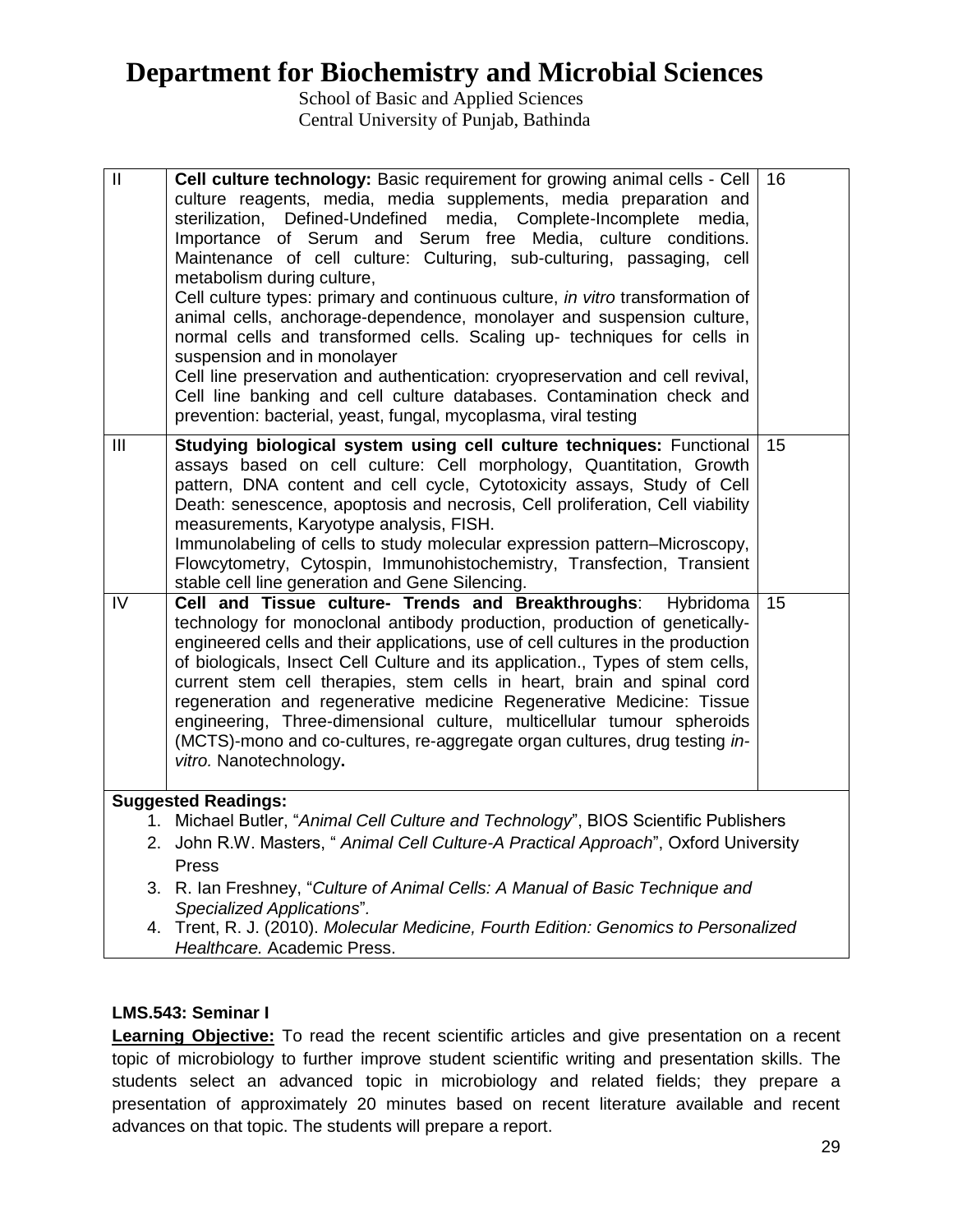School of Basic and Applied Sciences Central University of Punjab, Bathinda

**Evaluation Criterion:** Students are evaluated based on presentation and written report.

#### **LMS.599: Project**

**Course Objective:** The objective would be to ensure that the student learns the nuances of the scientific writing. Herein the student will have to write her/ his synopsis including an extensive review of literature with simultaneous identification of scientifically sound (and achievable) objectives backed by a comprehensive and detailed methodology. The student can also write a review for the project work whose outline should be presented as part of synopsis.

#### **Evaluation Criteria**

The evaluation will be on the basis of satisfactory and non-satisfactory where satisfactory will be based on the performance of the student as Excellent, Very good, Good, Average whereas student will be given non-satisfactory when their performance is below average. The criteria for the performance will be: 1. Attendance and punctuality, 2. Regular discussion with supervisor 3. Extensive review of literature, 4. Interest in the field, and 5. Management of time and resources, 6. Synopsis presentation.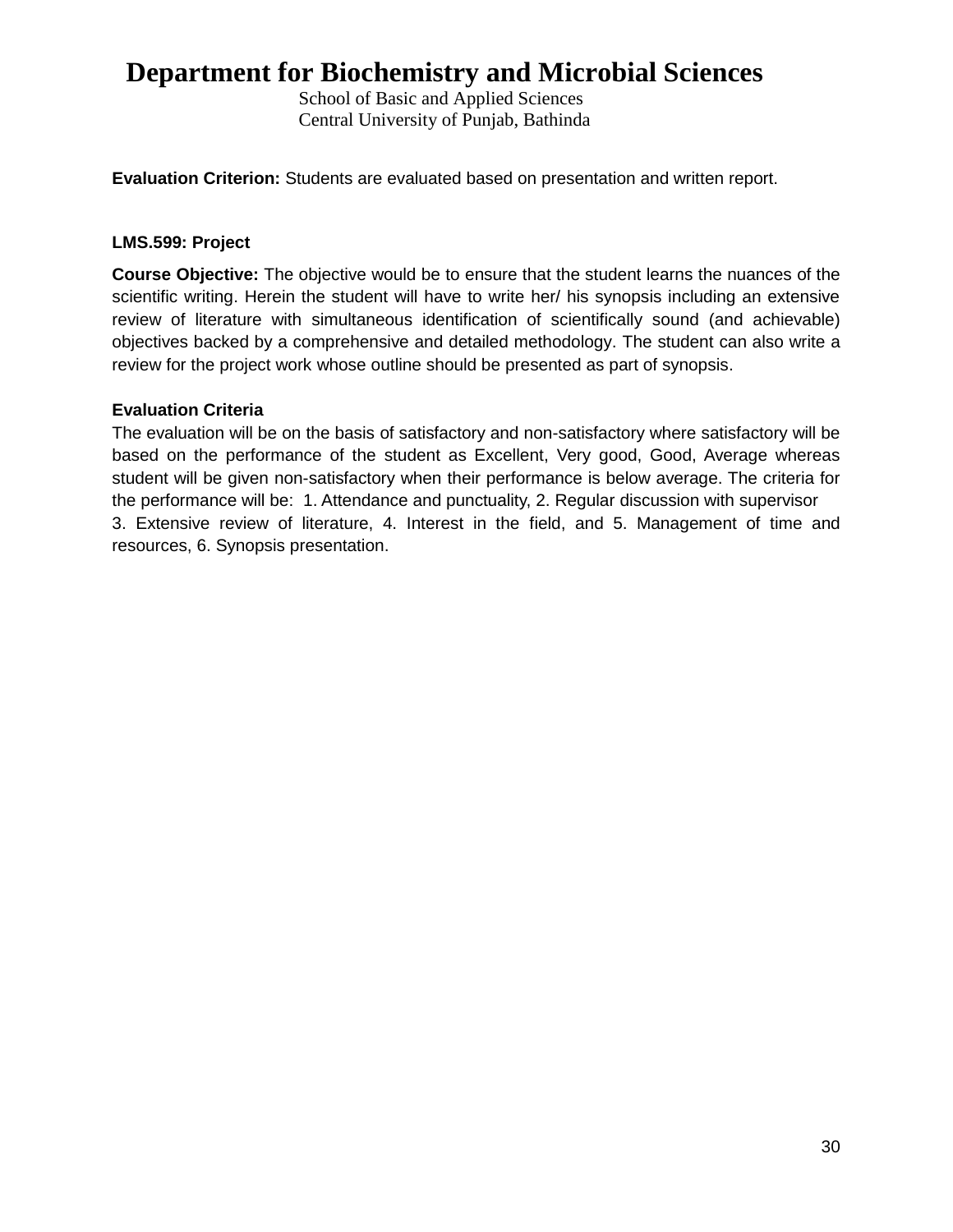School of Basic and Applied Sciences Central University of Punjab, Bathinda

| <b>Course Code</b> | <b>Course Title</b>                        | $L$ (hr) | T(hr)          | P(hr) | $\mathsf{Cr}$  |
|--------------------|--------------------------------------------|----------|----------------|-------|----------------|
|                    | <b>Elective Foundation</b>                 |          |                |       |                |
| <b>XXX</b>         | Choose from value based courses/ MOOCs     |          |                |       | 1              |
|                    | Core                                       |          |                |       |                |
| <b>LMS.571</b>     | Microbial Biotechnology                    | 4        |                |       | 4              |
|                    | <b>Discipline Elective (opt any one)</b>   |          |                |       |                |
| LBC.580            | <b>Genetic Engineering</b>                 | 3        |                |       | 4              |
| LMS. 581           | <b>Clinical Diagnostics</b>                | 3        | 1              |       | 4              |
|                    | <b>Compulsory Foundation (Discipline</b>   |          |                |       |                |
|                    | <b>Enrichment Courses)</b>                 |          |                |       |                |
| LBC.573            | <b>Recent Advances in Life Sciences-I</b>  | -        | $\overline{2}$ |       | 2              |
| <b>LBC.574</b>     | <b>Recent Advances in Life Sciences-II</b> | ۰        | $\mathcal{P}$  |       | $\overline{2}$ |
|                    | <b>Skill Based</b>                         |          |                |       |                |
| LMS.544            | Seminar II                                 | -        |                |       | 1              |
| LMS.599            | Project                                    |          |                | 12    | 6              |
|                    | <b>Total Credits</b>                       |          |                |       | 20             |

#### **Semester – IV**

**L: Lectures; T: Tutorial; P: Practical; Cr: Credits**

### **Instructional Designs/ Mode of classroom Transaction:**

- 1. Lecture
- 2. Project Method
- 3. Problem solving
- 4. Experimentation
- 5. Seminar
- 6. Tutorial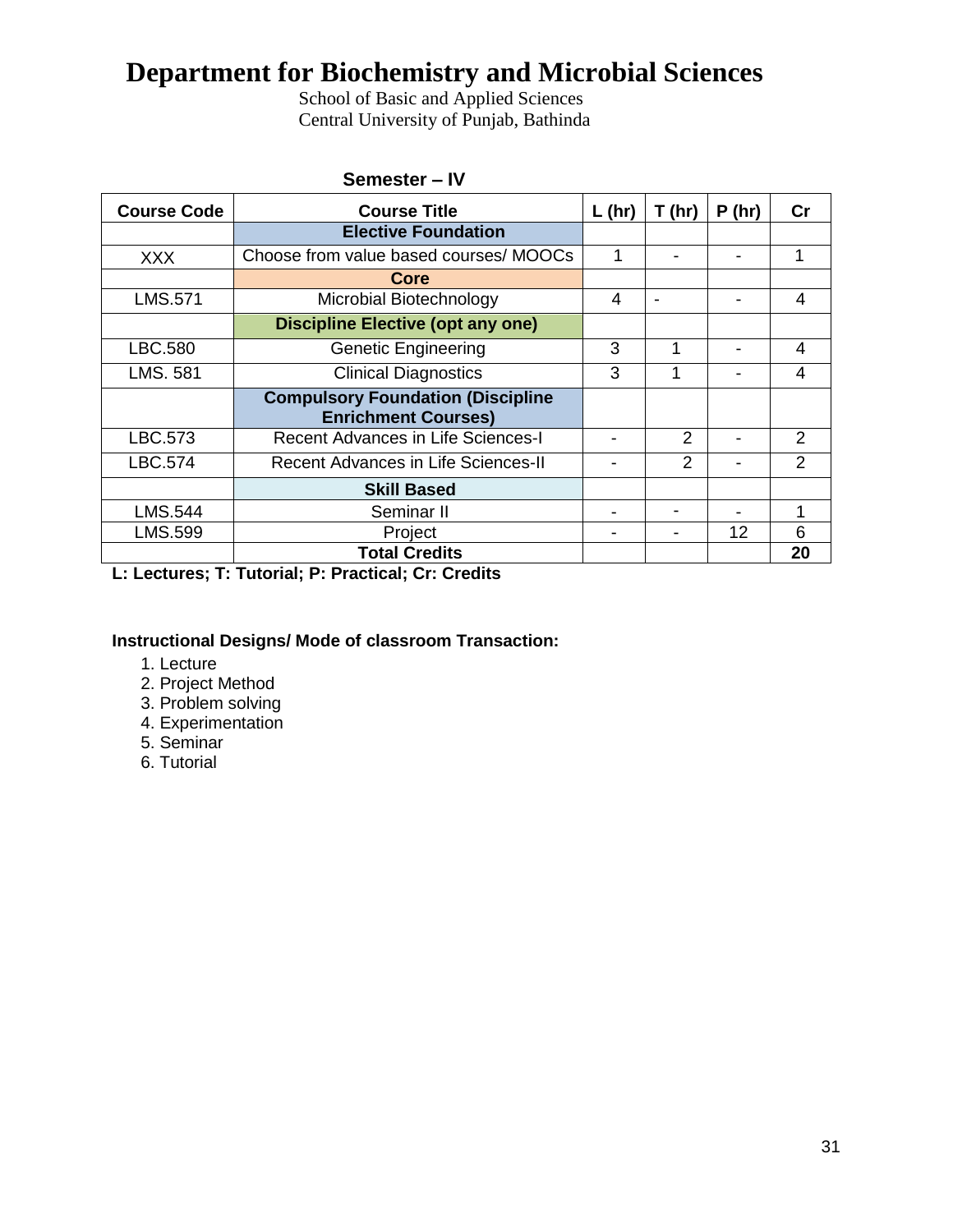School of Basic and Applied Sciences Central University of Punjab, Bathinda

### **LMS.571: Microbial Biotechnology**

**Learning Objective:** This course focuses on the application and use of micro-organisms in the production of secondary metabolites and enzymes, human and livestock health, nanotechnology and removable energy.

| Unit           | <b>Syllabus</b>                                                                                                                                                                                                                                                                                                                                                                                                                                                                                                                                                                                                                                       | <b>Lectures</b> |  |
|----------------|-------------------------------------------------------------------------------------------------------------------------------------------------------------------------------------------------------------------------------------------------------------------------------------------------------------------------------------------------------------------------------------------------------------------------------------------------------------------------------------------------------------------------------------------------------------------------------------------------------------------------------------------------------|-----------------|--|
| $\mathbf{1}$   | Antimicrobials, Organic acids and enzymes- Microbial production of                                                                                                                                                                                                                                                                                                                                                                                                                                                                                                                                                                                    | 13              |  |
|                | penicillin, Tetracycline and peptide antibiotics; Acetic acid; Lactic acid;                                                                                                                                                                                                                                                                                                                                                                                                                                                                                                                                                                           |                 |  |
|                | Gluconic acid, vaccines. Microbial production and commercial applications of                                                                                                                                                                                                                                                                                                                                                                                                                                                                                                                                                                          |                 |  |
|                | Amylases, Proteases, Lipases. Biotransformation of steroid and non-steroid                                                                                                                                                                                                                                                                                                                                                                                                                                                                                                                                                                            |                 |  |
|                | compounds.                                                                                                                                                                                                                                                                                                                                                                                                                                                                                                                                                                                                                                            |                 |  |
| $\overline{2}$ | Single cell protein: Microorganisms used; raw material used as substrate;<br>condition for growth and production; nutritive value and uses of SCP.<br>Mushroom production: cultivation of different types of mushroom; edible<br>mushroom; diseases of mushrooms therapeutic value of an edible<br>mushroom. Genetically modified foods and their importance.<br>Overproduction of metabolites: Metabolic pathway engineering of<br>microbes for production of novel products for industry; Downstream<br>processing; Immobilization of cells/enzymes. Synthesis of commercial<br>products using microbial systems: Biopolymers-xanthan gum and PHA's | 16              |  |
|                | (Bioplastics).                                                                                                                                                                                                                                                                                                                                                                                                                                                                                                                                                                                                                                        |                 |  |
| 3<br>4         | Beneficial microbes: Biofertilizers- Rhizobium, Azospirillum, Azotobacter,<br>Gluconacetobacter, Azorhizobium, phosphobacteria - mycorrhizae - Blue<br>Green Algae and Azolla. Mass production of biofertilizers and composting.<br>Designer Microbes and Health: Gut microbiota and diseases, approaches<br>for engineering gut microbiota, therapeutic uses of gut microbiota,<br>Bacteriophages in control of bacteria.<br>Microbial Nanotechnology -Microbial synthesis<br>of Nanoparticles.                                                                                                                                                      | 15<br>16        |  |
|                | Synthesis of nanodrugs - metal nanoparticles and drug delivery vehicles -<br>Nanoshells - Tectodentrimers Nanoparticle drug systems - Diagnostic<br>applications of nanotechnology.<br>Renewable Bioenergy using Microorganisms: Methanogenesis, Methane<br>production by anaerobic digestion of waste organic materials. Bioethanol<br>Biobutanol production by using microorganisms.<br>Biohydrogen<br>and<br>Generation, Microbial Fuel. Biodiesel from algae.                                                                                                                                                                                     |                 |  |
|                | <b>Suggested Reading:</b>                                                                                                                                                                                                                                                                                                                                                                                                                                                                                                                                                                                                                             |                 |  |
|                | 1. W. B. Hugo and A. D. Russell, (2011) Pharmaceutical Microbiology, 8 <sup>th</sup> Edition. Blackwell<br>Scientific Publications.<br>2. Frederick Kavanagh, (2014). Analytical Microbiology Volume II. Elsevier.<br>3. S. P. Vyas and V. K. Dixit, (2012) Pharmaceutical Biotechnology. CBS Publishers &<br>Distributors, New Delhi.<br>4. Elisabeth Papazoglou and Aravind Parthasarathy (2007). Bionanotechnology. Morgan &                                                                                                                                                                                                                       |                 |  |
|                | Claypool Publishers.<br>5. Bernd Rehm (2006). Microbial Bionanotechnology: Biological Self-assembly Systems and<br>Biopolymer-based Nanostructures. Horizon Scientific Press.                                                                                                                                                                                                                                                                                                                                                                                                                                                                         |                 |  |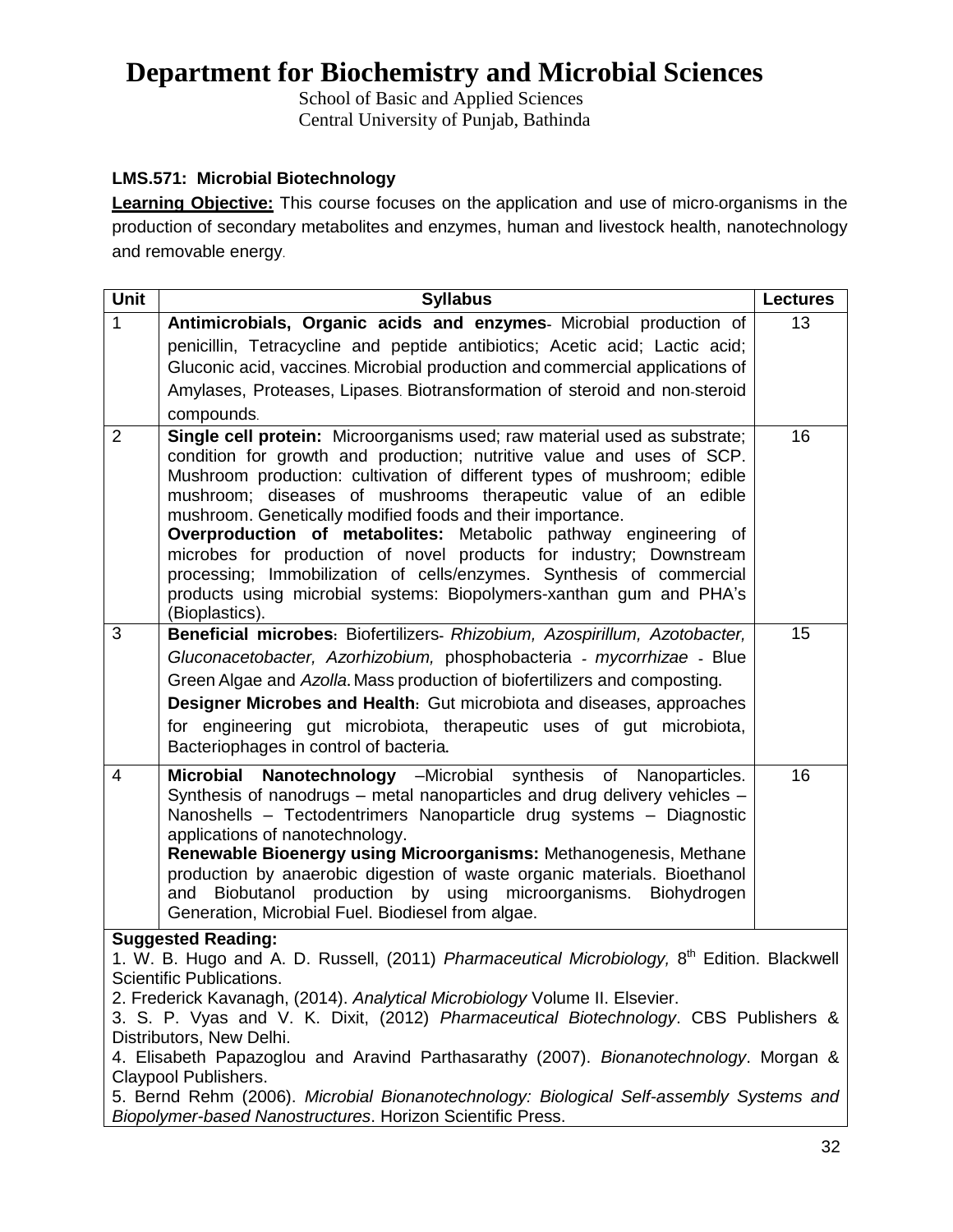School of Basic and Applied Sciences Central University of Punjab, Bathinda

6. Willey, J.M., Sherwood, L., and Woolverton, C. (2013). Prescott's Microbiology 9<sup>th</sup> Revised Edition, McGraw Hill Higher Education, New York.

7. Mehrotra RS and KR Aneja (2015*). An Introduction to Mycology*, New Age Publishers

8. Steven L. Stephenson (2010) *The Kingdom Fungi: The Biology of Mushrooms, Molds and Lichens.*

9. Reisner DE, Bronzino JD. (2008). *Bionanotechnology: Global Prospects*. CRC Press.

### **Discipline Elective Courses**

### **LBC.580: Genetic Engineering**

Learning Objective: The aim of this course is to acquaint the students to versatile tools and techniques employed in genetic engineering. A sound knowledge on methodological repertoire allows students to innovatively apply these in basic and applied fields of biological research

| <b>Unit</b>                                                                             | <b>Syllabus</b>                                                                                                          | <b>Lectures</b> |  |
|-----------------------------------------------------------------------------------------|--------------------------------------------------------------------------------------------------------------------------|-----------------|--|
| 1.                                                                                      | Tools of Genetic Engineering: Restriction enzymes, Enzymes in genetic                                                    | 15              |  |
|                                                                                         | engineering, Cloning vectors, Expression vectors & their biology (Plasmid                                                |                 |  |
|                                                                                         | Vectors, Vectors based on Lambda Bacteriophage, Cosmids, M13                                                             |                 |  |
|                                                                                         | Vectors, Expression Vectors, Vectors for Cloning Large DNA Molecules),                                                   |                 |  |
|                                                                                         | Transformation and Selection, genomic and cDNA library construction &                                                    |                 |  |
|                                                                                         | DNA-sequencing techniques, Site-directed mutagenesis                                                                     | 15              |  |
| 2.                                                                                      | Gene Cloning and Expression in Microbial and Eukaryotic Systems:                                                         |                 |  |
|                                                                                         | Cloning in E. coli, in Gram-positive bacteria, in Streptomycetes, in                                                     |                 |  |
|                                                                                         | Saccharomyces Cerevisiae and Pichia pastoris, in Insect Cells, in                                                        |                 |  |
|                                                                                         | Mammalian Cells expression system, Fusion proteins, Transcriptional &                                                    |                 |  |
|                                                                                         | Translational Fusions, Adding Tags and Signals                                                                           |                 |  |
| 3.                                                                                      | Applications of Recombinant DNA Technology: Vaccines (subunit-,                                                          | 15              |  |
|                                                                                         | peptide-, attenuated-, DNA- and vector-based), Metabolic Engineering and                                                 |                 |  |
|                                                                                         | Protein Engineering: Enzymes, Antibiotics, Therapies for Genetic                                                         |                 |  |
|                                                                                         | Diseases, Bioremediation                                                                                                 |                 |  |
| 4.                                                                                      | Genetic Manipulation and functional assessment: Model organisms,                                                         | 15              |  |
|                                                                                         | Genetically modified plants and animals, Creating<br>Transgenics,                                                        |                 |  |
|                                                                                         | Knockouts, Knockdowns, RNAi technology, CRISPR<br>technology.                                                            |                 |  |
|                                                                                         | Generation of Transient and stable cell lines. Functional genomics:                                                      |                 |  |
|                                                                                         | <b>Forward and reverse Genetics</b>                                                                                      |                 |  |
| <b>Suggested Reading:</b>                                                               |                                                                                                                          |                 |  |
| Glick BJ, Pasternak JJ, Patten CL. (2010) Molecular Biotechnology: Principles and<br>1. |                                                                                                                          |                 |  |
|                                                                                         | Applications of Recombinant DNA. 4 <sup>th</sup> edition, American Society for Microbiology                              |                 |  |
| 2.<br>3.                                                                                | Kurnaz IA. (2015) Techniques in Genetic Engineering.1 <sup>st</sup> edition, CRC Press.                                  |                 |  |
|                                                                                         | Primrose SB, Twyman R. (2006) Principles of Gene Manipulation and Genomics. 7 <sup>th</sup> edition,<br>Wiley-Blackwell. |                 |  |
| 4                                                                                       | Green MR Sambrook J (2012) Molecular cloning: A laboratory manual 4 <sup>th</sup> edition Cold                           |                 |  |

ambrook J. (2012). *Molecular cloning: A laboratory manual*. 4" edition, Cold Spring Harbor Laboratory Press, New York.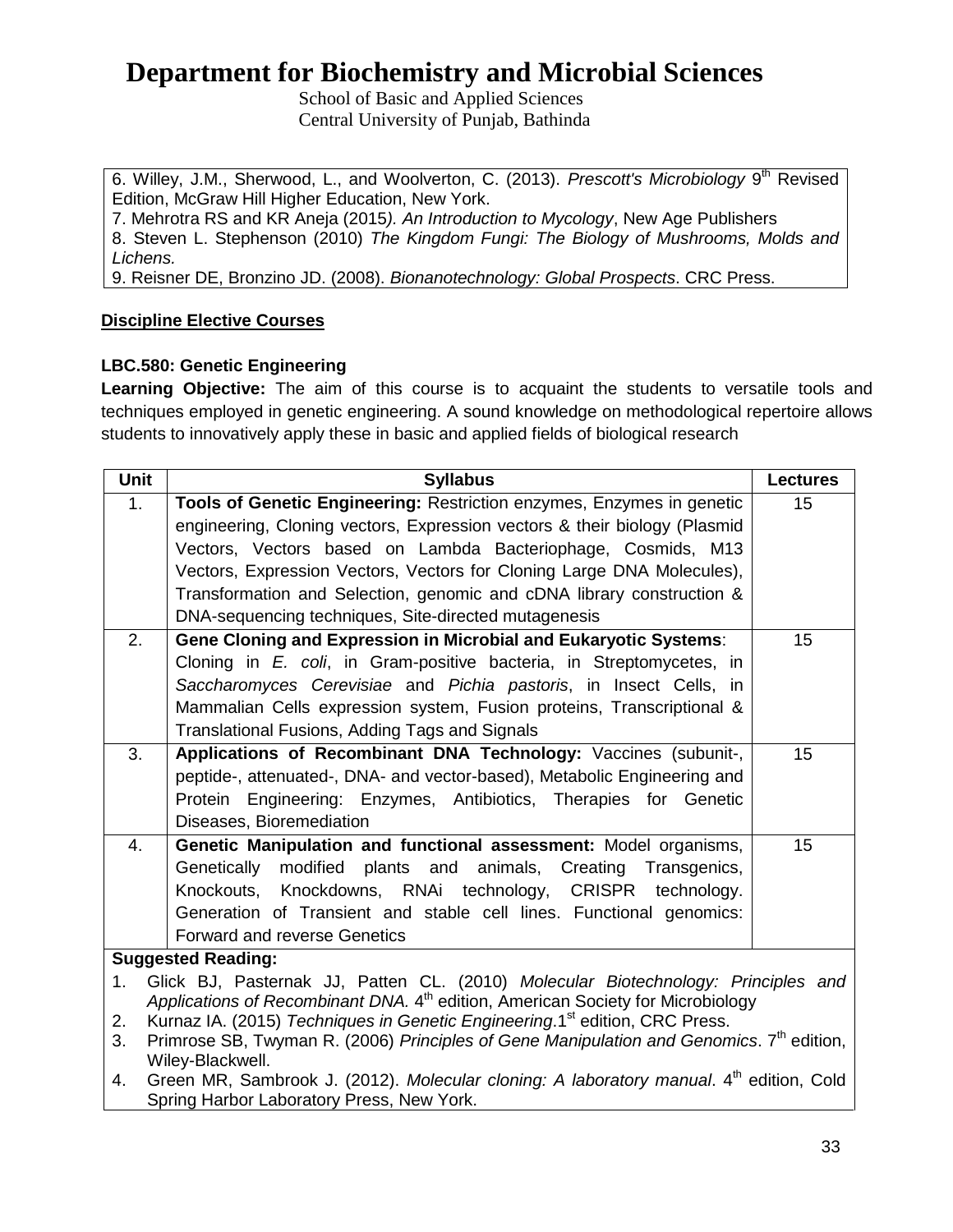School of Basic and Applied Sciences Central University of Punjab, Bathinda

### **LMS. 581. Clinical Diagnostics**

Learning Objective: The objective this course is to introduce the students to diverse methods of clinically diagnosing human diseases which will further help them to use these techniques various applied fields of biological research

| Unit           | <b>Syllabus</b>                                                                                                                                                                                                                                                                                                                                                                                                                                                                                                                                                                                                                                                                                                                                                                                                                                                                                                                                                | <b>Lectures</b> |
|----------------|----------------------------------------------------------------------------------------------------------------------------------------------------------------------------------------------------------------------------------------------------------------------------------------------------------------------------------------------------------------------------------------------------------------------------------------------------------------------------------------------------------------------------------------------------------------------------------------------------------------------------------------------------------------------------------------------------------------------------------------------------------------------------------------------------------------------------------------------------------------------------------------------------------------------------------------------------------------|-----------------|
| 1              | Introduction to Clinical Diagnostics: Philosophy and general approach to<br>clinical specimens, Sample collection (Blood, urine, spinal fluid, synovial<br>fluid, amniotic fluid) - method of collection, preservation, transport and<br>processing of samples. Diagnosis – disease altered state, prognosis, direct<br>and indirect, concept of antigen and antibody. Principles of validation of<br>diagnostic assays for infectious diseases, Validation and quality control of<br>polymerase chain reaction methods used for the diagnosis of infectious<br>diseases.                                                                                                                                                                                                                                                                                                                                                                                      | 15              |
| $\overline{2}$ | Protein based Clinical Diagnostics: Antigen - Antibody Interaction,<br>Lattice Theory, Precipitin Curve, Simple Immunodiffusion<br>(Radial<br>Immunodiffusion - Qualitative, Quantitative); Double Diffusion (Mechanism<br>of Reaction of Identity, Partial Identity, and Non-Identity);<br>Rocket<br>Immunoelectrophoresis;<br>Electrophoresis,<br>Western<br>Blot,<br>Immunofluorescence, Radioimmunossay; ELISA - types and<br>assay<br>development; Agglutination - Antibody titer, Prozone Phenomenon, Direct<br>and Indirect Agglutination, ABO Blood typing, Agglutination Inhibition;<br>Advantages and limitation with respect to clinical diagnosis and research<br>usage. Microparticle based antigen - Antibody interaction techniques.<br>Monoclonal antibody – production, applications, novel approaches in<br>detection, Humanized monoclonal antibodies                                                                                       | 15              |
| 3              | DNA based Clinical Diagnostics: Nucleic acid extraction from clinical<br>samples, quantization, digestion, hybridization, Amplification by PCR<br>(Inverse PCR, Multiplex PCR, Nested PCR, Alu-PCR, Hot-start, In situ PCR,<br>Long-PCR, PCR-ELISA, applications and limitations) DNA fingerprinting and<br>polymorphism studies (SNP, RAPD, RFLP, VNTR, Mutation detection etc).<br>Emphasis on interpretation of results and quality control.<br><b>Technologies</b><br><b>High-throughput</b><br>and<br>Pathological<br><b>Diagnostics:</b><br>Microarray (protein, DNA), Real-Time PCR, Reporter assays. Biosensors -<br>types, applications, examples (glucose etc), telemedicine. Fluorescence<br>based techniques (FISH analysis, Flow cytometry, Fluorescent Microscopy)<br>Mass spectrometry, Histopathology, Immunohistochemistry and Real-Time<br>PCR. Microbiological Diagnosis and Hematology. Enzyme and hormone<br>based diagnostic techniques. | 15              |
| 4              | Case Studies: Diagnosis of Infectious Diseases - some specific<br>examples. Diagnosis of bacterial infection caused by Coliforms, Salmonella,<br>Shigella, Vibrio, and Mycobacterium tuberculosis. Diagnosis of fungal<br>infections. Dermetophytoses, Candidiosis and Aspergillosis. Diagnosis of<br>DNA and RNA viruses. Pox viruses, Adenoviruses, Rhabdo Viruses,<br>Hepatitis Viruses and Retroviruses. Diagnosis of Protozoan diseases:<br>Amoebiosis, Malaria, Trypnosomiosis, Leishmaniasis, Filariasis<br>and                                                                                                                                                                                                                                                                                                                                                                                                                                         | 15              |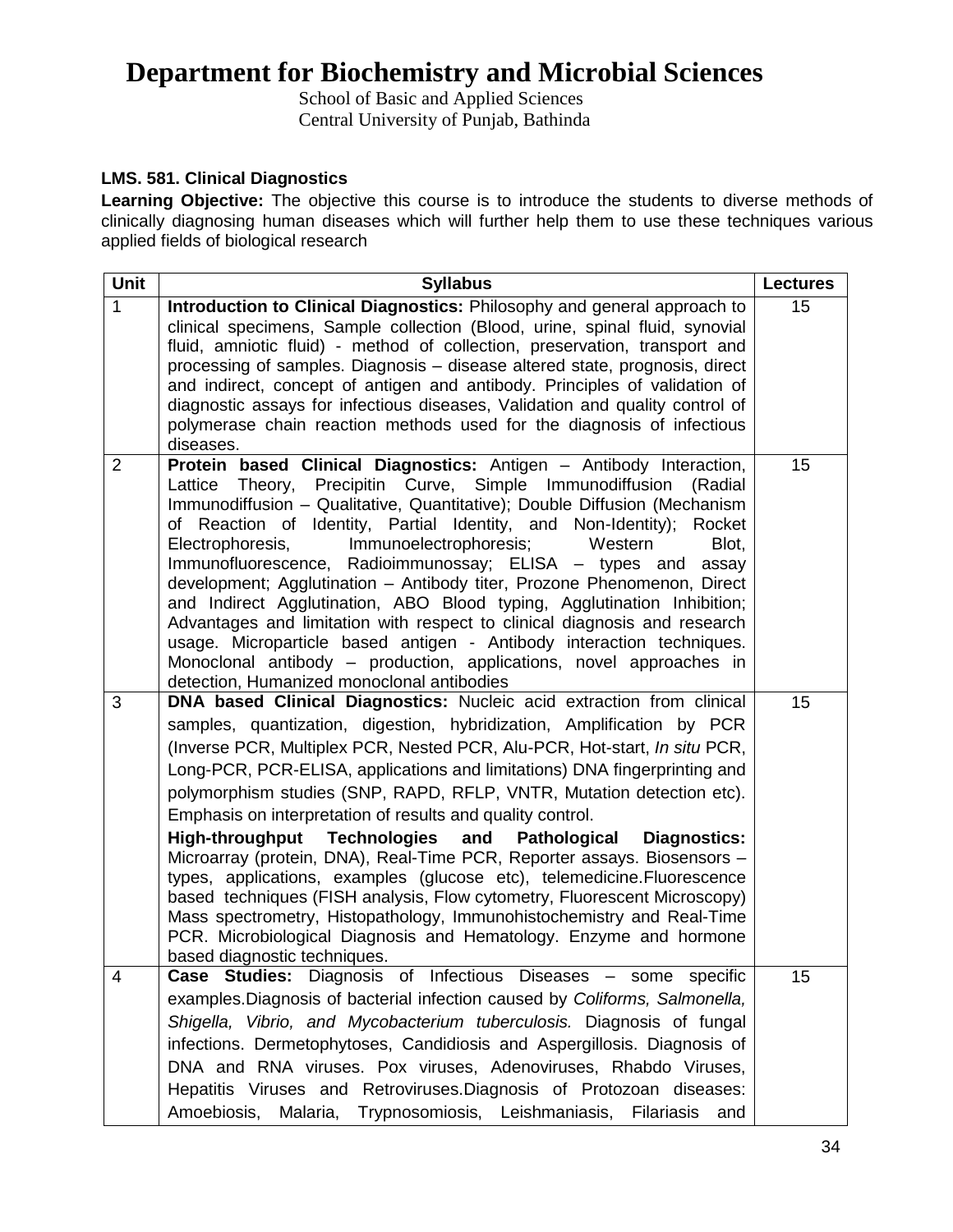School of Basic and Applied Sciences Central University of Punjab, Bathinda

| Schistosomiasis. Medical Genetics: Organization of human genome, Human |  |  |  |
|------------------------------------------------------------------------|--|--|--|
| Genome Project, Identifying human disease genes. Genetic Counselling.  |  |  |  |
| Genetic disorders: Sickle cell anaemia, Duchenne muscular Dystrophy,   |  |  |  |
| Retinoblastoma, Cystic Fibrosis and Sex –linked inherited disorders.   |  |  |  |
| Neonatal and Prenatal disease diagnostics.                             |  |  |  |

#### **Suggested Reading:**

1. Burtis, Carl A, Ashwood, Edward R, Bruns, David E., "*Tietz textbook of Clinical Chemistry & Molecular Diagnostics*" USA: Saunders, 2006.

2. World Organization for Animal Health: "*Manual of Diagnostic Tests and Vaccines for Terrestrial Animals"* Volumes I & II, 6th Edition, 2010.

3. Rao, Juluri R, Fleming, Colin C., Moore, John E., "*Molecular Diagnostics: current technology and Applications"*, Horizon Bioscience, U. K., 2006.

4. Goldsby, Richard A., Kuby, Janis, "*Immunology*", New York: WH Freeman and Company, 2003.

5. Mahon, Connie R; Lehman, Donald C. Manuselis, George "*Textbook of Diagnostic Microbiology*". USA: Saunders, 2007.

#### **Compulsory Foundation (Discipline Enrichment Courses)**

#### **LBC. 573. Recent Advances in Life Sciences-I**

**Learning Objectives:** The course deals with the specific content for the national level tests conducted by UGC, CSIR and other agencies. The course is divided into two parts and in Part-I the students will be practicing and revising the topics related to cell biology, genetics, biochemistry and microbiology. The students will be given exercises, mock tests and practice test from the previous year's examinations.

| <b>Unit</b>  | <b>Syllabus</b>                                                                                                                                                                                                                          | <b>Lectures</b> |
|--------------|------------------------------------------------------------------------------------------------------------------------------------------------------------------------------------------------------------------------------------------|-----------------|
|              | Cell Biology: Molecules and their Interaction Relevant to Biology, Cellular                                                                                                                                                              |                 |
|              | Organization, Cell Communication, cell Signaling and Cell Cycle.                                                                                                                                                                         |                 |
| $\mathbf{H}$ | <b>Biochemistry:</b> Structure and functions of carbohydrates, lipids, amino<br>acids, proteins, nucleic acids and vitamins. Bioenergetics and<br>thermodynamics. Metabolism of carbohydrates, lipids, amino acids and<br>nucleotides.   | 8               |
| III          | Nucleic acids: types and Functions. Genetic<br><b>Genetics:</b><br>code.<br>Transcription and translation. Regulatory elements and mechanisms of<br>transcription regulation, Transcriptional and posttranscriptional gene<br>silencing. | 8               |
| IV           | Microbiology: Scope and history of Microbiology, classification of<br>Bacteria, Fungi, Protozoa, Algae, and viruses. Microbial growth. Ecology<br>and applied microbiology.                                                              | 7               |

The topics covered will be revised from time to time as per the revised NET syllabus.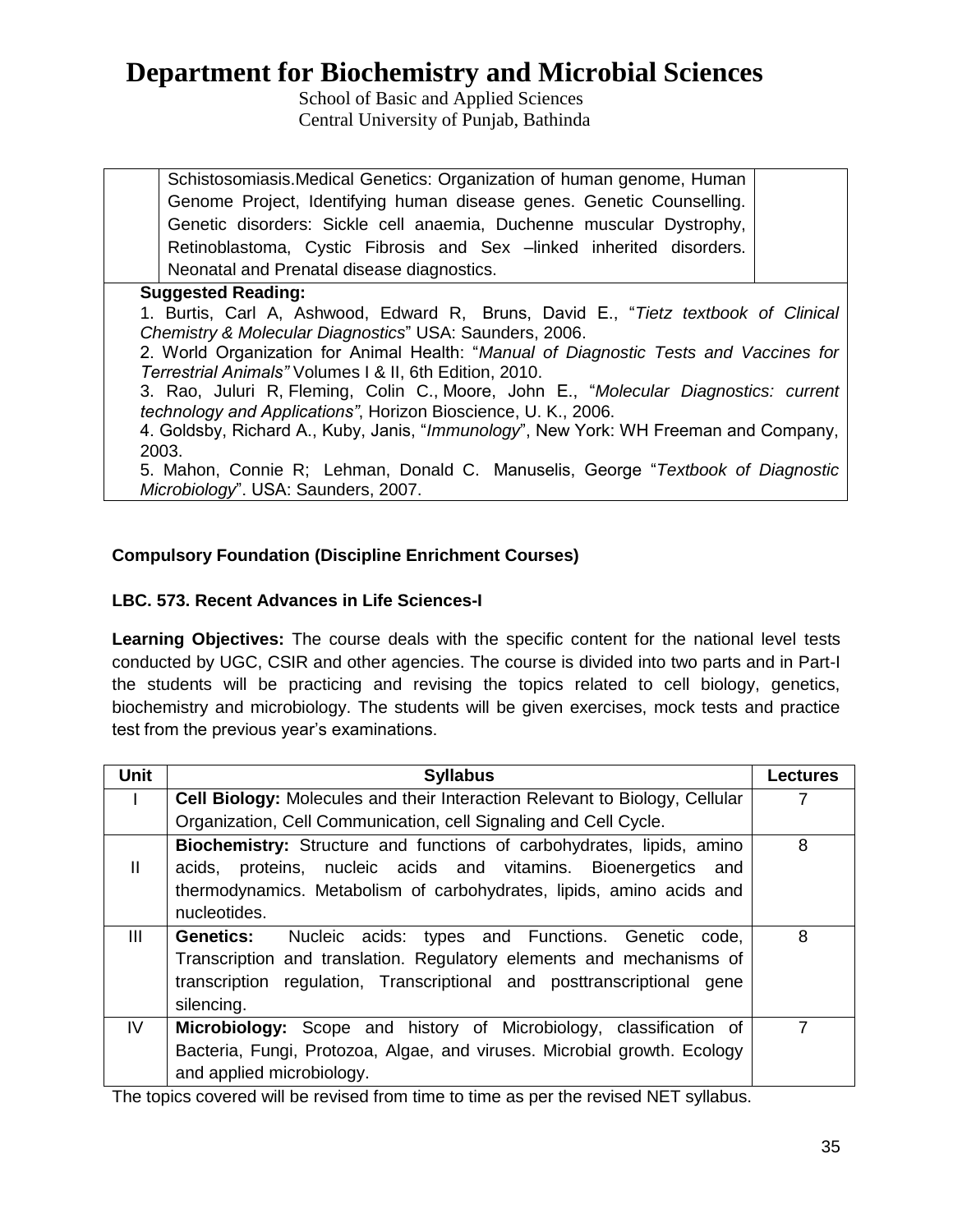School of Basic and Applied Sciences Central University of Punjab, Bathinda

### **LBC.574. Recent Advances in Life Sciences-II**

**Learning Outcomes:** The course deals with the specific content for the national level tests conducted by UGC, CSIR and other agencies. The course is divided into two parts and in Part-II the students will be practicing and revising the topics related to molecular biology, immunology, animal physiology, developmental biology and plant physiology. The students will be given exercises, mock tests and practice test from the previous year's examinations.

| <b>Unit</b>  | <b>Syllabus</b>                                                             | <b>Lectures</b> |
|--------------|-----------------------------------------------------------------------------|-----------------|
|              | and<br>Developmental Biology: Lamarckism,<br><b>Evolution</b><br>Darwinism, | 7               |
|              | Molecular divergence and<br>of<br>variation.<br>phylogeny.<br>Concepts      |                 |
|              | Gametogenesis, Fertilization and Cell Death, Molecular Genetic Basis for    |                 |
|              | Developmental Events and Basic Concepts of Development                      |                 |
|              | Animal Physiology: Muscle Physiology: Types of muscles, Properties;         | 8               |
| $\mathbf{H}$ | Cardiovascular system, Nutrition and digestive system. Excretory System,    |                 |
|              | Nervous system and Endocrine system. Comparative physiology.                |                 |
|              | Immunology: Molecular Mechanisms of Antibody Diversity and Cellular         |                 |
|              | Immunity. Hybridoma technology and vaccine development associated           |                 |
|              | challenges for chronic and infectious diseases.                             |                 |
| Ш            | Plant Physiology: Photosynthesis, Respiration and Photorespiration:         | $\overline{7}$  |
|              | complexes, Mechanisms of electron<br>Light<br>harvesting<br>transport,      |                 |
|              | mechanisms.<br>Photoprotective<br>Photo-respiratory<br>pathways.            |                 |
|              | Phytohormones. Stress Physiology: Mechanisms of resistance to biotic        |                 |
|              | stress and tolerance to abiotic stress.                                     |                 |
| IV           | Molecular Biology and Techniques in Biology:<br>Methods for                 | 8               |
|              | immunoglobulin determination-quantitative and qualitative antigen and       |                 |
|              | antibody reactions. Spectrophotometry, Microscopy, Centrifugation and       |                 |
|              | chromatography. Molecular Techniques and<br>Bioinformatics:<br>Gel          |                 |
|              | electrophoresis, Southern, Northern, Western<br>blotting. Genomics,         |                 |
|              | proteomics and metabolomics. Biological databases and search engines.       |                 |

The topics covered will be revised from time to time as per the revised NET syllabus.

#### **LMS.544: Seminar II**

**Learning Objective:** To read the recent scientific articles and give presentation on a recent topic of microbiology to further improve student scientific writing and presentation skills.

The students select an advanced topic in microbiology and related fields; they prepare a presentation of approximately 20 minutes based on recent literature available and recent advances on that topic. The students will prepare a report.

**Evaluation Criterion:** Students are evaluated based on presentation and written report.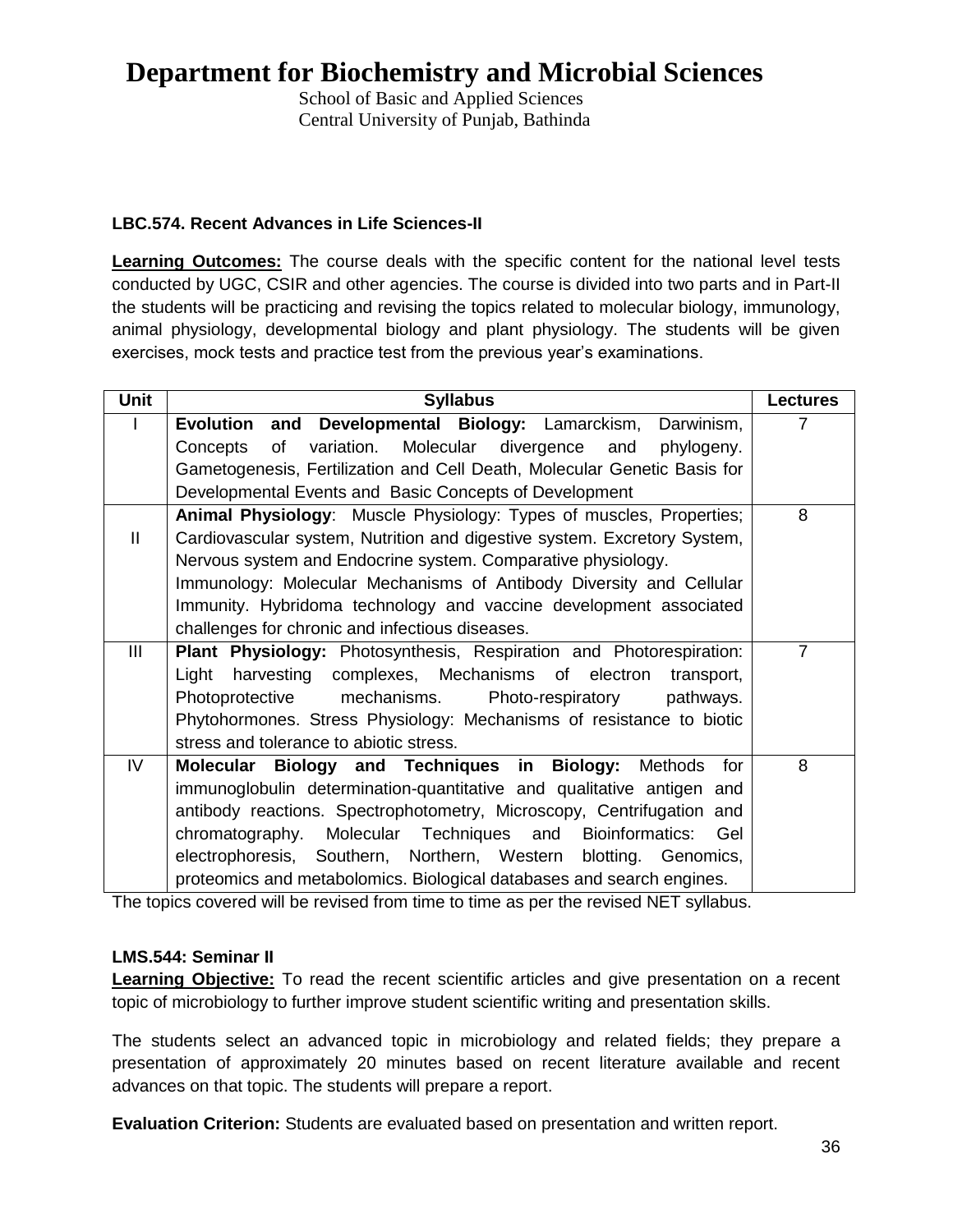School of Basic and Applied Sciences Central University of Punjab, Bathinda

#### **LMS.599: Project**

**Course Objective:** The objective would be to ensure that the student learns the nuances of the scientific research and writing. Herein, the student will carry out the experiments to achieve the objectives as mentioned in the synopsis. The data collected as a result of experiments must be meticulously analysed in light of established scientific knowledge to arrive at cogent conclusions. The student can also write a review for the project work in place of experimental work.

#### **Evaluation Criteria**

The evaluation will be on the basis of satisfactory and non-satisfactory where satisfactory will be based on the performance of the student as Excellent, Very good, Good, Average whereas student will be given non-satisfactory when their performance is below average. The criteria for the performance will be:

- 1. Attendance and punctuality
- 2. Regular discussion with supervisor
- 3. Extensive review of literature
- 4. Interest in the field
- 5. Management of time and resources
- 6. Final presentation

#### **List of Value Added Courses**

The list of Value added courses has been provided to choose any two courses in a programme

| S. No. | <b>Name of Course</b>                       |
|--------|---------------------------------------------|
| 22.    | <b>Ethics for Science</b>                   |
| 23.    | <b>Professional Ethics</b>                  |
| 24.    | <b>Academic Writing</b>                     |
| 25.    | <b>Value Education</b>                      |
| 26.    | <b>Stress Management</b>                    |
| 27.    | Personality Development through Life Skills |
| 28.    | Physical & Mental Well Being                |
| 29.    | <b>Pedagogical Studies</b>                  |
| 30.    | Data Analysis using spread sheet            |
| 31.    | Soft Skill Training                         |
| 32.    | Leadership                                  |
| 33.    | <b>Personal Management</b>                  |
| 34.    | Wealth Management                           |
| 35.    | <b>Reasoning Ability</b>                    |
| 36.    | <b>MS office Specialist</b>                 |
| 37.    | <b>Practical Taxation</b>                   |
| 38.    | Ethical Issues & Legal Awareness            |
| 39.    | <b>Disaster Management</b>                  |
| 40.    | <b>Nutrition and Specialty Foods</b>        |
| 41.    | Shorthand & Typing                          |